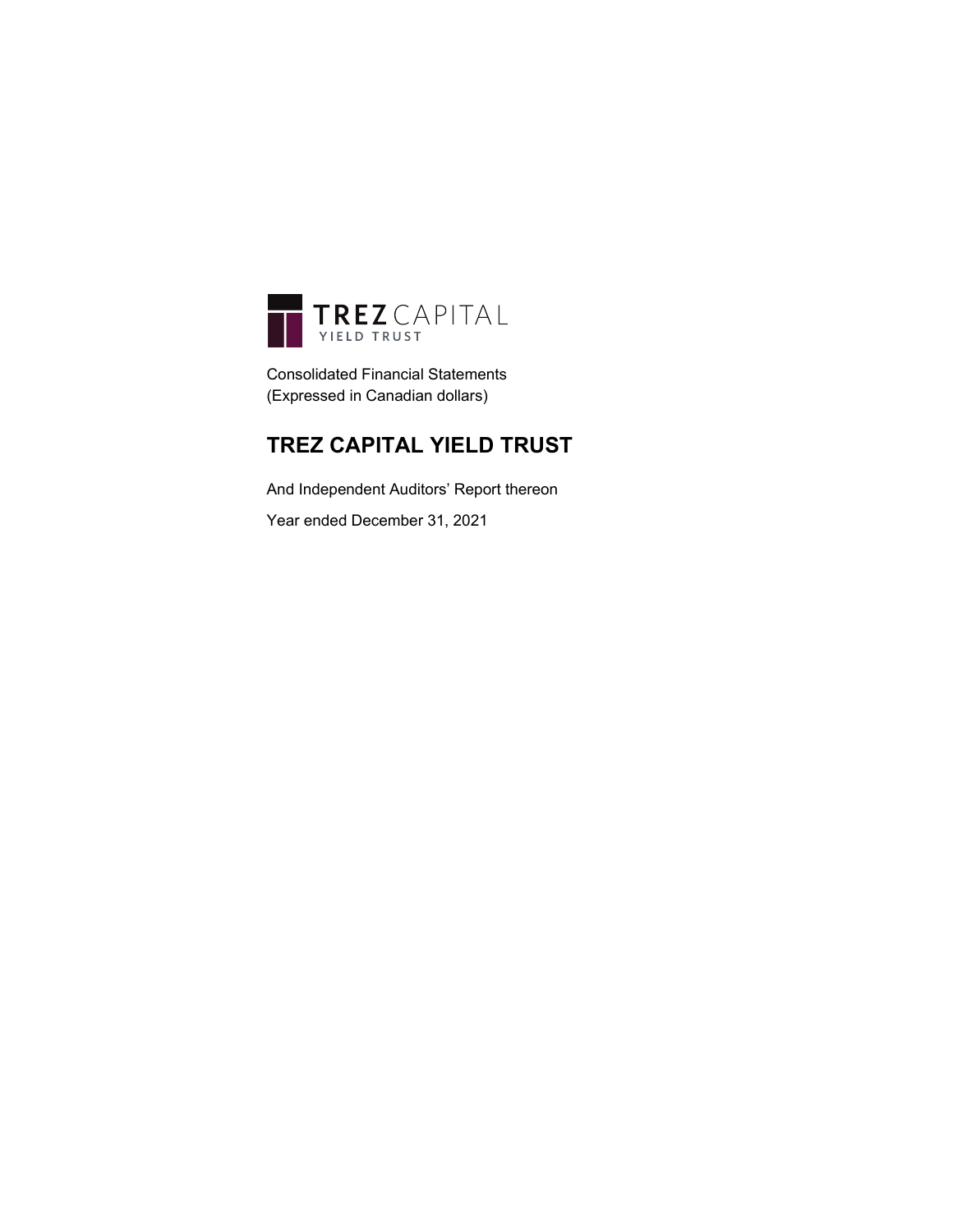

KPMG LLP PO Box 10426 777 Dunsmuir Street Vancouver BC V7Y 1K3 Canada Telephone (604) 691-3000 Fax (604) 691-3031

### **INDEPENDENT AUDITORS' REPORT**

To the Unitholders of Trez Capital Yield Trust

We have audited the consolidated financial statements of Trez Capital Yield Trust (the "Entity"), which comprise:

- the consolidated statement of financial position as at December 31, 2021
- the consolidated statement of income (loss) for the year then ended
- the consolidated statement of comprehensive income (loss) for the year then ended
- the consolidated statement of changes in net assets attributable to holders of redeemable units for the year then ended
- the consolidated statement of cash flows for the year then ended;
- and notes to the consolidated financial statements, including a summary of significant accounting policies

(hereinafter referred to as the "financial statements").

In our opinion, the accompanying financial statements present fairly, in all material respects, the financial position of the Entity as at December 31, 2021, and its financial performance and its cash flows for the year then ended in accordance with International Financial Reporting Standards ("IFRS") as issued by the International Accounting Standards Board ("IASB").

### *Basis for Opinion*

We conducted our audit in accordance with Canadian generally accepted auditing standards. Our responsibilities under those standards are further described in the "*Auditors' Responsibilities for the Audit of the Financial Statements*" section of our auditors' report.

We are independent of the Entity in accordance with the ethical requirements that are relevant to our audit of the financial statements in Canada and we have fulfilled our other ethical responsibilities in accordance with these requirements.

We believe that the audit evidence we have obtained is sufficient and appropriate to provide a basis for our opinion.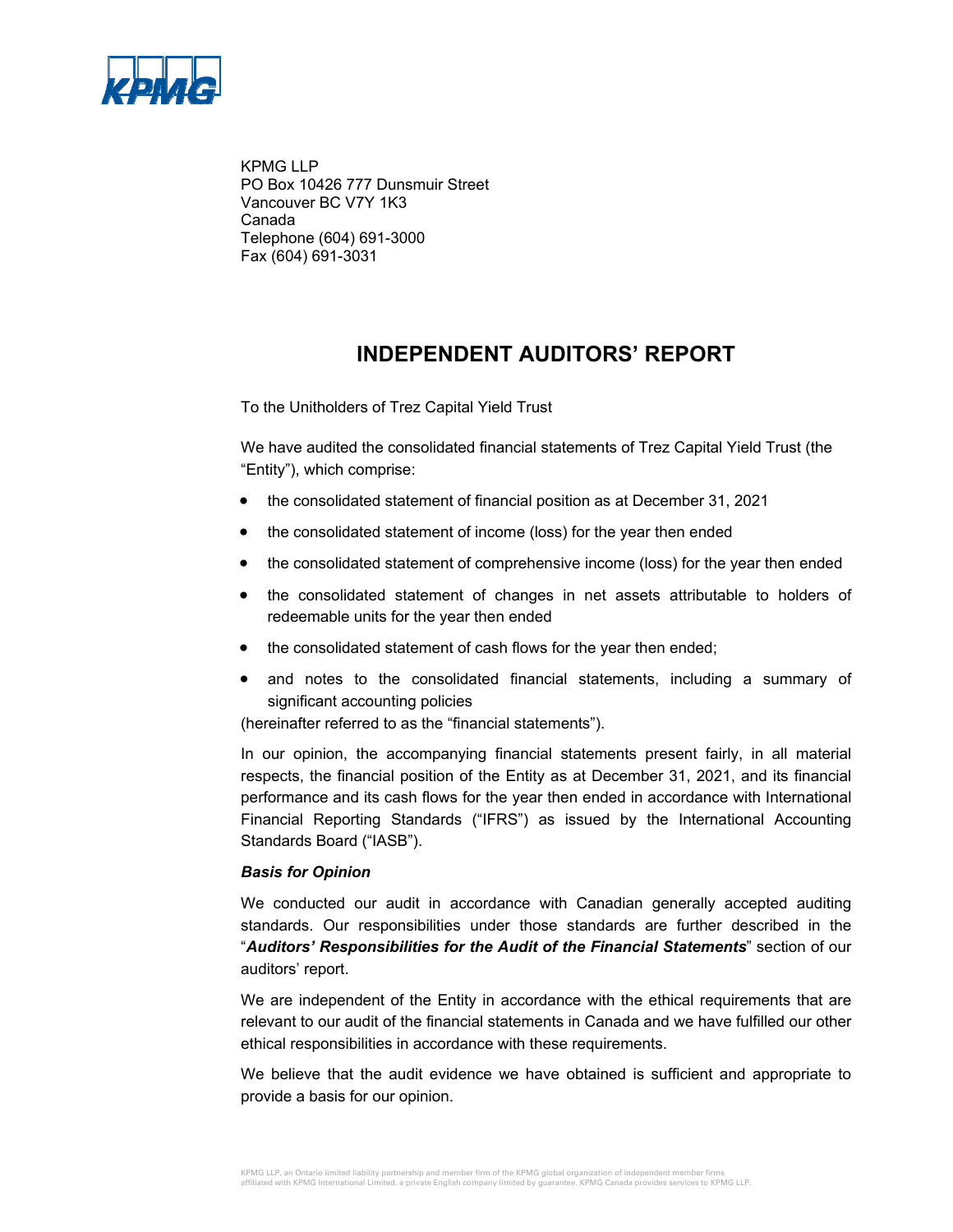

### *Responsibilities of Management and Those Charged with Governance for the Financial Statements*

Management is responsible for the preparation and fair presentation of the financial statements in accordance with IFRS as issued by the IASB, and for such internal control as management determines is necessary to enable the preparation of financial statements that are free from material misstatement, whether due to fraud or error.

In preparing the financial statements, management is responsible for assessing the Entity's ability to continue as a going concern, disclosing as applicable, matters related to going concern and using the going concern basis of accounting unless management either intends to liquidate the Entity or to cease operations, or has no realistic alternative but to do so.

Those charged with governance are responsible for overseeing the Entity's financial reporting process.

### *Auditors' Responsibilities for the Audit of the Financial Statements*

Our objectives are to obtain reasonable assurance about whether the financial statements as a whole are free from material misstatement, whether due to fraud or error, and to issue an auditors' report that includes our opinion.

Reasonable assurance is a high level of assurance, but is not a guarantee that an audit conducted in accordance with Canadian generally accepted auditing standards will always detect a material misstatement when it exists.

Misstatements can arise from fraud or error and are considered material if, individually or in the aggregate, they could reasonably be expected to influence the economic decisions of users taken on the basis of the financial statements.

As part of an audit in accordance with Canadian generally accepted auditing standards, we exercise professional judgment and maintain professional skepticism throughout the audit.

We also:

 Identify and assess the risks of material misstatement of the financial statements, whether due to fraud or error, design and perform audit procedures responsive to those risks, and obtain audit evidence that is sufficient and appropriate to provide a basis for our opinion.

The risk of not detecting a material misstatement resulting from fraud is higher than for one resulting from error, as fraud may involve collusion, forgery, intentional omissions, misrepresentations, or the override of internal control.

 Obtain an understanding of internal control relevant to the audit in order to design audit procedures that are appropriate in the circumstances, but not for the purpose of expressing an opinion on the effectiveness of the Entity's internal control.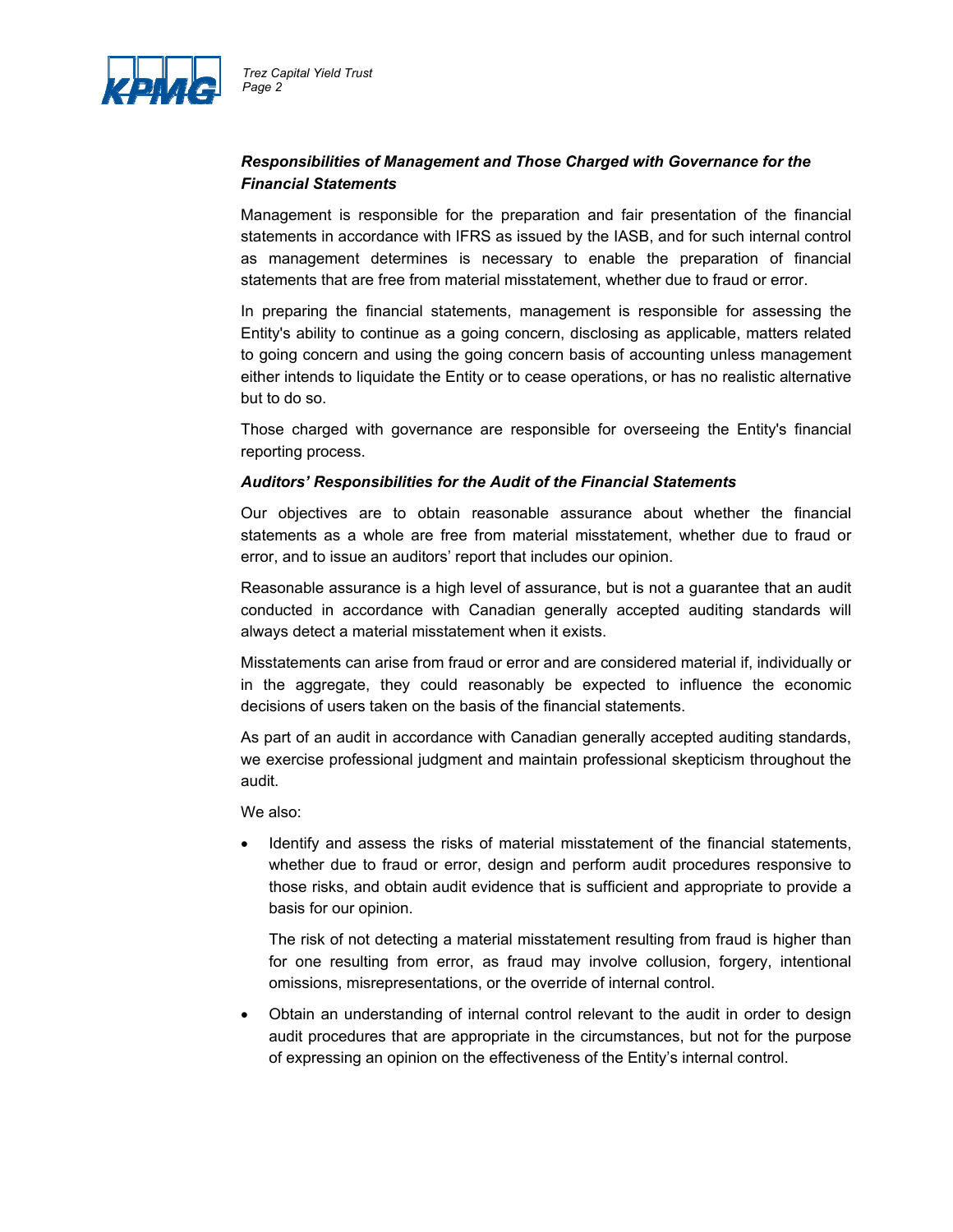

- Evaluate the appropriateness of accounting policies used and the reasonableness of accounting estimates and related disclosures made by management.
- Conclude on the appropriateness of management's use of the going concern basis of accounting and, based on the audit evidence obtained, whether a material uncertainty exists related to events or conditions that may cast significant doubt on the Entity's ability to continue as a going concern. If we conclude that a material uncertainty exists, we are required to draw attention in our auditors' report to the related disclosures in the financial statements or, if such disclosures are inadequate, to modify our opinion. Our conclusions are based on the audit evidence obtained up to the date of our auditors' report. However, future events or conditions may cause the Entity to cease to continue as a going concern.
- Evaluate the overall presentation, structure and content of the financial statements, including the disclosures, and whether the financial statements represent the underlying transactions and events in a manner that achieves fair presentation.
- Communicate with those charged with governance regarding, among other matters, the planned scope and timing of the audit and significant audit findings, including any significant deficiencies in internal control that we identify during our audit.
- Obtain sufficient appropriate audit evidence regarding the financial information of the entities or business activities within the group Entity to express an opinion on the financial statements. We are responsible for the direction, supervision and performance of the group audit. We remain solely responsible for our audit opinion.

 $KPMG$  11P

Chartered Professional Accountants

Vancouver, Canada April 20, 2022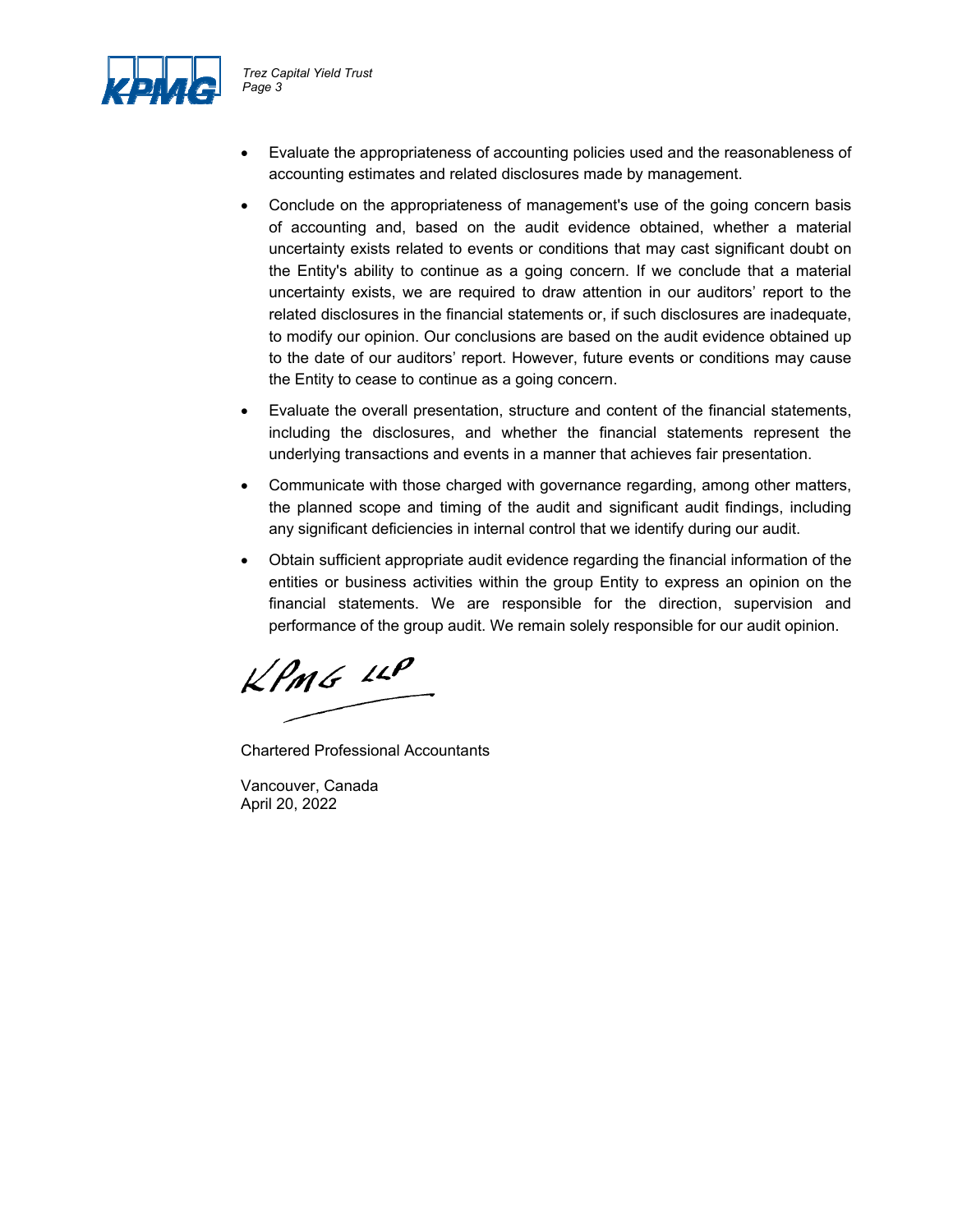Consolidated Statement of Financial Position (Expressed in Canadian dollars)

December 31, 2021, with comparative information for 2020

|                                                                                  | <b>Notes</b> | 2021              | 2020             |
|----------------------------------------------------------------------------------|--------------|-------------------|------------------|
| Assets                                                                           |              |                   |                  |
| Cash and cash equivalents                                                        |              | \$<br>139,601,462 | \$<br>75,939,550 |
| Other assets                                                                     |              | 12,425,501        | 13,844,009       |
| Foreign currency derivatives and margin deposits                                 | 12           | 6,226,033         | 12,907,641       |
| Investments in mortgages                                                         | 5, 15(b)     | 771,609,377       | 792,348,495      |
| Investments in associates and joint ventures                                     | 4            | 9,412,846         | 16,917,693       |
| Investments held at fair value                                                   | 6            | 175,758,686       | 204,569,614      |
| Promissory notes receivable                                                      | 8            | 315,947           | 3,962,866        |
| Due from related parties                                                         | 15           | 1,825,315         | 1,631,361        |
| Other investments                                                                | 5, 7         | 64,319,104        | 64,256,825       |
| Property held-for-sale                                                           | 9            | 49,547,643        |                  |
| Property under development                                                       | 9            |                   | 65,383,682       |
|                                                                                  |              | \$1,231,041,914   | \$1,251,761,736  |
| Equity                                                                           |              |                   |                  |
| Accumulated other comprehensive income                                           |              | \$<br>757,759     | \$<br>1,947,260  |
| Non-controlling interests                                                        | 15(e)        | 4,114,393         | 4,765,198        |
|                                                                                  |              | 4,872,152         | 6,712,458        |
| Liabilities and Net Assets Attributable to<br><b>Holders of Redeemable Units</b> |              |                   |                  |
| Accounts payable and accrued liabilities                                         | 15(c)        | \$<br>12,841,270  | \$<br>23,375,928 |
| Due to related parties                                                           | 15(a)        |                   | 589              |
| Distributions payable to holders of redeemable units                             | 13           | 2,229,335         | 2,646,310        |
| Loans payable                                                                    | 11           | 28,620,571        | 64,913,334       |
| Mortgage syndication liabilities                                                 | 5            | 102,793,831       | 94,068,397       |
|                                                                                  |              | 146,485,007       | 185,004,558      |
| Redeemable units, representing net assets attributable                           |              |                   |                  |
| to holders of redeemable units                                                   | 14           | 1,079,684,755     | 1,060,044,720    |
|                                                                                  |              | 1,226,169,762     | 1,245,049,278    |
| Total liabilities and net assets attributable to holders of                      |              |                   |                  |
| redeemable units and equity                                                      |              | \$1,231,041,914   | \$1,251,761,736  |

The accompanying notes are an integral part of these consolidated financial statements.

Approved on behalf of the Board of the General Partner of the Manager: Trez Capital Fund Management Limited Partnership:

(Signed) "*John Maragliano*" (Signed) "*Dean Kirkham*"

Director Director **Director** Director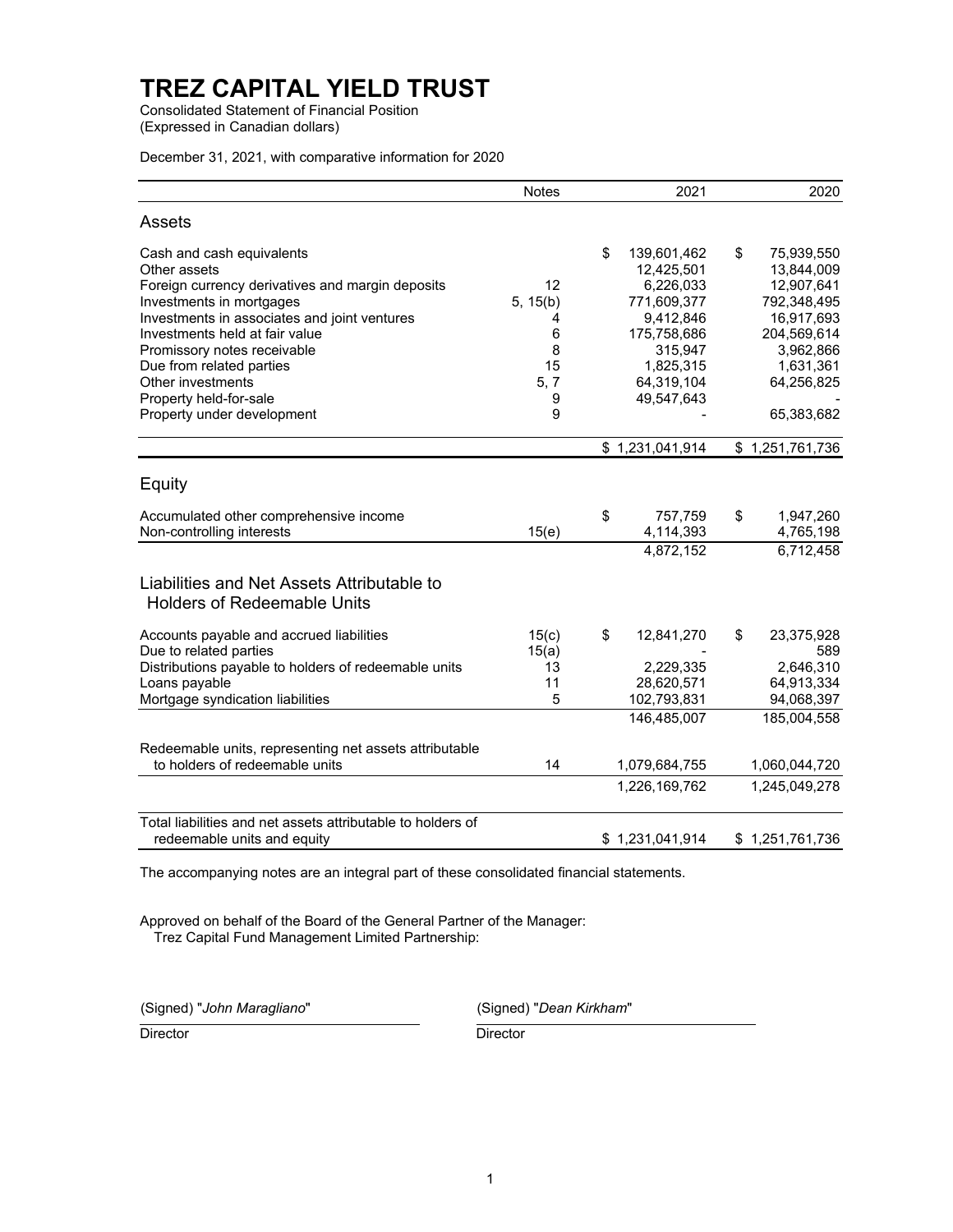Consolidated Statement of Income (Loss) (Expressed in Canadian dollars)

Year ended December 31, 2021, with comparative information for 2020

|                                                          | <b>Notes</b> | 2021             | 2020                |
|----------------------------------------------------------|--------------|------------------|---------------------|
| Revenue:                                                 |              |                  |                     |
| Revenue from sale of property held-for-sale              | 9            | \$<br>70,367,002 | \$                  |
| Interest income                                          |              | 62,164,877       | 79,791,372          |
| Interest expense on mortgage syndication liabilities     |              | (4,629,744)      | (4,685,473)         |
| Rental income from foreclosed property                   | 7            | 7,226,306        | 1,882,924           |
| Other income                                             |              | 903,982          | 435,605             |
|                                                          |              | 136,032,423      | 77,424,428          |
| Expenses:                                                |              |                  |                     |
| Management and incentive fees                            | 15(c)        | 16,796,321       | 17,471,701          |
| Foreign exchange (gain)                                  |              | 2,869,936        | (8,393,618)         |
| General and administrative                               |              | 4,162,974        | 3,011,392           |
| Provision (recovery) for mortgage losses                 | 5            | (115,000)        | 2,249,000           |
| Expenses related to foreclosed property                  |              | 5,202,415        | 2,034,733           |
| Cost of sales from property held-for-sale                | 9            | 54, 545, 135     |                     |
| Expenses related to property held-for-sale               | 9            | 1,628,981        |                     |
|                                                          |              | 85,090,762       | 16,373,208          |
| Income from investments in associates and joint ventures | 4            | 1,761,299        | 1,426,034           |
| Fair value gain on investments held at fair value        | 6            | 17,896,714       | 3,452,250           |
| Fair value gain on foreclosed properties held-for-sale   | 7            |                  | 522,542             |
|                                                          |              |                  |                     |
| Income from operations                                   |              | 70,599,674       | 66,452,046          |
| Financing costs:                                         |              |                  |                     |
| Interest expense                                         |              | 2,693,226        | 343,426             |
| Distributions to holders of redeemable units             | 13           | 58,853,646       | 68,362,765          |
|                                                          |              | 61,546,872       | 68,706,191          |
| Net income (loss) for the year                           |              | \$<br>9,052,802  | \$<br>(2, 254, 145) |
|                                                          |              |                  |                     |
| Attributable to:                                         |              |                  |                     |
| Holders of redeemable units                              |              | \$<br>6,530,854  | \$<br>(2,594,594)   |
| Non-controlling interests                                | 15           | 2,521,948        | 340,449             |
|                                                          |              | \$<br>9,052,802  | \$<br>(2, 254, 145) |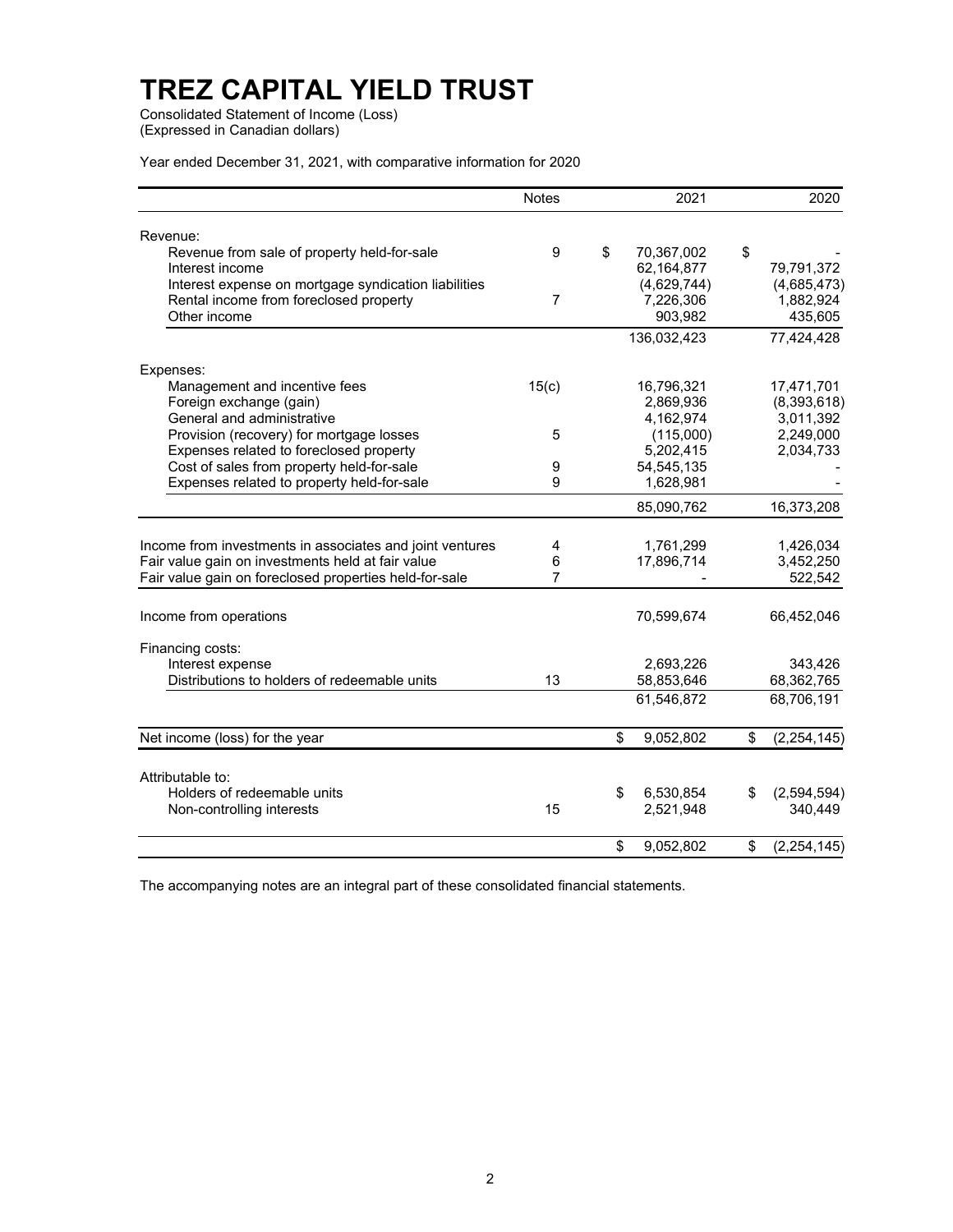Consolidated Statement Comprehensive Income (Loss) (Expressed in Canadian dollars)

Year ended December 31, 2021, with comparative information for 2020

|                                                                                                                                         | 2021                         | 2020                         |
|-----------------------------------------------------------------------------------------------------------------------------------------|------------------------------|------------------------------|
| Net income (loss)                                                                                                                       | \$<br>9.052.802              | \$<br>(2, 254, 145)          |
| Other comprehensive income (loss):<br>Translation adjustment on foreign operations                                                      | (1, 189, 502)                | 19,314                       |
| Comprehensive income (loss) end of year                                                                                                 | \$<br>7,863,300              | \$<br>(2, 234, 831)          |
| Net comprehensive income (loss) attributable to:<br>Net assets attributable to holders of redeemable units<br>Non-controlling interests | \$<br>5,341,352<br>2,521,948 | \$<br>(2,575,280)<br>340.449 |
|                                                                                                                                         | \$<br>7,863,300              | (2, 234, 831)                |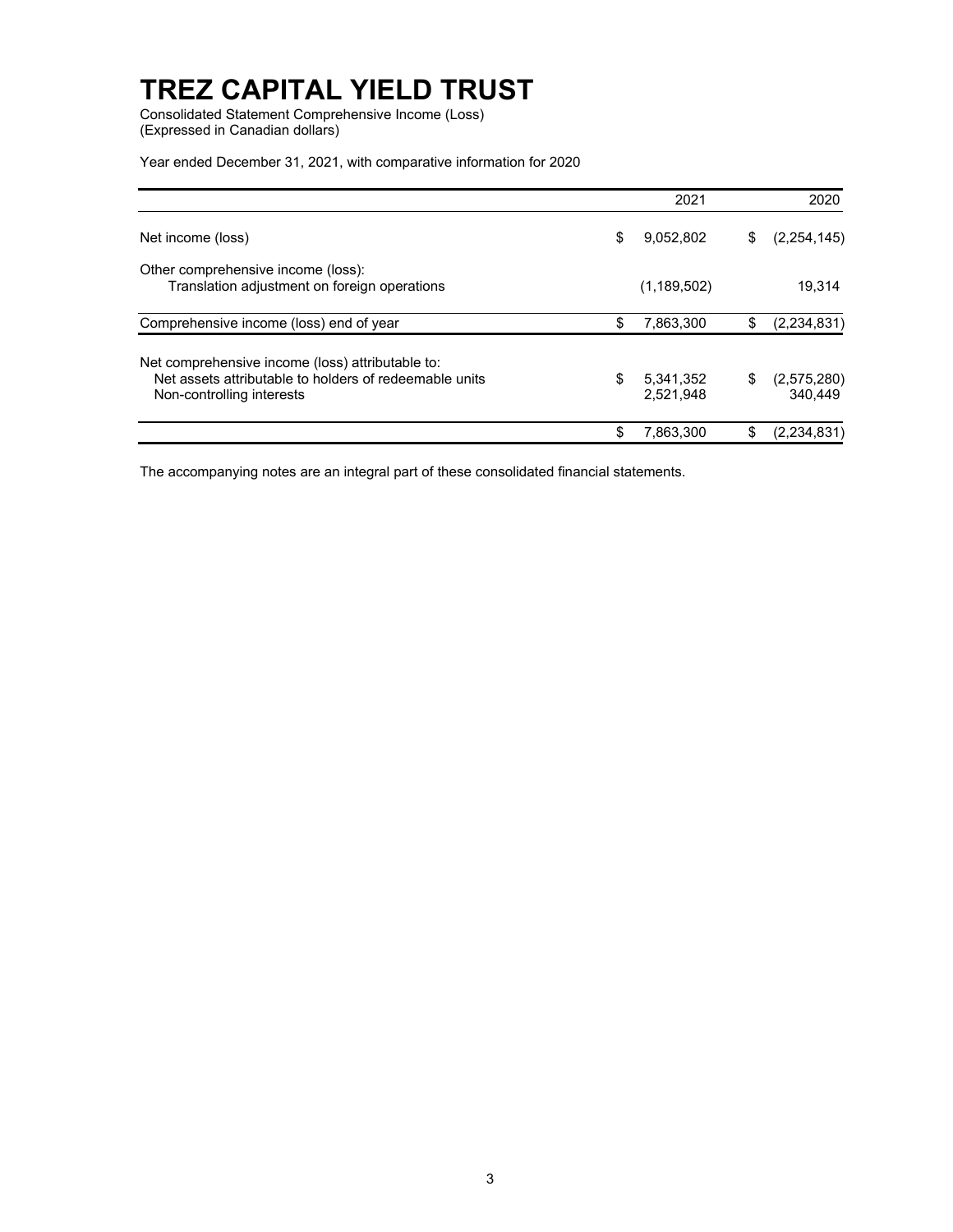Consolidated Statement of Changes in Net Assets Attributable to Holders of Redeemable Units (Expressed in Canadian dollars)

Year ended December 31, 2021, with comparative information for 2020

|                                                           | 2021                 | 2020                 |
|-----------------------------------------------------------|----------------------|----------------------|
| Balance, beginning of year                                | 1,060,044,720<br>\$. | \$1,140,318,352      |
| Income (loss) attributable to holders of redeemable units | 6,530,854            | (2,594,594)          |
| Contributions and redemptions:                            |                      |                      |
| Issuance of units                                         | 91,356,824           | 158.722.841          |
| Reinvestment of distributions on redeemable units         | 31,286,846           | 43,699,153           |
| Redemptions                                               | (109,534,489)        | (280,101,032)        |
|                                                           | 13,109,181           | (77, 679, 038)       |
| Balance, end of year                                      | \$1,079,684,755      | 1,060,044,720<br>\$. |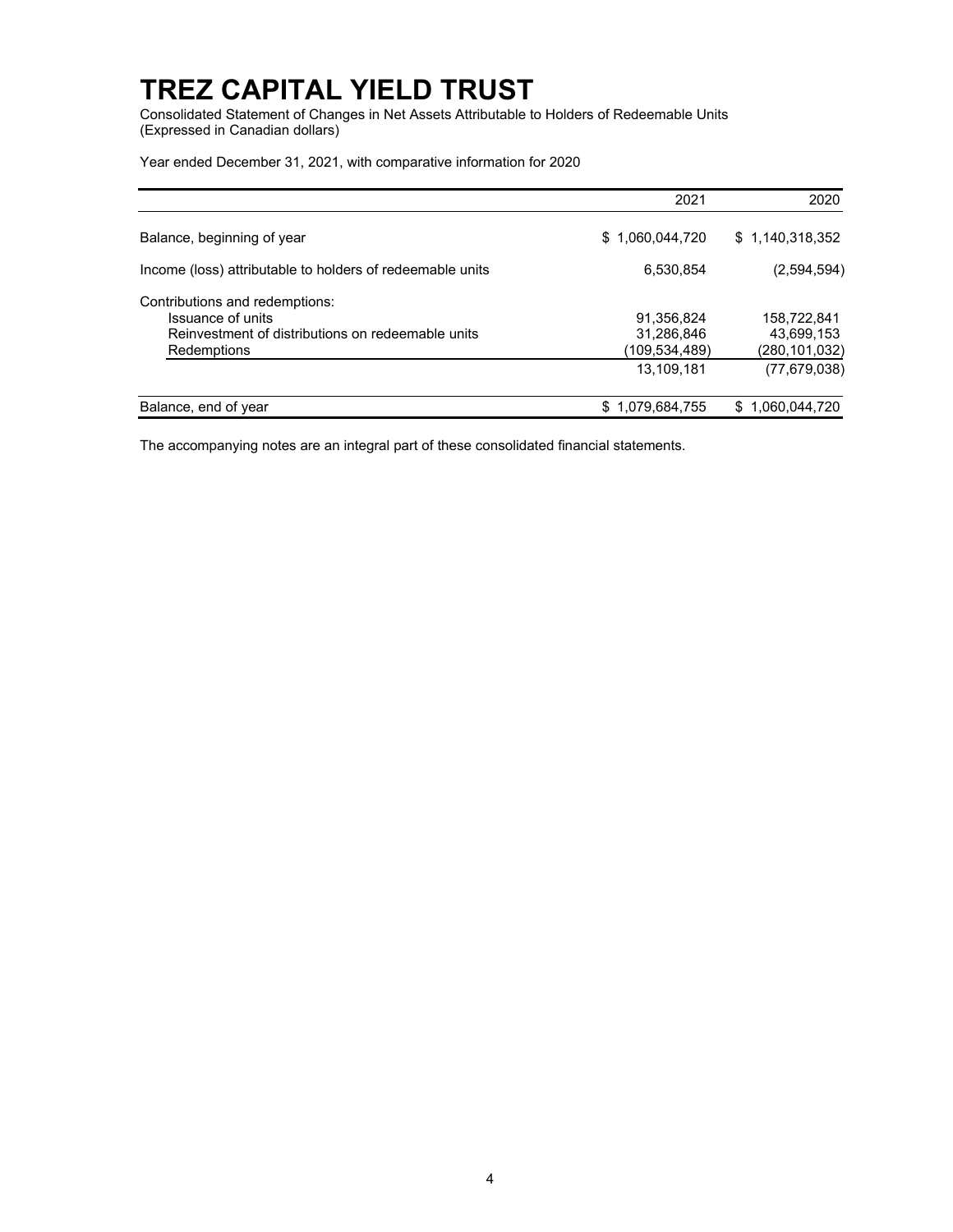Consolidated Statement of Cash Flows (Expressed in Canadian dollars)

Year ended December 31, 2021, with comparative information for 2020

|                                                                                                                                                                                            | 2021                                                          | 2020                                                          |
|--------------------------------------------------------------------------------------------------------------------------------------------------------------------------------------------|---------------------------------------------------------------|---------------------------------------------------------------|
| Cash provided by (used in):                                                                                                                                                                |                                                               |                                                               |
| Operating activities:                                                                                                                                                                      |                                                               |                                                               |
| Net income (loss)                                                                                                                                                                          | \$<br>9,052,802                                               | (2, 254, 145)<br>\$                                           |
| Items not involving cash:                                                                                                                                                                  |                                                               |                                                               |
| Income from investments in associates and joint ventures                                                                                                                                   | (1,761,299)                                                   | (1,426,034)                                                   |
| Unrealized loss on foreign currency derivatives                                                                                                                                            | 2,721,608                                                     | 3,297,846                                                     |
| Fair value gain on foreclosed property held-for-sale                                                                                                                                       |                                                               | (522, 542)                                                    |
| Interest income, net of interest expense on syndications                                                                                                                                   | (57, 535, 133)                                                | (75, 105, 899)                                                |
| Distributions to holders of redeemable units                                                                                                                                               | 58,853,646                                                    | 68,362,765                                                    |
| Provision for mortgage losses                                                                                                                                                              | (115,000)                                                     | 2,249,000                                                     |
| Fair value gain on investments held at fair value                                                                                                                                          | (17,896,714)                                                  | (3,452,250)                                                   |
| Realized loss on previous stage 3 provisions<br>Additions to other investments                                                                                                             |                                                               | (4,000,000)                                                   |
| Interest received                                                                                                                                                                          | 36,356,368                                                    | (64, 256, 825)<br>44,138,725                                  |
| Recovery of cost of sales                                                                                                                                                                  | 54, 545, 135                                                  |                                                               |
| Changes in non-cash operating working items:                                                                                                                                               |                                                               |                                                               |
| Other assets                                                                                                                                                                               | 12,366,728                                                    | (7, 265, 824)                                                 |
| Margin deposits                                                                                                                                                                            | 3,960,000                                                     | (6,529,850)                                                   |
| Accounts payable and accrued liabilities                                                                                                                                                   | (10, 534, 658)                                                | 2,319,025                                                     |
|                                                                                                                                                                                            | 90,013,483                                                    | (44, 446, 008)                                                |
| Investing activities:<br>Funding of investments in mortgages<br>Repayments on investments in mortgages<br>Repayments of promissory notes receivable<br>Additions to property held-for-sale | (574, 378, 459)<br>566,554,144<br>3,646,920<br>(38, 709, 095) | (352, 630, 354)<br>565,836,653<br>2,205,277<br>(26, 156, 186) |
| Additions to other investments                                                                                                                                                             | (62, 280)                                                     |                                                               |
| Proceeds on disposition of foreclosed property held-for-sale                                                                                                                               |                                                               | 2,422,542                                                     |
| Distributions from investment in associates and joint ventures                                                                                                                             | 8,076,644                                                     | 4,160,146                                                     |
| Net contributions (to) from investments held at fair value                                                                                                                                 | 94,342,055                                                    | (32, 396, 409)                                                |
|                                                                                                                                                                                            | 59,469,929                                                    | 163,441,669                                                   |
| Financing activities:                                                                                                                                                                      |                                                               |                                                               |
| Distributions paid                                                                                                                                                                         | (27, 983, 776)                                                | (34, 929, 188)                                                |
| Advances (repayments) of promissory notes payable                                                                                                                                          | (36, 292, 763)                                                | 52,829,752                                                    |
| Issuance of units                                                                                                                                                                          | 91,356,824                                                    | 158,722,841                                                   |
| Redemptions                                                                                                                                                                                | (109, 534, 489)                                               | (280, 101, 032)                                               |
| Change in amounts due from related parties                                                                                                                                                 | (193, 954)                                                    | (724, 703)                                                    |
| Change in amounts due to related parties                                                                                                                                                   | (589)                                                         | (140, 189)                                                    |
| Distributions to non-controlling interest                                                                                                                                                  | (3, 172, 753)                                                 | (1,278,207)                                                   |
|                                                                                                                                                                                            | (85, 821, 500)                                                | (105, 620, 726)                                               |
| Increase in cash and cash equivalents                                                                                                                                                      | 63,661,912                                                    | 13,374,935                                                    |
| Cash and cash equivalents, beginning of year                                                                                                                                               | 75,939,550                                                    | 62,564,615                                                    |
| Cash and cash equivalents, end of year                                                                                                                                                     | \$139,601,462                                                 | 75,939,550<br>\$                                              |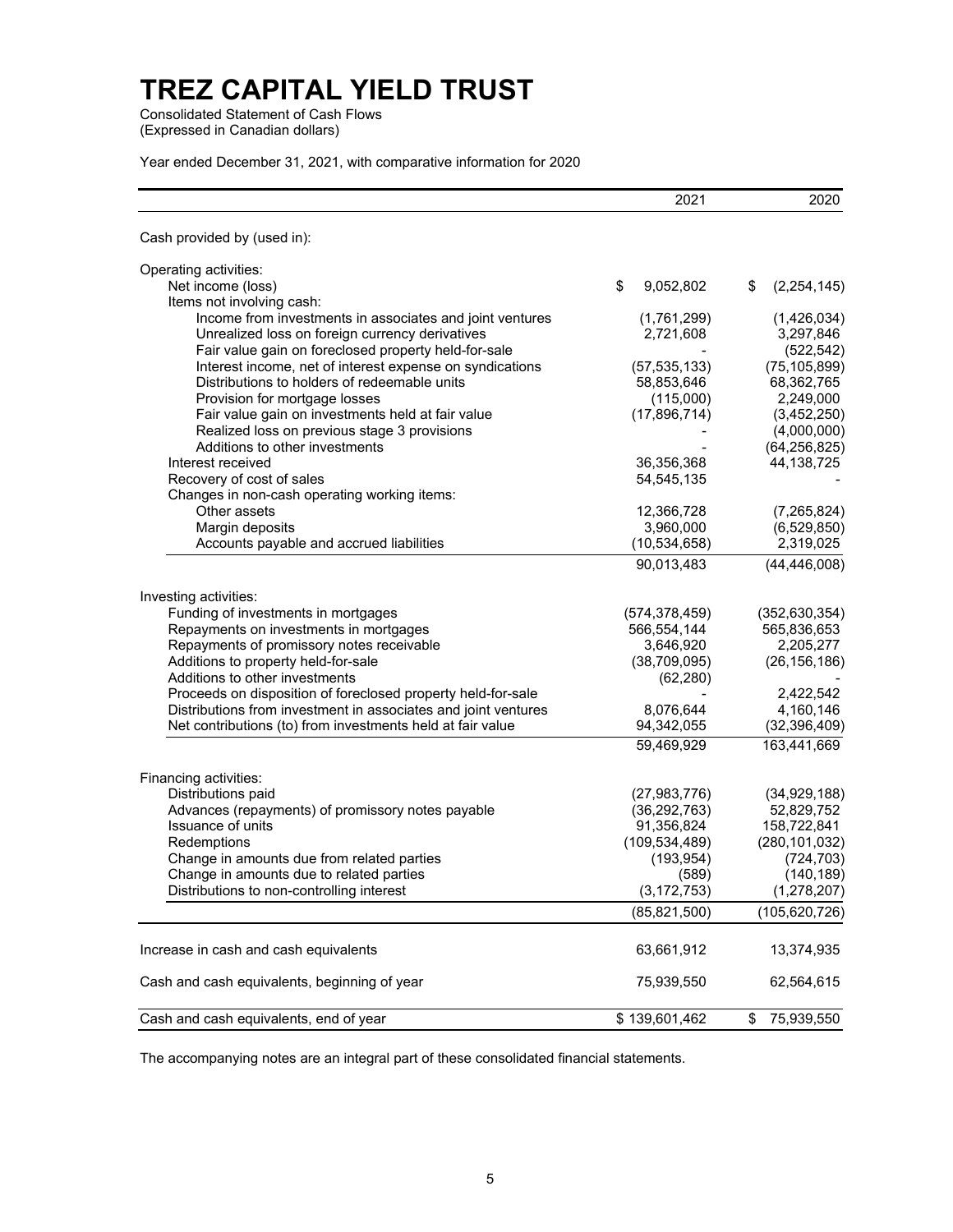Notes to Consolidated Financial Statements (Tabular amounts expressed in Canadian dollars, unless otherwise indicated)

Year ended December 31, 2021

#### **1. Nature of business:**

Trez Capital Yield Trust (the "Trust") is an unincorporated trust, which was established under the laws of British Columbia, pursuant to a Declaration of Trust dated March 20, 2013, which was amended and restated March 8, 2016. The Trust commenced operations on April 1, 2013.

Trez Capital Fund Management Limited Partnership is the Trust's manager (the "Manager"); Trez Capital Limited Partnership is the Trust's mortgage broker (the "Mortgage Broker"); and Computershare Trust Company of Canada acts as Trustee.

The Trust has been created for the purpose of generating a stream of income from interests acquired in a portfolio of mortgages related to any and all types of real property within Canada and the United States ("U.S.") and from limited equity profit sharing arrangements through limited partnerships within the U.S. Pursuant to the Declaration of Trust, the legal ownership of the Trust's property is vested in the Trustee and the Trust Unitholders' beneficial interest in the Trust is represented by units. The affairs and administration of the Trust are managed by the Manager.

The principal place of business of the Trust is located at 1700 - 745 Thurlow Street, Vancouver, British Columbia, V6E 0C5.

On March 11, 2020, the outbreak of the novel strain of the coronavirus ("COVID-19") was officially declared a pandemic by the World Health Organization. Emergency measures to contain the spread of the virus were implemented, which impacted general economic conditions, including the temporary closure of business and uncertainty around employment in certain industries. Although global economies are reopening, the situation is dynamic and the ultimate duration and magnitude of the impact on the economy and the Trust are not known at this time. These impacts could include increases in expected credit losses for mortgage investments and potential future decreases in revenue or the profitability of ongoing operations.

As a result of the pandemic, the Trust temporarily suspended all redemptions in order to preserve the liquidity of the Trust. Redemptions were suspended from March 23, 2020 until July 2, 2020. Redemptions were reinstated on July 3, 2020 and there were no further impacts on unit subscriptions, redemptions or regular monthly distributions as a direct result of the pandemic.

### **2. Basis of preparation:**

(a) Statement of compliance:

These consolidated financial statements of the Trust have been prepared in compliance with International Financial Reporting Standards ("IFRS") as issued by the International Accounting Standards Board ("IASB").

These consolidated financial statements were authorized for issue by the Board of Governors of the Trust on April 20, 2022.

(b) Basis of measurement:

These consolidated financial statements have been prepared on the historical cost basis, except for margin deposits; foreign currency derivatives; investments held at fair value and foreclosed properties held-for-sale which are measured at fair value.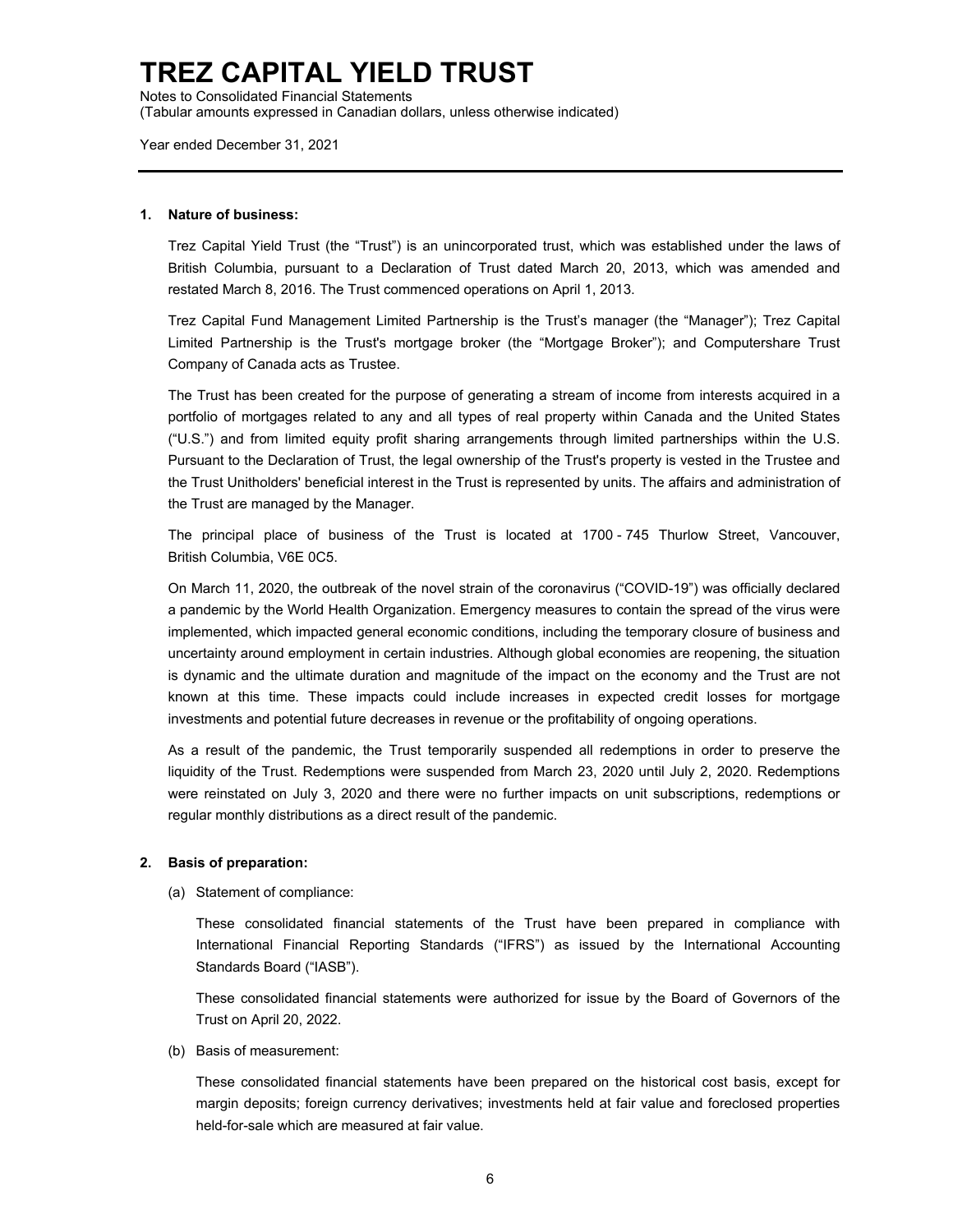Notes to Consolidated Financial Statements (Tabular amounts expressed in Canadian dollars, unless otherwise indicated)

Year ended December 31, 2021

### **2. Basis of preparation (continued):**

(c) Functional and presentation currency:

These consolidated financial statements are presented in Canadian dollars, which is also the functional currency of the Trust. The functional currency of the Trust's U.S. subsidiaries and investments in associates and joint ventures is the U.S. dollar. Accordingly, the financial statements of the Trust's U.S. subsidiaries and investments in associates and joint ventures have been translated into Canadian dollars as follows:

- (*i*) Assets and liability amounts are translated at the exchange rate at the end of each reporting period;
- (*ii*) Amounts included in the determination of earnings is translated at the average exchange rate during the year; and
- (*iii*) Any gains or losses from the translation of amounts determined in (*i*) and (*ii*) above are recognized in accumulated and other comprehensive income, which is a separate account within equity in the Consolidated Statement of Financial Position.
- (d) Use of estimates and judgments:

The preparation of consolidated financial statements requires the Manager to make judgments, estimates and assumptions that affect the application of accounting policies and the reported amounts of assets, liabilities, income and expenses. Actual results may differ from these estimates.

In making estimates, the Manager relies on external information and observable inputs where possible supplemented by internal analysis as required. The significant estimates and judgments used in determining the recorded amount for assets and liabilities in these consolidated financial statements are related to investment in mortgages and investments held at fair value:

(*i*) Investments in mortgages:

The Trust is required to make an assessment of forward looking 'expected credit losses' ("ECL") for investments in mortgages. The expected credit loss model is further explained in note 3(k). The estimation of future cash flows includes assumptions about local real estate market conditions, market interest rates, availability and terms of financing, underlying value of the security and various other factors. These assumptions are limited by the availability of reliable comparable market data, economic uncertainty and the uncertainty of future events. Accordingly, by their nature, estimates of impairment are subjective and may not necessarily be comparable to the actual outcome. Should the underlying assumptions change, the estimated future cash flows could vary by a material amount.

(*ii*) Investments held at fair value:

Included in the investments at fair value are investment interests in Special Purpose Entities. These allow the Trust to participate in loan sharing arrangements with third party U.S. based financial institutions. Judgment is applied in assessing whether the Trust exercises control, joint control, significant influence or none of the above over the Special Purpose Entities.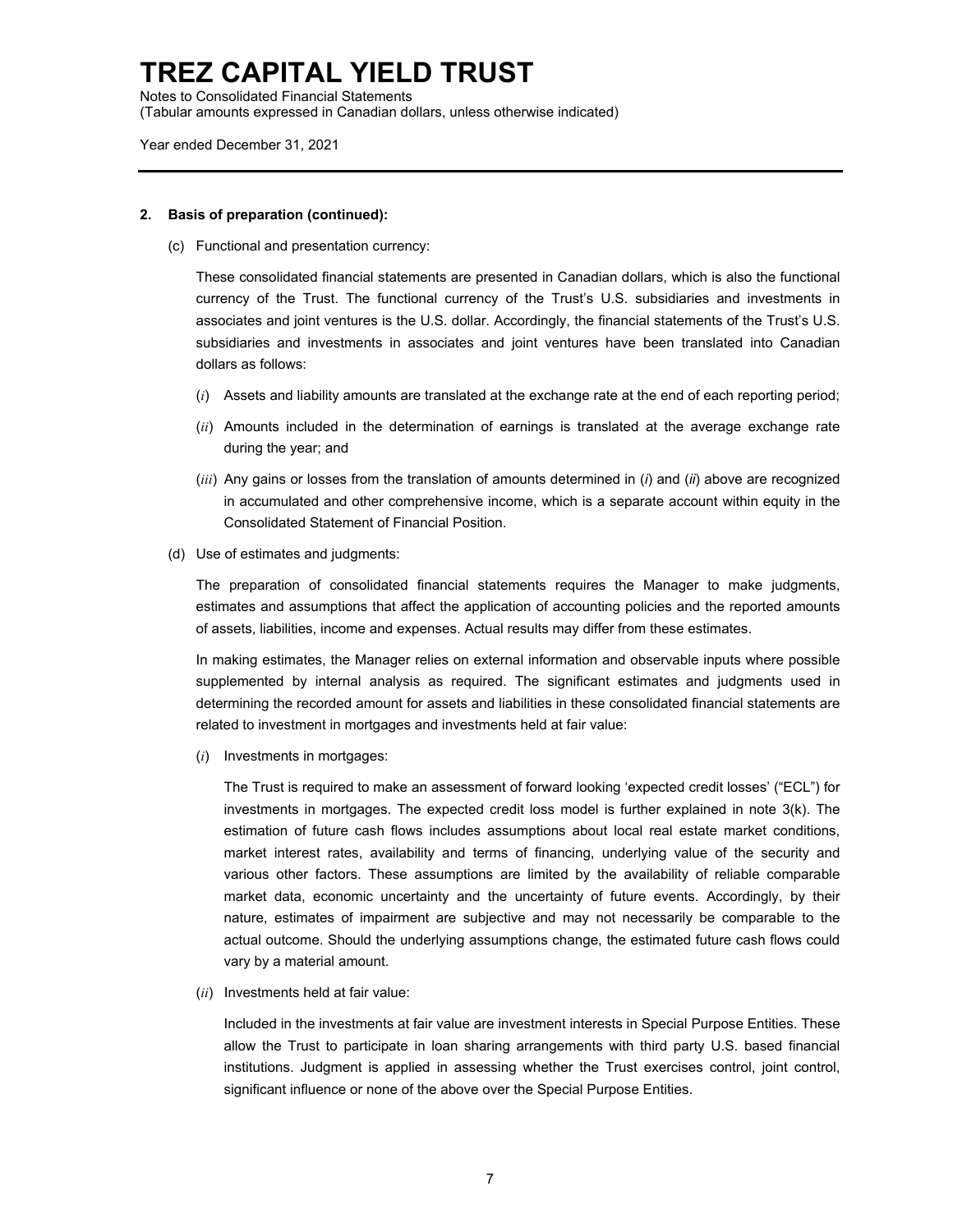Notes to Consolidated Financial Statements (Tabular amounts expressed in Canadian dollars, unless otherwise indicated)

Year ended December 31, 2021

### **2. Basis of preparation (continued):**

(*ii*) Investments held at fair value (continued):

Control is defined as the power to govern the financial and operating decisions of an entity so as to obtain benefits from its activities, and significant influence is defined as the power to participate in the financial and operating decisions of the Special Purpose Entities. The Trust has determined for these Special Purpose Entities that the Trust has neither control, joint control or significant influence as the Trust has no ability to control or influence any of the relevant activities of the Special Purpose Entities and has therefore measured the investments at fair value in accordance with IFRS 9.

The Trust estimates the value of these investments based on its assessment of the current lending market for mortgages of same or similar terms. Should the underlying assumptions around current market interest rates change, the estimated future cash flows and income could vary affecting fair value.

### **3. Significant accounting policies:**

(a) Basis of presentation:

The accounting policies set out below have been applied consistently to all periods presented in these consolidated financial statements:

(*i*) Subsidiaries:

These consolidated financial statements comprise the financial statements of the Trust and subsidiaries controlled by the Trust. Control exists when the Trust is exposed to, or has rights to, variable returns from its involvement with the entity, and has the ability to affect those returns through its power over the entity. The financial statements of the subsidiaries are consolidated from the date that control commences and continue to be consolidated until the date that control ceases.

These consolidated financial statements reflect the financial position, results of operations and cash flows of the Trust and its subsidiaries. Intra-group transactions and balances are eliminated in preparing the consolidated financial statements.

Non-controlling interests represent the portion of profit or loss and net assets of consolidated subsidiaries not held by the Trust and are presented separately in the consolidated statement of comprehensive income (loss) and within equity in the consolidated statement of financial position.

The Trust consolidates the following material subsidiaries:

|                                        | Province of registration | % of ownership |
|----------------------------------------|--------------------------|----------------|
| Victoria Customs House LP              |                          |                |
| (formerly, T-816 Government Street LP) | <b>British Columbia</b>  | 60%            |
| Trez NP Investors LP                   | <b>British Columbia</b>  | 77%            |
| Trez CN Tower Holdings Ltd.            | <b>British Columbia</b>  | 100%           |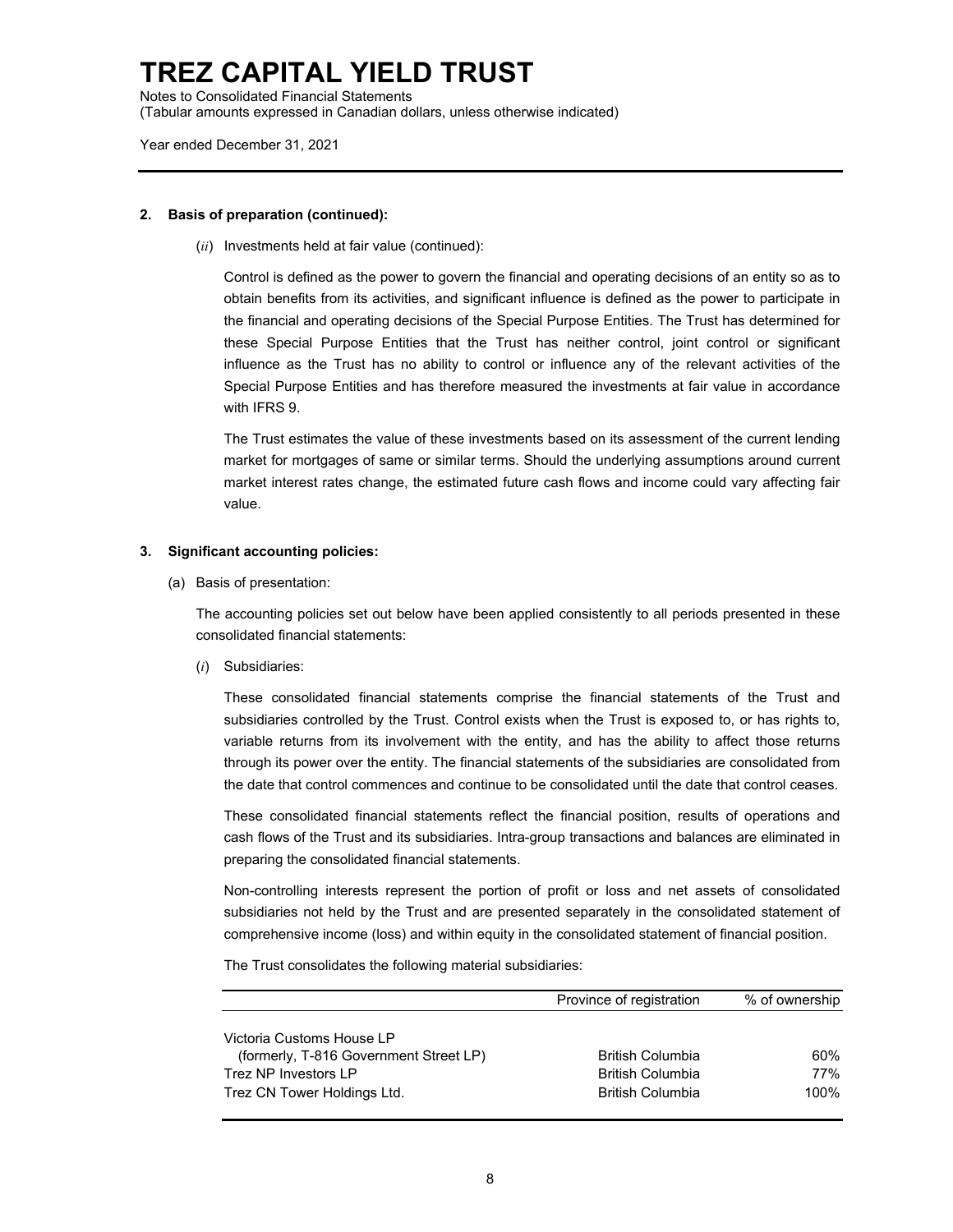Notes to Consolidated Financial Statements (Tabular amounts expressed in Canadian dollars, unless otherwise indicated)

Year ended December 31, 2021

### **3. Significant accounting policies (continued):**

- (a) Basis of presentation (continued):
	- (*i*) Subsidiaries (continued):

The accounting policies set out below have been applied consistently to all periods presented in these consolidated financial statements.

The principal business activity of Victoria Customs House LP is investment in real estate development. The principal business activity of Trez NP Investors LP is investment in mortgages. Trez CN Tower Holdings Ltd is invested in an office building in Edmonton, Alberta which was acquired through a foreclosure like process during 2020. The Trust is making efforts to dispose of the building through a sales process.

(*ii*) Investments in jointly controlled entities:

The Trust and certain of its subsidiaries have interests in a number of development joint ventures, which are accounted for using the equity method.

The Trust holds investments in other trusts and limited partnerships for the purpose of investing in real estate development projects. In certain cases, the Trust's investments are held through intermediary holding entities.

Where the Trust has assessed that it has joint control over the investees, the investments are initially recognized at cost and are adjusted thereafter for the post-acquisition change in the Trust's share in the investee's net assets. The Trust's share of investee's profit or loss is included in the Trust's consolidated statement of comprehensive income (loss).

(*iii*) Investments in associates:

Investments over which the Trust holds significant influence are accounted for using the equity method of accounting. Significant influence is the power to participate in the financial and operating policy decisions of the investee without actual control or joint control of those policies. Under the equity method, the investment is initially recognized at cost and is adjusted thereafter for the postacquisition change in the Trust's share in the investee's net assets. The Trust's share of investee's profit or loss is included in the Trust's consolidated statement of comprehensive income (loss).

The Trust holds investments in associates primarily for the purpose of investing in real estate development projects.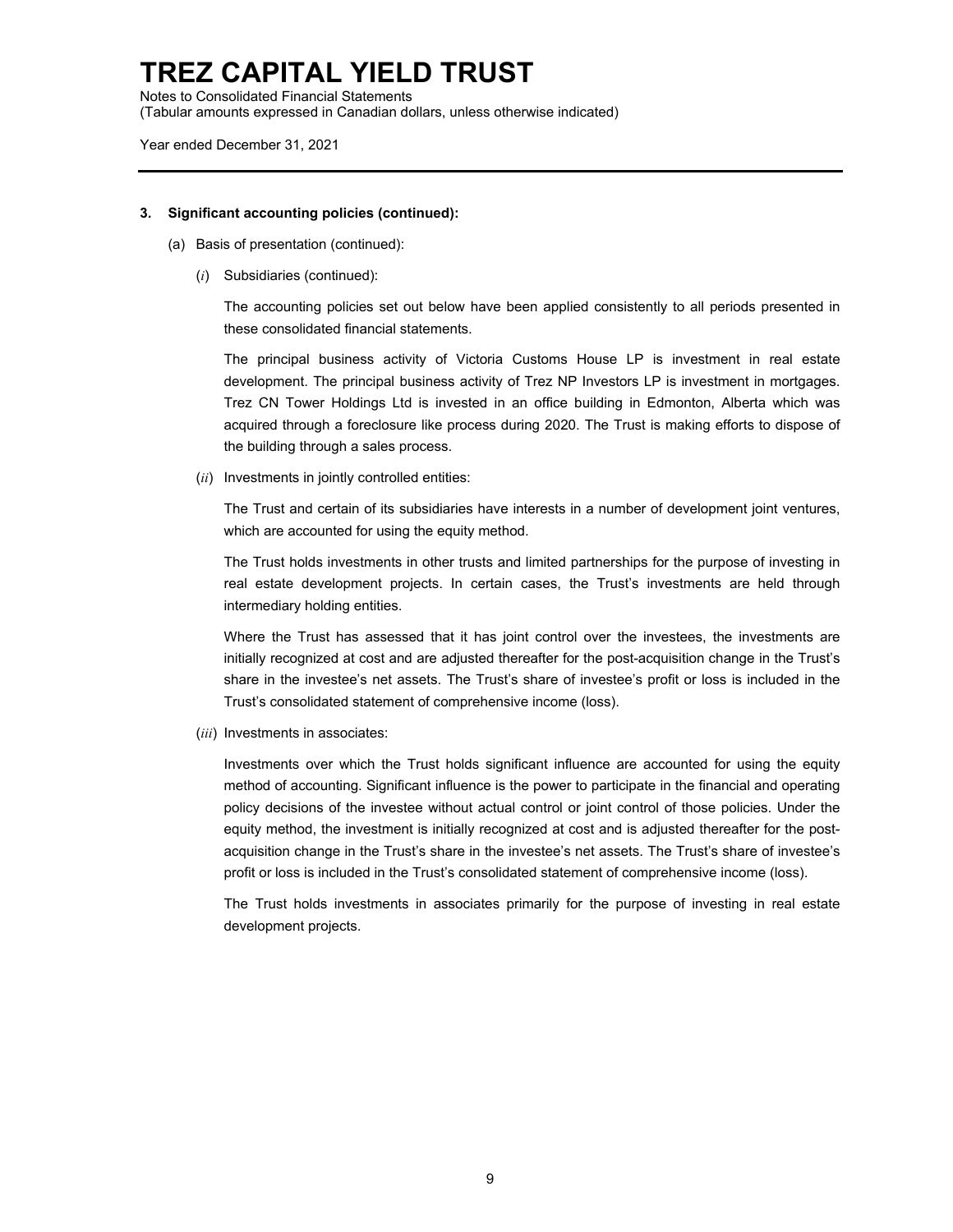Notes to Consolidated Financial Statements (Tabular amounts expressed in Canadian dollars, unless otherwise indicated)

Year ended December 31, 2021

### **3. Significant accounting policies (continued):**

- (a) Basis of presentation (continued):
	- (*iii*) Investments in associates (continued):

Significant accounting policies of the underlying operating partnerships involved in real estate development projects classified as investments in joint ventures or associates are as follows:

Properties under development:

Properties under development are recorded at the lower of cost and net realizable value. Net realizable value is the estimated selling price in the ordinary course of business, less cost to complete the development and selling costs. Costs include all direct development costs and capitalized carrying costs related to holding the property under development, including borrowing costs. The cost of sale of a property or unit is allocated on the basis of the estimated total cost of the project prorated by the selling price of the property or unit over the anticipated sales proceeds from the entire project.

Sales revenue:

Revenue from the sale of properties under development is recognized at the time that the risks and rewards of ownership have been transferred, possession or title passes to the purchaser, and all material conditions of the sales contract have been met, and at which time all proceeds are received or collectability is reasonably assured.

Other revenues:

The operating partnerships may earn other revenue such as performance fees based on the specific contractual terms of each partnership. These revenues are recorded as earned in accordance with the terms of the respective partnership agreement.

(*iv*) Investments held at fair value:

Investments over which the Trust does not have control or significant influence are accounted for at fair value. The Trust holds investments at fair value primarily for the purpose of participating in loan sharing arrangements with U.S. domiciled financial institutions.

(b) Cash and cash equivalents:

Cash consists of cash held at financial institutions and cash equivalents include securities with maturities of three months or less when purchased.

(c) Margin deposits:

Relates to margin deposits made on foreign currency swap transactions.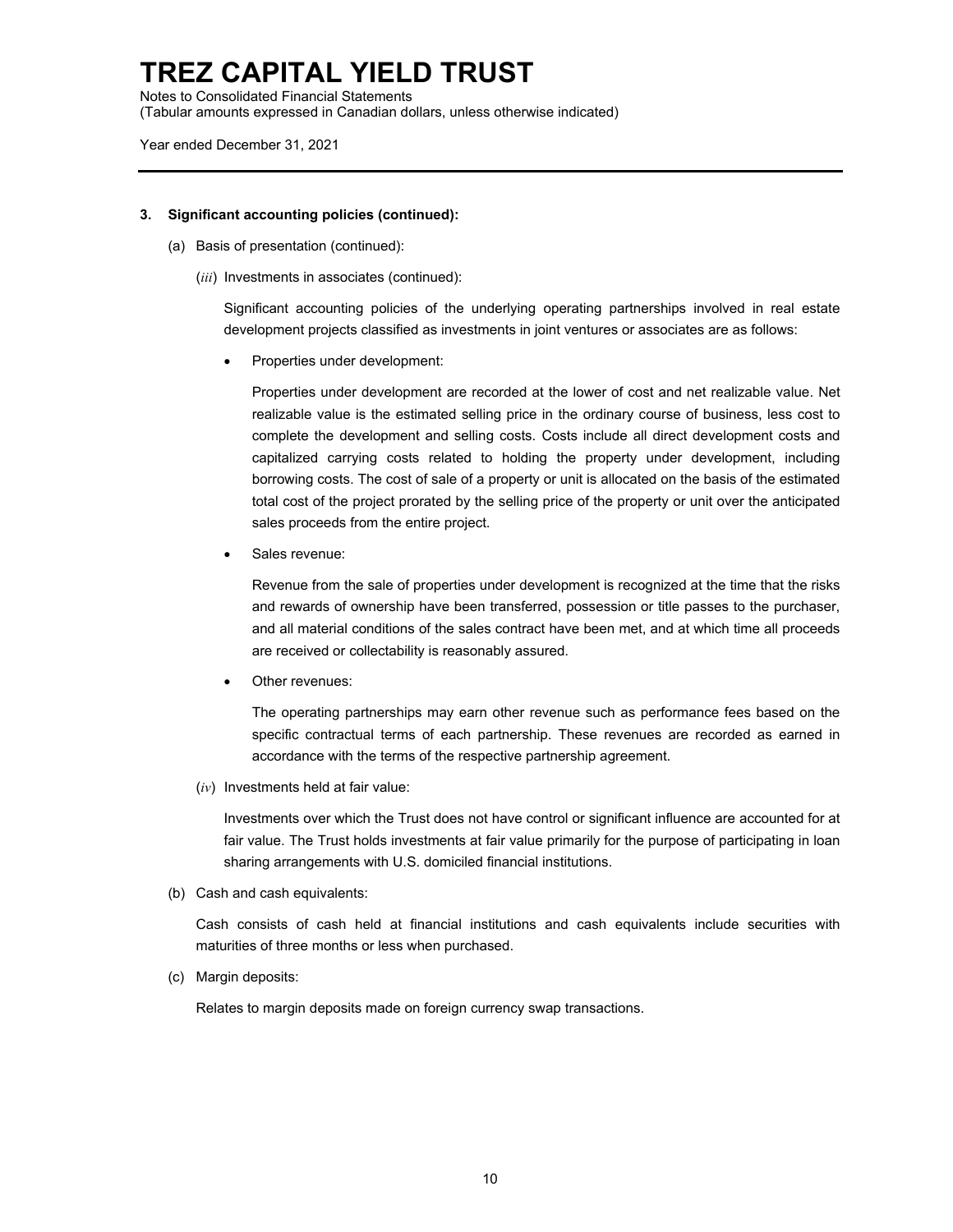Notes to Consolidated Financial Statements (Tabular amounts expressed in Canadian dollars, unless otherwise indicated)

Year ended December 31, 2021

#### **3. Significant accounting policies (continued):**

(d) Investments held-for-sale:

When the Trust obtains legal title of the underlying security of a mortgage investment, the carrying value of the mortgage investment, which is comprised of principal, costs incurred, accrued interest and the related provision for mortgage investment loss, if any, is reclassified from mortgage investments to other investments. At each reporting date, the investments are measured at fair value, with changes in fair value recorded in profit or loss in the period they arise. The Trust uses management's best estimate to determine fair value of the properties, which may involve frequent inspections, engaging realtors to assess market conditions based on previous property transactions or obtaining property appraisals from independent valuation specialists. These investments are held in other investments (note 7).

(e) Property under development:

Property under development includes an investment property being developed for a mixed use development.

Costs include all direct development costs and capitalized carrying costs related to holding the property under development, including borrowing costs.

(f) Property held-for-sale:

Property held-for-sale comprises investments previously classified as property under development now held-for-sale.

(g) Promissory notes receivable:

Promissory notes are recorded at amortized cost using the effective interest rate method less any impairment.

(h) Redeemable units:

All units of the Trust are redeemable at the Unitholder's option and accordingly are classified as financial liabilities and presented as "net assets attributable to holders of redeemable units" in the consolidated statement of financial position. Units redeemed are accounted for in the period during which the redemption is effective. Resultant gains on redemption are recognized in the consolidated statement of income (loss) in the same period.

(i) Revenue recognition:

Interest income is recognized in the consolidated statement of income (loss) on an effective interest rate basis.

Interest on impaired financial assets is recognized using the rate of interest used to discount the future cash flows for the purpose of measuring the impairment loss.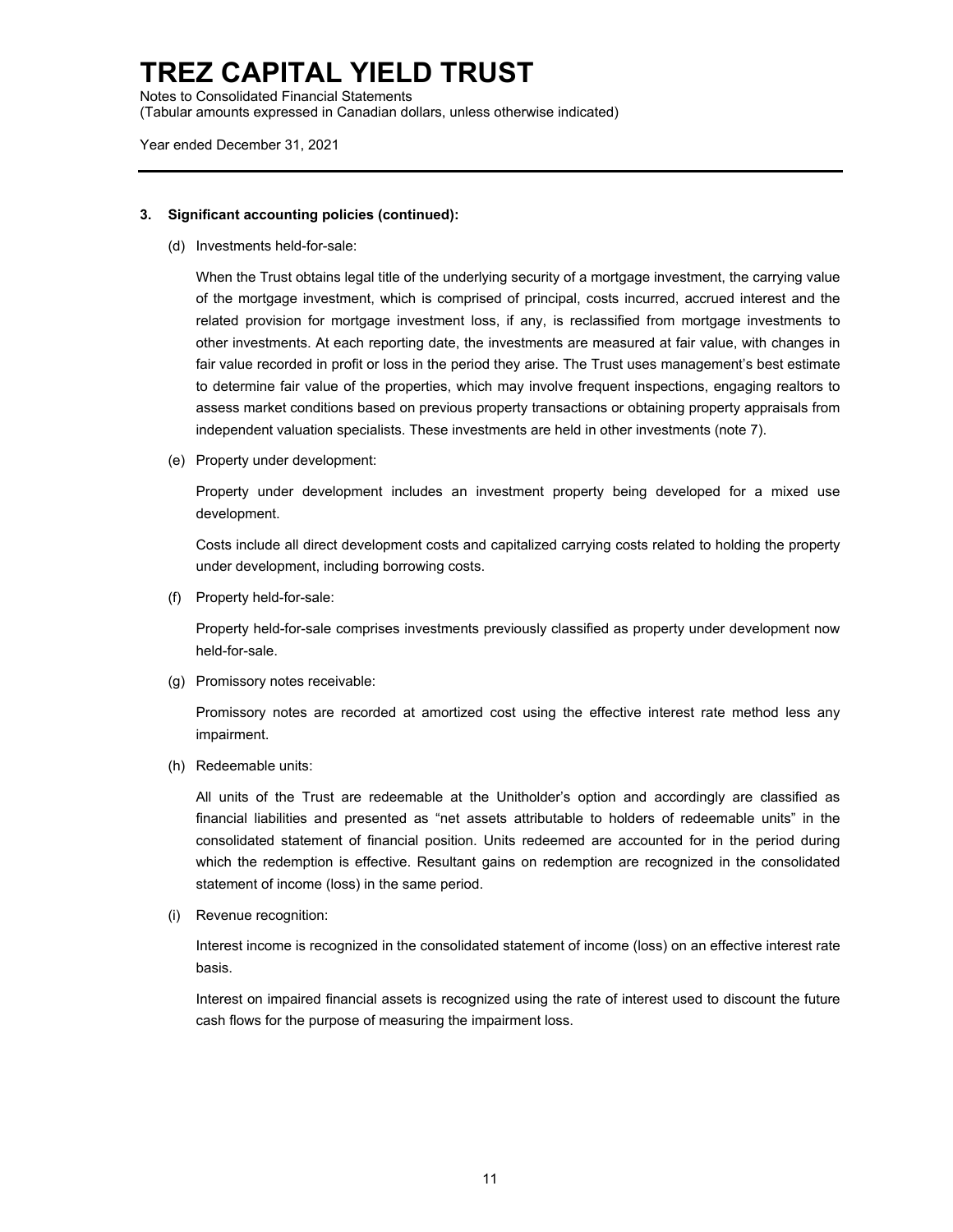Notes to Consolidated Financial Statements (Tabular amounts expressed in Canadian dollars, unless otherwise indicated)

Year ended December 31, 2021

#### **3. Significant accounting policies (continued):**

(j) Distributions on redeemable units:

Distributions to Unitholders on each series of redeemable units are made on a quarterly basis, in arrears. The total distributions to be made in respect of the December 31 year-end will equal at least 100% of the Trust's taxable income for the year. Distributions on redeemable units are treated as an expense within the consolidated statement of comprehensive income (loss), following the units' classification as liabilities. Distributions are accrued in the period to which they relate.

(j) Foreign currency translation:

Revenue and expenses denominated in foreign currencies are translated into Canadian dollars at the average rate of exchange prevailing for the period.

Assets and liabilities denominated in foreign currencies are translated into Canadian dollars at the rate of exchange as at the date of the consolidated financial statements.

Assets denominated in foreign currencies under forward currency arrangements are shown at the contractual rates of exchange reflected in the arrangements. Related gains or losses on these arrangements are recognized in the consolidated statement of comprehensive income (loss) at their maturities.

For foreign subsidiaries, investments in joint arrangements and investments in associates that have a functional currency different than that of the Trust, foreign exchange gains or losses on translation of the foreign operations into the Trust's presentation currency is recognized in other comprehensive income.

- (k) Financial instruments:
	- (*i*) Recognition and classification of financial assets and liabilities:

Under IFRS 9, on initial recognition, a financial asset is measured at fair value and subsequently classified as measured at: amortized cost; fair value through other comprehensive income ("FVOCI")-debt investment; FVOCI-equity investment; or fair value through profit or loss ("FVTPL"). The classification of financial assets that are debt instruments under IFRS 9 are generally based on the business model in which a financial asset is managed and its contractual cash flow characteristics.

A financial asset that is a debt instrument is measured at amortized cost if it meets both of the following conditions and is not designated as at FVTPL:

- it is held within a business model whose objective is to hold assets to collect contractual cash flows; and
- its contractual terms give rise on specified dates to cash flows that are solely payments of principal and interest on the principal amount outstanding.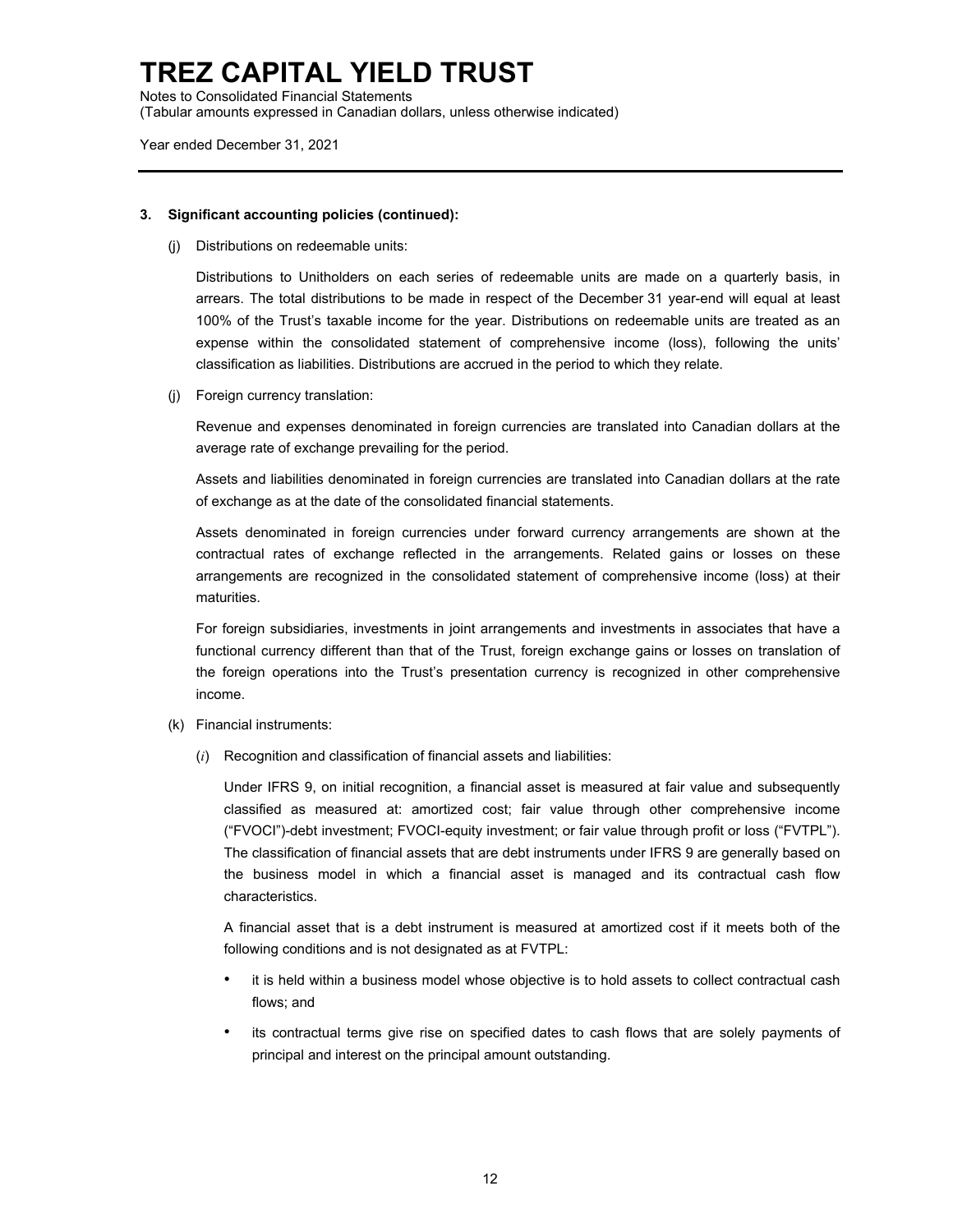Notes to Consolidated Financial Statements (Tabular amounts expressed in Canadian dollars, unless otherwise indicated)

Year ended December 31, 2021

### **3. Significant accounting policies (continued):**

- (k) Financial instruments (continued):
	- (*i*) Recognition and classification of financial assets and liabilities (continued):

The most significant financial asset that is a debt instrument in the Trust is investments in mortgages. The objective of the Trust is to hold these investments and collect the contractual interest payments from the loans. The payments received by the Trust are solely payments of principal and interest; therefore, the asset meets the criteria under IFRS 9 to be measured at amortized cost. Other assets such as cash and receivables are also classified at amortized cost. Foreign currency derivatives are classified as FVTPL.

Financial liabilities are recognized initially at fair value and are classified as other financial liabilities or FVTPL. A financial liability is classified as FVTPL if it is classified as held-for-trading, it is a derivative or it is designated as such on initial recognition.

Financial liabilities at FVPTL are measured at fair value and net gains and losses including any interest expense, are recognized in profit or loss. Other financial liabilities are subsequently measured at amortized cost using the effective interest method. Interest expense is recognized in profit or loss. Any gain or loss on derecognition is also recognized in profit or loss.

Financial instruments subsequently measured at amortized cost are done so using the effective interest method, less any impairment losses. The effective interest method is a method of calculating the amortized cost of a financial asset or a financial liability and of allocating the interest income or interest expense over the relevant period. The effective interest rate is the rate that exactly discounts estimated future cash payments or receipts through the expected life of the financial instrument or, when appropriate, a shorter period to the net carrying amount of the financial asset or financial liability.

The Trust has classified its financial instruments as follows:

|                                                  | Classification |
|--------------------------------------------------|----------------|
| <b>Financial assets:</b>                         |                |
| Cash and cash equivalents                        | Amortized cost |
| Other assets                                     | Amortized cost |
| Margin deposits and foreign currency derivatives | <b>FVTPI</b>   |
| Investments in mortgages                         | Amortized cost |
| Accrued interest receivable                      | Amortized cost |
| Investments held at fair value                   | <b>FVTPI</b>   |
| Promissory notes receivable                      | Amortized cost |
| Due from related parties                         | Amortized cost |
| Other investments                                | <b>FVTPI</b>   |
| Property held-for-sale                           | Amortized cost |
| <b>Financial liabilities:</b>                    |                |
| Accounts payable and accrued liabilities         | Amortized cost |
| Due to related parties                           | Amortized cost |
| Distributions payable on redeemable units        | Amortized cost |
| Loans payable                                    | Amortized cost |
| Mortgage syndication liabilities                 | Amortized cost |
| Redeemable units, representing net assets        |                |
| attributable to holders of redeemable units      | Amortized cost |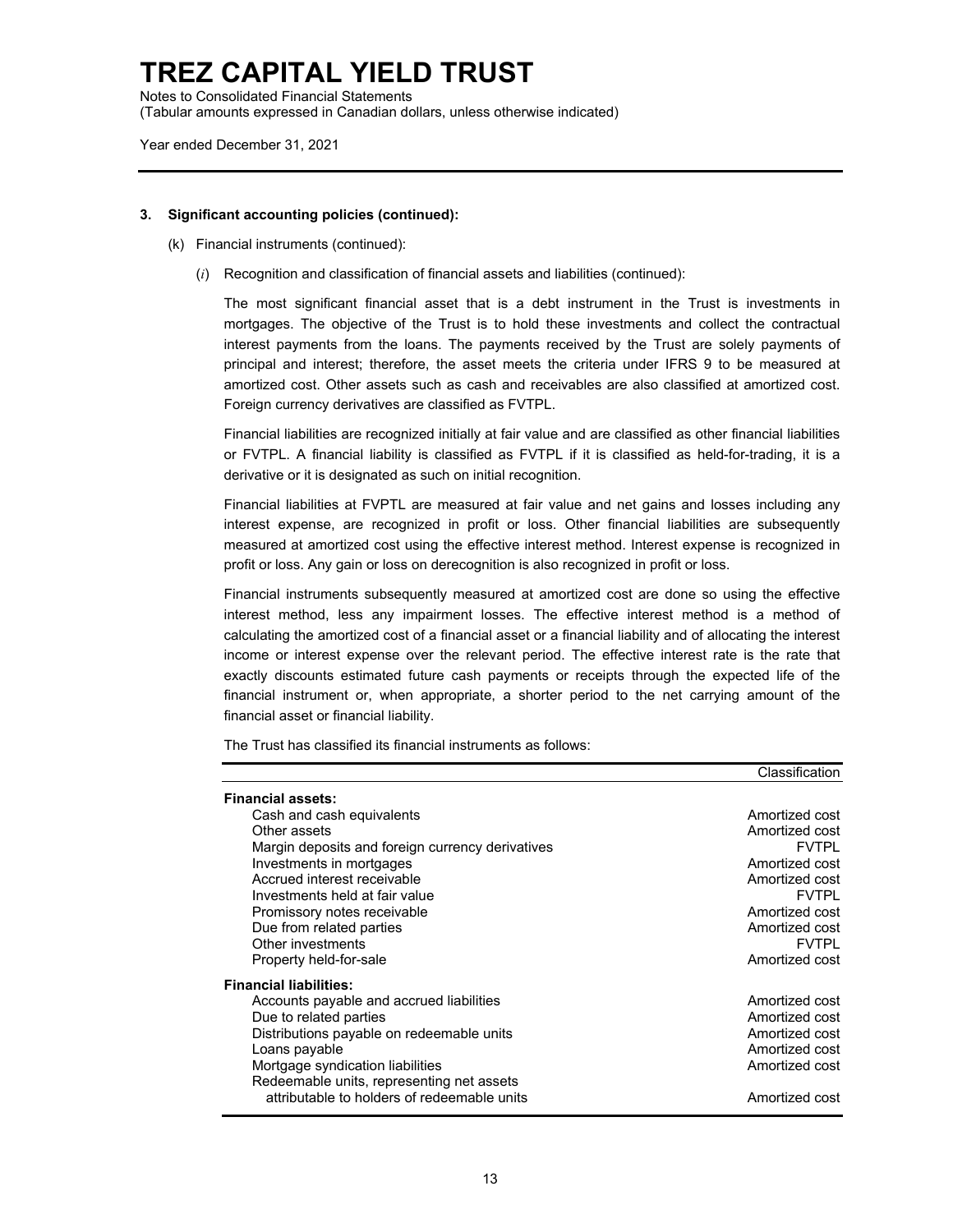Notes to Consolidated Financial Statements (Tabular amounts expressed in Canadian dollars, unless otherwise indicated)

Year ended December 31, 2021

### **3. Significant accounting policies (continued):**

- (k) Financial instruments (continued):
	- (*iii*) Impairment:

Under IFRS 9, an entity recognizes loss allowances for expected credit losses ("ECL") to financial assets measured at amortized cost, contract assets and debt investments at FVOCI.

The Trust measures expected credit losses on each reporting date according to a three stage expected credit loss impairment model:

#### *Performing financial assets:*

- Stage 1: From initial recognition of a financial asset to the date on which the asset has experienced a significant increase in credit risk relative to its initial recognition, a loss allowance is recognized equal to the credit losses expected to result from defaults occurring over the 12-months following the reporting date.
- Stage 2: Following a significant increase in credit risk relative to the initial recognition of the financial asset, a loss allowance is recognized equal to the credit losses expected over the remaining lifetime of the asset.

*Impaired financial assets:* 

 Stage 3: When a financial asset is considered credit-impaired and in default it will be classified in Stage 3, and a loss allowance equal to credit losses expected over the remaining lifetime of the asset will be recorded.

When determining whether the credit risk of a financial asset has increased significantly since initial recognition and when estimating ECLs, the Trust considers both quantative and qualitative information that is reasonable and supportable and is relevant and available. There is a presumption in IFRS 9 that credit risk has increased significantly once payments are 30-days past due. However, the Trust's historical experience is that mortgages can become 30-days past due, but be brought up to date by the borrower; therefore, other relevant risk factors also need to be identified for the mortgage to move to Stage 2. Other relevant risk factors considered to identify a significant increase in credit risk are:

- Changes in the financial condition of the borrower;
- Responsiveness of the borrower;
- Current economic conditions: interest rates, housing prices, real estate and employment statistics; and
- Supportable forward looking information: macro-economic factors, such as interest rate forecasts.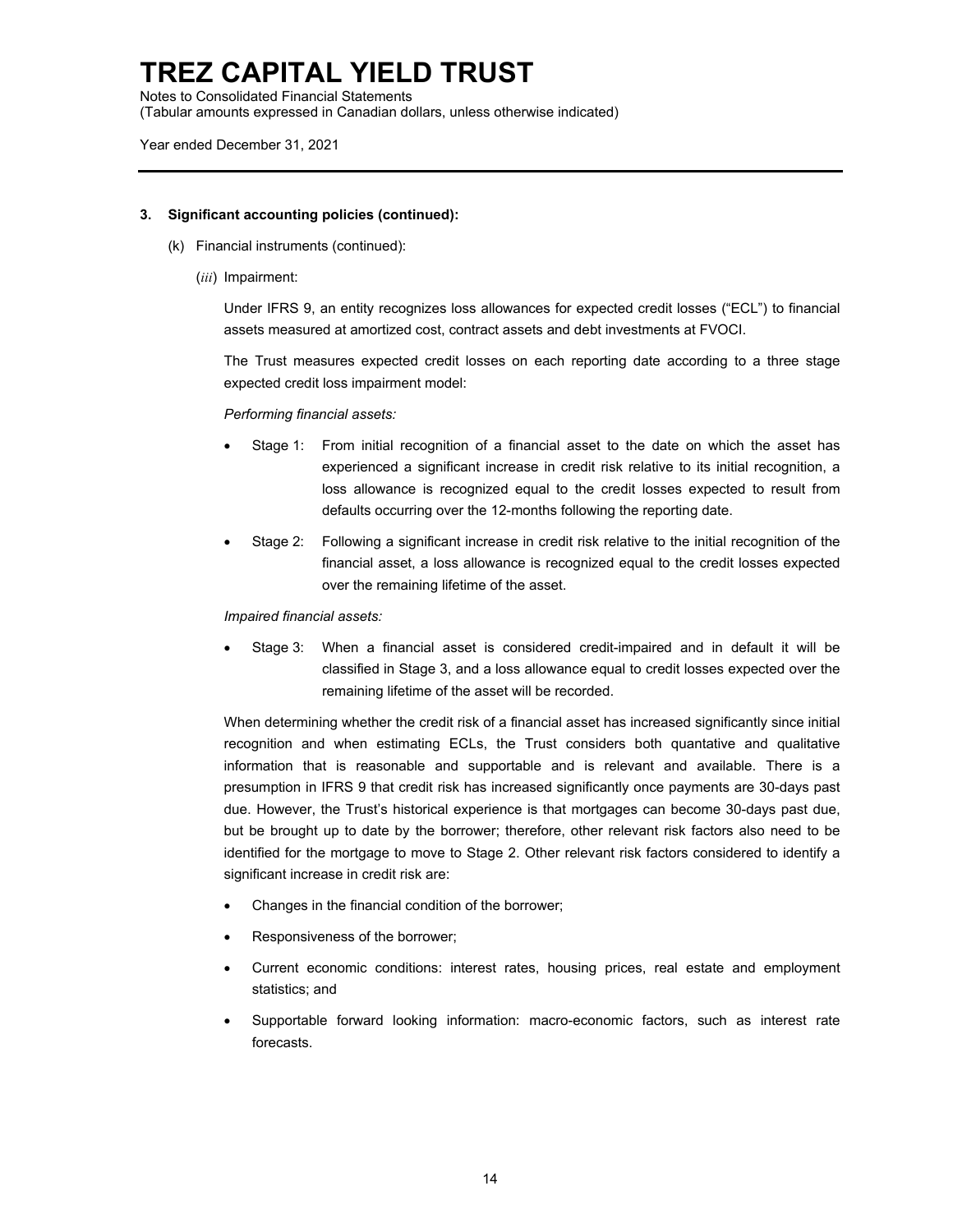Notes to Consolidated Financial Statements (Tabular amounts expressed in Canadian dollars, unless otherwise indicated)

Year ended December 31, 2021

### **3. Significant accounting policies (continued):**

- (k) Financial instruments (continued):
	- (*iii*) Impairment (continued):

Determining whether there has been a significant increase in credit risk since initial recognition, or a subsequent reduction in credit risk back to the level at initial recognition, requires the exercise of significant judgment. Judgment is also required in making assumptions and estimations when calculating the allowance for credit losses, including movements between the three stages and the application of forward looking information.

In cases where a borrower experiences financial difficulties, the Trust may grant certain modifications to the terms and conditions of a loan. Modifications may include payment terms, debt consolidation, and forbearance intended to minimize economic loss. The Trust determines the appropriate remediation strategy based on the individual situation. If the Trust determines that a modification results in expiry of cash flows, the original asset is derecognized and a new asset is recognized based on the new contractual terms.

Significant increase in credit risk is assessed relative to the risk of default on the date of modification. If the Trust determines that a modification does not result in derecognition, significant increase in credit risk is assessed based on the risk of default at initial recognition of the original asset. The expected cash flows arising from the modified contractual terms are considered when calculating the ECL for the modified asset. For loans that were modified while having a lifetime ECL, the loans can revert to having 12-month ECL after a period of performance and improvement in the borrower's financial condition.

Lifetime ECLs are the ECLs that result from all possible default events over the expected life of a financial instrument. 12-months ECLs are the portion of ECLs that result from default events that are possible within the 12-months after the reporting date (or a shorter period if the expected life of the instrument is less than 12-months). The maximum period considered when estimating ECLs is the maximum contractual period over which the Trust is exposed to credit risk.

An ECL represents the difference between the present value of all contractual cash flows that are due under the original terms of the contract and the present value of all cash flows expected to be received. The application of the concept uses three inputs to measure ECLs for commitments and mortgages receivable classified as Stage 1: probability of default ("PD"); loss given default ("LGD"); and exposure at default ("EAD").

These inputs are determined at each reporting period using historical data and current conditions.

PD The PD represents the likelihood that a loan will not be repaid and will go into default in either a 12-month horizon for Stage 1 or lifetime horizon for Stage 2. The PD for each individual loan is modelled based on historic data and is estimated based on current market conditions and reasonable and supportable information about future economic conditions.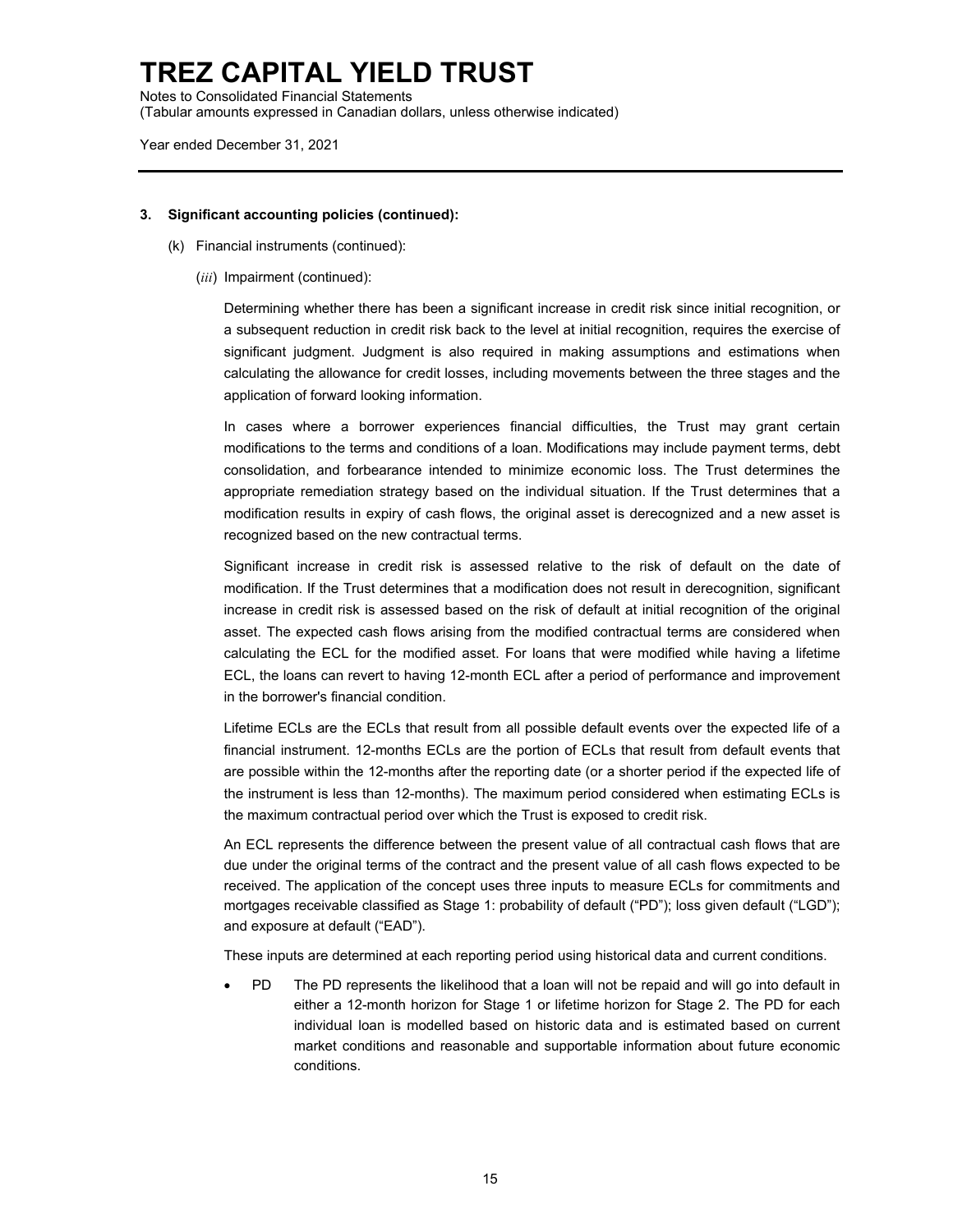Notes to Consolidated Financial Statements (Tabular amounts expressed in Canadian dollars, unless otherwise indicated)

Year ended December 31, 2021

#### **3. Significant accounting policies (continued):**

- (k) Financial instruments (continued):
	- (*iii*) Impairment (continued):
		- EAD EAD is modelled on historic data and represents an estimate of the outstanding amount of credit exposure at the time a default may occur. For off-balance sheet and undrawn amounts, EAD includes an estimate of any further amounts to be drawn at the time of default.
		- LGD The LGD is the amount that may not be recovered in the event of default and is modelled based on historic data and reasonable and supportable information about future economic conditions, where appropriate. LGD takes into consideration the amount and quality of any collateral held.

In assessing information about possible future economic conditions, the Trust utilizes multiple economic scenarios including a base case, which represents the most probable outcome and is consistent with the Trust's view of the portfolio. The calculation of expected credit losses includes the incorporation of forecasts of future economic conditions. In determining expected credit losses, the Trust has considered key macroeconomic variables that are relevant to each investment type. Key economic variables include GDP and interest rate forecasts. The estimation of future cash flows also includes assumptions about local real estate market values and conditions, availability and terms of financing, underlying value of the security and various other factors. These assumptions are limited by the availability of reliable comparable market data, economic uncertainty and the uncertainty of future events.

Should the underlying assumptions change, the estimated future cash flows could vary. The forecast is developed internally by the Manager of the Trust. The Trust exercises experienced credit judgment to incorporate multiple economic forecasts which are probability-weighted in the determination of the final expected credit loss. The allowance is sensitive to changes in both economic forecast and the probability-weight assigned to each forecast scenario.

- (*iv*) De-recognition of financial assets and financial liabilities:
	- (A) Financial assets:

The Trust derecognizes a financial asset when the contractual rights to the cash flows from the financial asset expire, or it transfers the rights to receive the contractual cash flows in a transaction in which substantially all the risks and rewards of ownership of the financial asset are transferred, or in which the Trust neither transfers nor retains substantially all the risks and rewards of ownership and it does not retain control of the financial assets.

Any interest in such transferred financial assets that qualify for derecognition that is created or retained by the Trust is recognized as a separate asset or liability. On de-recognition of a financial asset, the difference between the carrying amount of the asset (or the carrying amount allocated to the portion of the asset transferred), and the sum of (*i*) the consideration received (including any new asset obtained less any new liability assumed); and (*ii*) any cumulative gain or loss that had been recognized in other comprehensive income is recognized in the statement of comprehensive income (loss).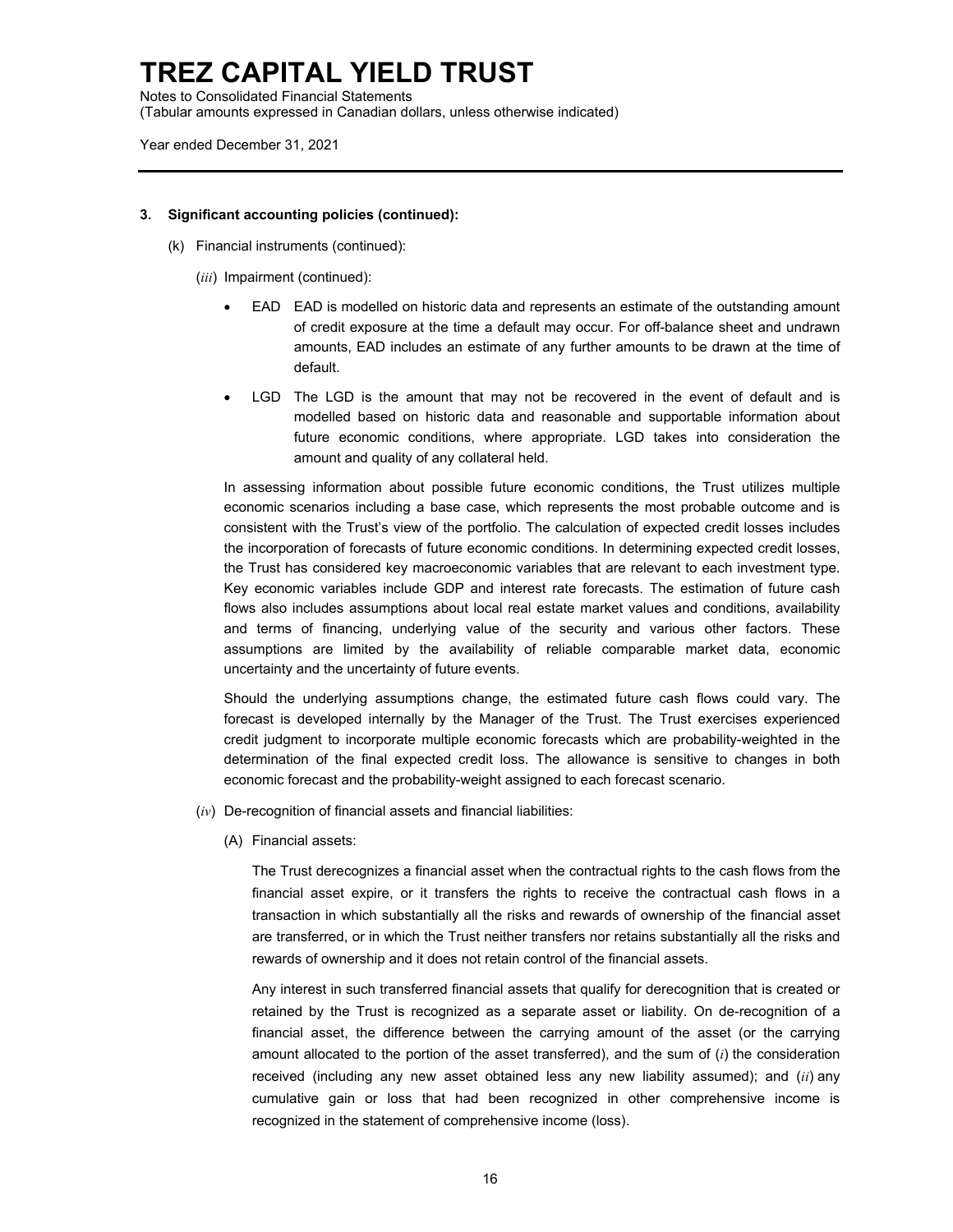Notes to Consolidated Financial Statements (Tabular amounts expressed in Canadian dollars, unless otherwise indicated)

Year ended December 31, 2021

### **3. Significant accounting policies (continued):**

- (k) Financial instruments (continued):
	- (*iv*) De-recognition of financial assets and financial liabilities (continued):
		- (A) Financial assets (continued):

The Trust enters into transactions whereby it transfers mortgage or loan investments recognized on its Consolidated Statement of Financial Position, but retains either all or substantially all of the risks and rewards of the transferred mortgage or loan investments or a portion of them. If all or substantially all risks and rewards are retained, then the transferred mortgage or loan investments are not derecognized. In transactions in which the Trust neither retains nor transfers substantially all the risks and rewards of ownership of a financial asset and it retains control over the asset, the Trust continues to recognize the asset to the extent of its continuing involvement, determined by the extent to which it is exposed to changes in the value of the transferred asset.

In circumstances where the Trust retains all or substantially all risks and rewards of a transferred mortgage, the transferred mortgage is not derecognized, and the transferred mortgage is recognized as a mortgage syndication liability on the consolidated statement of financial position.

(B) Financial liabilities:

The Trust derecognizes a financial liability when the obligation under the liability is discharged, cancelled or expired.

(*v*) Loan modifications:

The Trust may modify the contractual terms of mortgages for either commercial or credit reasons. The terms of a loan in good standing may be modified for commercial reasons to provide competitive pricing and other terms to borrowers. Loans may also be modified for credit reasons where the contractual terms are modified to grant a concession to a borrower that may be experiencing financial difficulty.

Upon the modification of the contractual terms of a financial asset, an assessment is made if the modified contractual terms are considered significant. The Trust considers one or a combination of the following factors as a significant change: a substantial interest rate reduction, an extension of the repayment term at a below market stated interest rate, a forgiveness of principal or accrued interest, or substantial changes to the collateral provided.

When the modification is considered to be significant, the carrying amount of the original financial asset is derecognized and the fair value of the modified financial asset is recognized with the resulting gain or loss recognized in the consolidated statement of comprehensive income (loss). For the purposes of assessing if the financial asset experienced a significant increase in credit risk, the modification date is considered to be the origination date of the modified financial asset.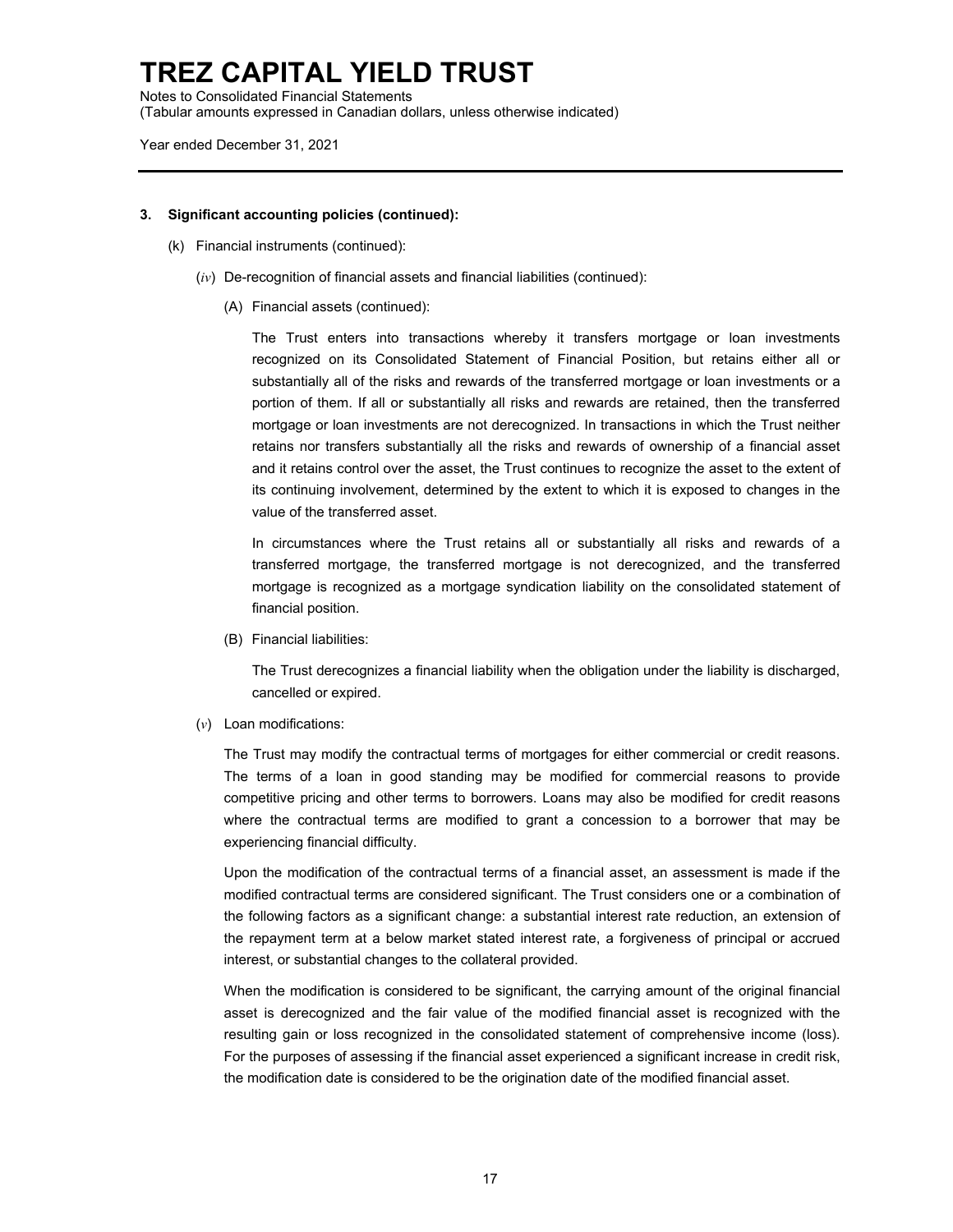Notes to Consolidated Financial Statements (Tabular amounts expressed in Canadian dollars, unless otherwise indicated)

Year ended December 31, 2021

### **3. Significant accounting policies (continued):**

- (k) Financial instruments (continued):
	- (*v*) Loan modifications (continued):

When the modification is not considered to be significant, the gross carrying amount of the modified loan is recalculated based on the present value of the modified cash flows discounted at the original effective interest rate and any gain or loss from the modification is recorded in the Consolidated Statement of Comprehensive Income (Loss). The origination date of the financial asset prior to the modification continues to be used for the purposes of assessing if the financial asset experienced a significant increase in credit risk.

(l) Accumulated other comprehensive income:

Accumulated other comprehensive income represents the cumulative translation adjustment of foreign operations whose function currency is in U.S. dollars.

(m) Income taxes:

The Trust is a mutual fund trust under the *Income Tax Act* (Canada). The Trust will allocate to its Unitholders taxable income including taxable capital gains that would otherwise attract Canadian tax in the Trust. Accordingly, no provision for Canadian income taxes will be reflected in the Trust's consolidated financial statements.

The Trust holds certain investments in associates and joint ventures based in the US. Certain of these investments in associates and joint ventures are held by controlled subsidiaries of the Trust that are required to pay income taxes to the U.S. Internal Revenue Service based on a determination of taxable income for U.S. tax purposes. Accordingly, current income tax recognized in the consolidated statement of comprehensive income (loss) is based on the subsidiary's U.S. taxable income for the year. Current tax is determined using tax rates that have been enacted or substantively enacted by the end of the reporting period.

Deferred income taxes are accounted for using the liability method. The liability method requires that income taxes reflect the expected future tax consequences of temporary differences between the carrying amounts of assets and liabilities and their tax bases. Deferred income tax assets and liabilities are determined for each temporary difference based on currently enacted or substantively enacted tax rates that are expected to be in effect when the underlying items are expected to be realized. The effect of a change in tax rates or tax legislation is recognized in the period of substantive enactment. Deferred income tax assets, such as non-capital loss carryforwards, are recognized to the extent it is probable that taxable profit will be available against which the asset can be utilized. Deferred income taxes are only recognized with respect to U.S. tax assets and liabilities.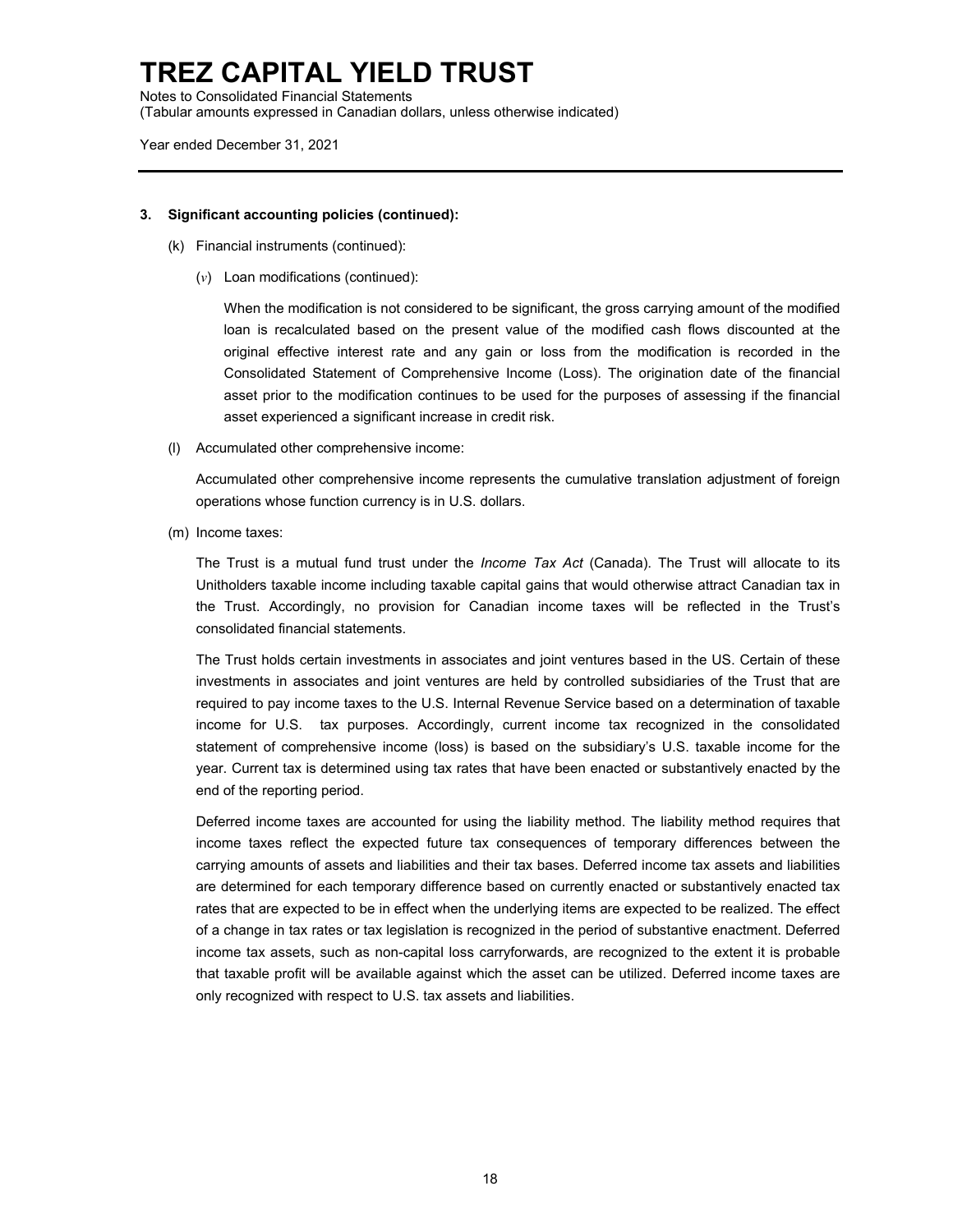Notes to Consolidated Financial Statements (Tabular amounts expressed in Canadian dollars, unless otherwise indicated)

Year ended December 31, 2021

#### **3. Significant accounting policies (continued):**

(n) New standards adopted effective January 1, 2021:

In August 2021, the IASB published the Interest Rate Benchmark Reform - Phase 2, which amended IFRS 9, *Financial Instruments*; IAS 39, *Financial Instruments: Recognition and Measurement*; IFRS 7, *Financial Instruments: Disclosure*; IFRS 1, *Insurance Contracts*; and IFRS 16, *Leases*. The Phase 2 amendments addressed issues that may affect financial reporting related to financial instruments and hedge accounting resulting from the reform of an interest rate benchmark. The amendments were effective and adopted by the Trust on January 1, 2021. The Trust adopted the amendments related to the interest rate benchmark reform and there was no material effect on its consolidated financial statements as at and for the year ended December 31, 2021.

### **4. Investments in associates and joint ventures:**

The summary below lists the Trust's investments in associates and joint ventures, their names, types, and percentage of ownership:

|                                                  | Equity<br>investment<br>December 31,<br>2020 | Share of<br>$(\text{loss})$ | <b>Net</b><br>contributions<br>(distributions) | Impact of<br>foreign<br>exchange | Equity<br>investment<br>December 31,<br>2021 |
|--------------------------------------------------|----------------------------------------------|-----------------------------|------------------------------------------------|----------------------------------|----------------------------------------------|
| Investments in associates:                       |                                              |                             |                                                |                                  |                                              |
| Trez WTH Equity LP                               |                                              |                             |                                                |                                  |                                              |
| 28% (2020 - 28%)                                 | \$<br>29,299                                 | \$<br>$(7,454)$ \$          | (22, 031)                                      | \$<br>186                        | \$                                           |
| T Church and Stone Oak Investments LP            |                                              |                             |                                                |                                  |                                              |
| 24% (2020 - 24%)                                 | 309,455                                      | 171,414                     | (166, 048)                                     | (314, 821)                       |                                              |
| <b>T-NWBP Investments LP</b>                     |                                              |                             |                                                |                                  |                                              |
| 45% (2020 - 45%)<br>TC Logan Park Investments LP | 391,545                                      | 91,324                      |                                                |                                  | 482,869                                      |
| 41% (2020 - 41%)                                 | 3,528,535                                    | 187,565                     | (863, 251)                                     | (28, 177)                        | 2,824,672                                    |
| Trez NP LP 63% (2020 - 63%)                      | 4,630,811                                    | 280,969                     | (404, 369)                                     |                                  | 4,507,411                                    |
|                                                  |                                              |                             |                                                |                                  |                                              |
| <b>Total</b>                                     | \$<br>8,889,645                              | \$<br>723,818               | \$(1,455,699)                                  | \$<br>(342, 812)                 | \$<br>7,814,952                              |
|                                                  |                                              |                             |                                                |                                  |                                              |
|                                                  | Equity                                       |                             |                                                |                                  | Equity                                       |
|                                                  | investment                                   |                             | Net                                            | Impact of                        | investment                                   |
|                                                  | December 31,                                 |                             | Share of contributions                         | foreign                          | December 31,                                 |
|                                                  | 2020                                         |                             | earnings (distributions)                       | exchange                         | 2021                                         |
| Investments in joint ventures:                   |                                              |                             |                                                |                                  |                                              |
| Parkside Land West LP                            |                                              |                             |                                                |                                  |                                              |
| 50% (2020 - 50%)<br>HT Spring Stuebner Land LP   | \$4,979,241                                  | \$<br>408,732               | \$(5, 185, 374)                                | \$<br>(202, 599)                 | \$                                           |
| 50% (2020 - 50%)                                 | 1,155,191                                    | 363,142                     | (886, 802)                                     | (631, 531)                       |                                              |
| HT Midtown LP                                    |                                              |                             |                                                |                                  |                                              |
| 50% (2020 - 50%)                                 | 1,893,616                                    | 265,607                     | (548, 769)                                     | (12, 560)                        | 1,597,894                                    |
| Total                                            | \$8,028,048                                  | \$<br>1,037,481             | \$(6,620,945)                                  | \$<br>(846, 690)                 | \$<br>1,597,894                              |
| <b>Total</b>                                     | \$16,917,693                                 | \$<br>1,761,299             | \$(8,076,644)                                  | \$(1,189,502)                    | \$<br>9,412,846                              |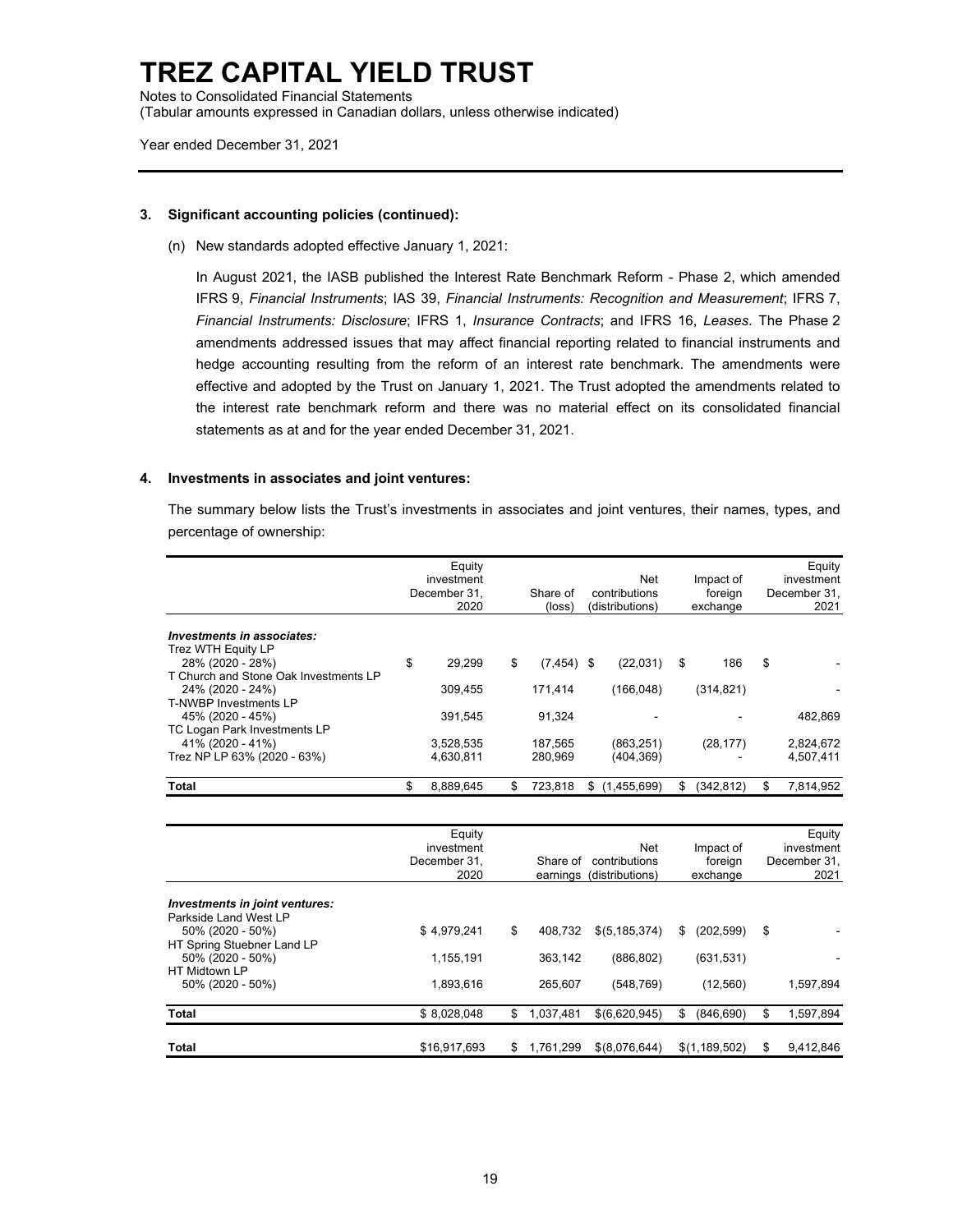Notes to Consolidated Financial Statements (Tabular amounts expressed in Canadian dollars, unless otherwise indicated)

Year ended December 31, 2021

### **4. Investments in associates and joint ventures (continued):**

With the exception of Trez NP LP, the investment in associates and joint ventures above have been entered into with established property developers in Western Canada and Texas, United States to enable the Trust to benefit from local real estate expertise while pursuing returns from its investments. The underlying assets of the joint ventures are being developed with the joint venture counterparty acting as lead developer. The lead developer assumes the development risk associated with the projects in that cost overruns are to be borne by them.

In the case of the joint ventures, the Trust, through an affiliated entity, is represented on the respective joint ventures' major decision committee which entitles the Trust's affiliate and the joint venture counterparty to 50% each of the voting rights with respect to the major decisions impacting the outcome of the relevant developments.

The following identifies certain obligations and or commitments in accordance with the terms of the agreements for the respective associates and joint ventures:

• Trez WTH Equity LP:

Each Limited Partner shall make additional capital contributions to the capital of the Partnership to meet additional funding requirements, as determined and called by the General Partner from time-to-time in accordance with the terms of the Limited Partnership Agreement. Any additional capital contributions are subject to the unanimous approval of the Limited Partners, and shall be funded on a pro-rata basis.

T Church and Stone Oak Investments LP:

In accordance with the provisions of the Limited Partnership Agreement, the Trust made an initial contribution of US\$700,000. Each Limited Partner shall make additional capital contributions to the capital of the Partnership to meet additional funding requirements, as determined and called by the General Partner from time-to-time in accordance with the terms of the Limited Partnership Agreement. Any additional capital contributions are funded on a pro-rata basis.

T- NWBP Investments LP:

In accordance with the provisions of the Limited Partnership Agreement, the General Partner, at its sole discretion, shall offer additional Partnership units for sale to Limited Partners on a pro-rata basis. Any additional units, which remain unsubscribed for, may be offered to any Limited Partner or third party as the General Partner determines.

TC Logan Park Investments LP:

In accordance with the provisions of the Limited Partnership Agreement, the Trust made an initial contribution of US\$1,900,000, representing a 29.69% interest in the Limited Partnership. In accordance with the provisions of the Limited Partnership Agreement, each Limited Partner will make additional capital contributions to the capital of the Partnership to meet additional funding requirements, as determined and called by, the General Partner from time-to-time in accordance with the terms of the Limited Partnership Agreement. Any additional capital is funded on a pro-rata basis.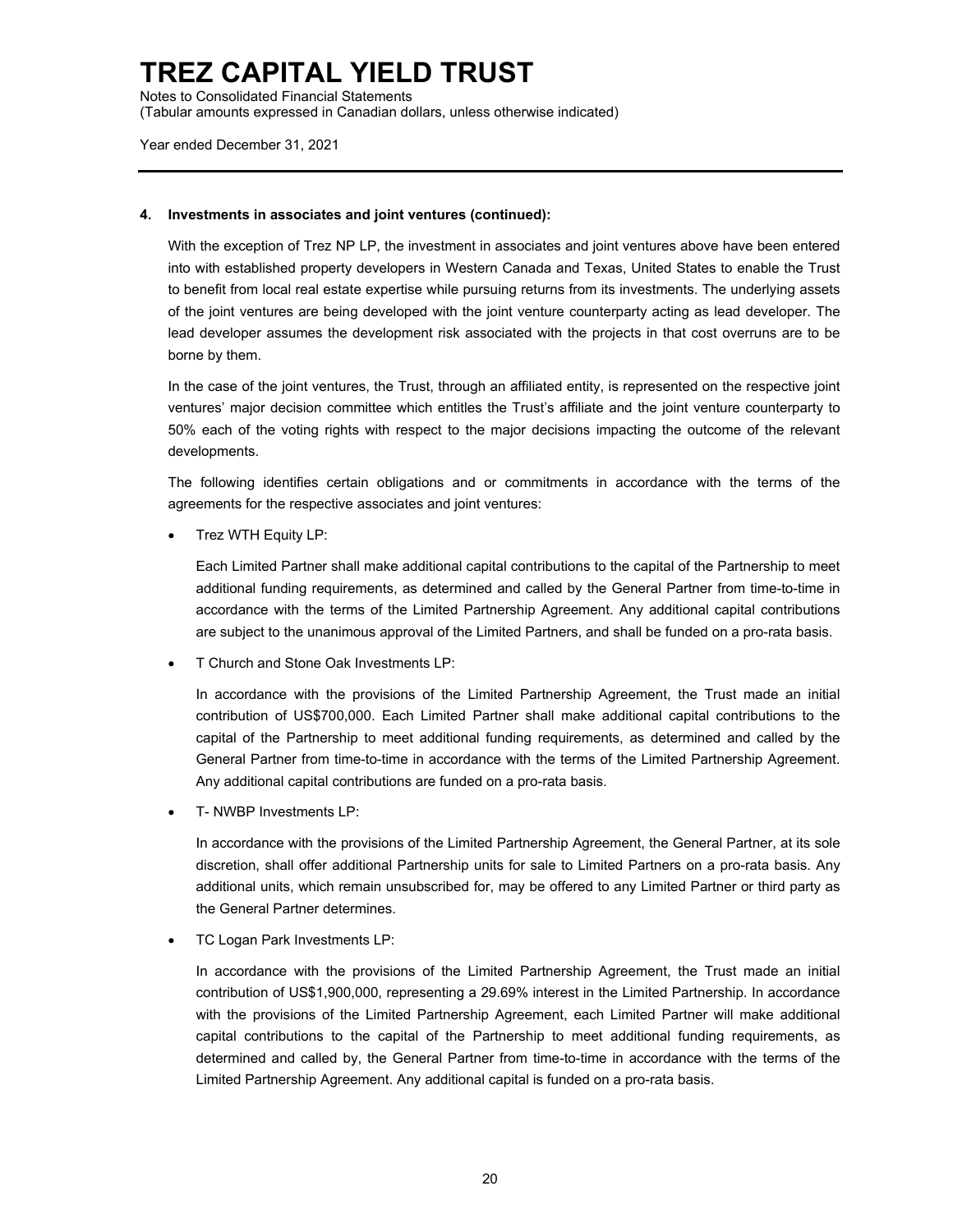Notes to Consolidated Financial Statements (Tabular amounts expressed in Canadian dollars, unless otherwise indicated)

Year ended December 31, 2021

#### **4. Investments in associates and joint ventures (continued):**

• Trez NP LP:

This investment is held by the Trust's 77% owned consolidated subsidiary, Trez NP Investors LP. Trez NP LP invests in a pool of mortgages. The Trust records its investment in Trez NP LP as an investment in associate as it has significant influence but not control over the entity.

• Parkside Land West LP:

This investment is held by the consolidated subsidiary, TC Parkside West Investments LP. The Trust is required to contribute a pre-agreed capital contribution of US\$6,190,000, as well as the additional capital contributions as approved and called by the General Partner that cover the Trust's committed capital contributions for each particular phase of development and for which the Trust has not yet made such contributions to the required amounts. The Trust is not obligated to make additional capital contributions for cost overruns. However, the Trust is obligated to make additional capital contributions, should they be requested by the General Partner, to fund operating shortfalls, other permitted costs and other contribution obligations as such terms are defined.

These additional contributions will be made on a pro-rata basis to the Trust's holding in the Joint Venture. Should the Trust fail to make such obligated contributions, the other Joint Venture will be entitled to pay that defaulting amount and will thereby increase its pro-rata entitlement to the residual returns on the investment, while the Trust will be subject to a corresponding reduction in its pro-rata entitlement to the residual returns on the investment.

HT Spring Stuebner Land LP:

This investment was held by the consolidated subsidiary, TC Laurel Park LP. The Trust is required to contribute a pre-agreed capital contribution of US\$3,423,550, as well as the additional capital contributions as approved and called by the general partner that cover the Trust's committed capital contributions for each particular phase of development and for which the Trust has not yet made such contributions to the required amounts. The Trust is not obligated to make additional capital contributions for cost overruns. However, the Trust is obligated to make additional capital contributions, should they be requested by the general partner, to fund operating shortfalls, other permitted costs and other contribution obligations (as such capitalized terms are defined). These additional contributions will be made on a pro-rata basis to the Trust's holding in the joint venture. Should the Trust fail to make such obligated contributions, the other joint venture will be entitled to pay that defaulting amount and will thereby increase its pro-rata entitlement to the residual returns on the investment, while the Trust will be subject to a corresponding reduction in its pro-rata entitlement to the residual returns on the investment.

HT Midtown LP:

This investment is held by the consolidated subsidiary, TC H 2014 Partners Investments LP. The Trust is required to contribute a pre-agreed capital contribution of US\$2,154,000, as well as the additional capital contributions as approved and called by the General Partner that cover the Trust's committed capital contributions for each particular phase of development and for which the Trust has not yet made such contributions to the required amounts. The Trust is not obligated to make additional capital contributions for cost overruns.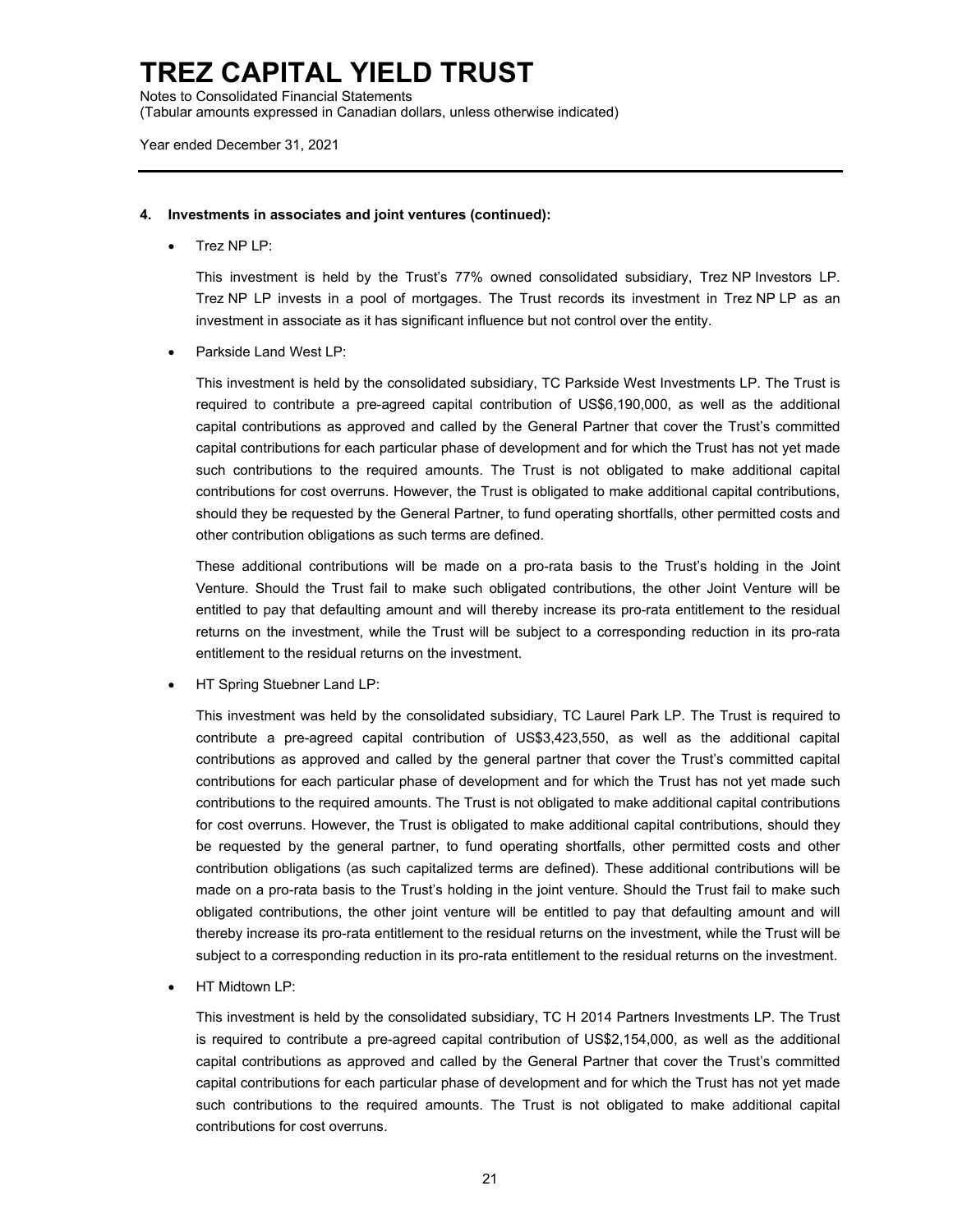Notes to Consolidated Financial Statements (Tabular amounts expressed in Canadian dollars, unless otherwise indicated)

Year ended December 31, 2021

#### **4. Investments in associates and joint ventures (continued):**

HT Midtown LP (continued):

However, the Trust is obligated to make additional capital contributions, should they be requested by the General Partner, to fund operating shortfalls, other permitted costs and other contribution obligations (as such capitalized terms are defined). These additional contributions will be made on a pro-rata basis to the Trust's holding in the joint venture. Should the Trust fail to make such obligated contributions, the other joint venture will be entitled to pay that defaulting amount and will thereby increase its pro-rata entitlement to the residual returns on the investment, while the Trust will be subject to a corresponding reduction in its pro-rata entitlement to the residual returns on the investment.

#### *Investments in associates - significant influence:*

The summary below shows 100% of the investees' total assets, total liabilities, revenue, expenses and net income on aggregate basis for investments in associates.

|                                                     | 2021                             |   | 2020                               |
|-----------------------------------------------------|----------------------------------|---|------------------------------------|
| Total assets<br><b>Total liabilities</b><br>Revenue | 13,350,406<br>730,328<br>812,501 | S | 15,530,517<br>107.758<br>(156,729) |
| Expenses<br>Net income (loss)                       | 52.585<br>759.916                |   | 130,508<br>(287, 237)              |

During the year ended December 31, 2021, the Trust recorded income (loss) from its equity accounted investments in associates of \$723,818 (2020 - loss - \$(308,474)). As at December 31, 2021, the Trust's total investment in associates in which the Trust has significant influence is \$7,814,952 (2020 - \$8,889,645).

#### *Investments in joint ventures:*

The summary below shows 100% of the investees' total assets, total liabilities, revenue, expenses and net income on aggregate basis for its joint ventures.

|                                                                        |   | 2021                                                          | 2020                                                           |
|------------------------------------------------------------------------|---|---------------------------------------------------------------|----------------------------------------------------------------|
| Total assets<br>Total liabilities<br>Revenue<br>Expenses<br>Net income | S | 7.510.610<br>6,615,291<br>4.728.826<br>3,676,665<br>1,052,161 | 11,834,880<br>8.524.394<br>7.983.327<br>5,183,908<br>2,799,419 |

During the year ended December 31, 2021, the Trust recorded its share of income from joint ventures of \$1,037,481 (2020 - \$1,734,508). As at December 31, 2021, the Trust's total investment in joint ventures is \$1,597,894 (2020 - \$8,028,848).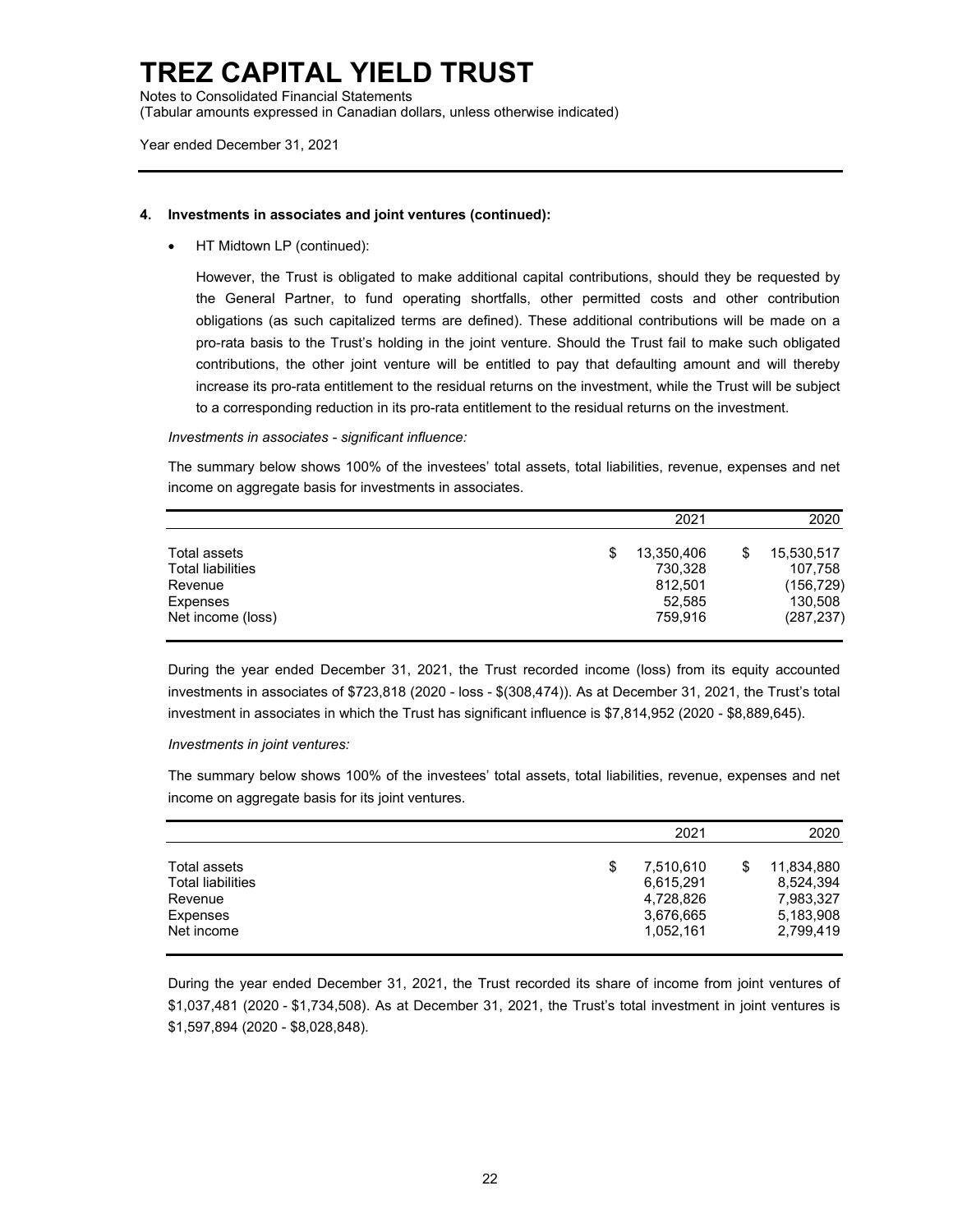Notes to Consolidated Financial Statements (Tabular amounts expressed in Canadian dollars, unless otherwise indicated)

Year ended December 31, 2021

### **5. Investments in mortgages:**

The Trust holds mortgages on the following types of properties:

|                                     |               | 2021 |                           |               | 2020 |                          |  |  |
|-------------------------------------|---------------|------|---------------------------|---------------|------|--------------------------|--|--|
| Property type                       | <b>Number</b> |      | Amount                    | <b>Number</b> |      | Amount                   |  |  |
|                                     |               |      |                           |               |      |                          |  |  |
| Industrial<br>Office                | 15<br>13      | \$   | 80,647,048<br>106.057.830 | 22<br>11      | \$   | 80.523.842<br>50.833.183 |  |  |
| Residential                         | 73            |      | 362.400.254               | 99            |      | 470.444.699              |  |  |
| Retail                              | 8             |      | 64,336,915                | 5             |      | 25,077,584               |  |  |
| Other                               | 7             |      | 50,279,039                | 5             |      | 63,673,780               |  |  |
|                                     | 116           |      | 663,721,086               | 142           |      | 690,553,088              |  |  |
| Mortgage syndications               |               |      | 102,793,831               |               |      | 94,068,397               |  |  |
| Accrued interest                    |               |      | 9,109,460                 |               |      | 11.857.010               |  |  |
| Less: Provision for mortgage losses |               |      | (4,015,000)               |               |      | (4, 130, 000)            |  |  |
| Investments in mortgages            |               | \$   | 771,609,377               |               | \$   | 792,348,495              |  |  |

| 2021                    |                |                   | 2020   |    |             |
|-------------------------|----------------|-------------------|--------|----|-------------|
| Property location       | <b>Number</b>  | Amount            | Number |    | Amount      |
|                         |                |                   |        |    |             |
| Alberta                 | 32             | \$<br>293,616,458 | 35     | \$ | 286,973,461 |
| <b>British Columbia</b> | 36             | 228,265,975       | 36     |    | 209,666,302 |
| Ontario                 | 13             | 73,185,087        | 11     |    | 36,126,246  |
| Nova Scotia             |                | 2,857,153         | 4      |    | 17,258,579  |
| Texas                   | 12             | 20,724,975        | 27     |    | 86,439,806  |
| California              |                |                   |        |    | 2,918,306   |
| Florida                 | 8              | 11,575,313        | 8      |    | 6,701,932   |
| Oregon                  |                | 4,039,099         |        |    |             |
| Washington              | 3              | 12,428,121        | 2      |    | 8,137,396   |
| Georgia                 | $\overline{2}$ | 13,002,985        | 4      |    | 19,283,371  |
| Arizona                 | 4              | 1,000,927         | 9      |    | 8,221,802   |
| North Carolina          |                |                   |        |    | 889,765     |
| Tennessee               |                |                   |        |    | 4,270,641   |
| Alabama                 |                |                   |        |    | 2,844,820   |
| South Carolina          |                |                   |        |    | 737,921     |
| Idaho                   |                | 31,004            |        |    | 82,740      |
| Pennsylvania            |                | 487,000           |        |    |             |
| Indiana                 |                | 2,506,483         |        |    |             |
| Ohio                    |                | 506               |        |    |             |
| Total mortgages         | 116            | \$<br>663,721,086 | 142    | \$ | 690,553,088 |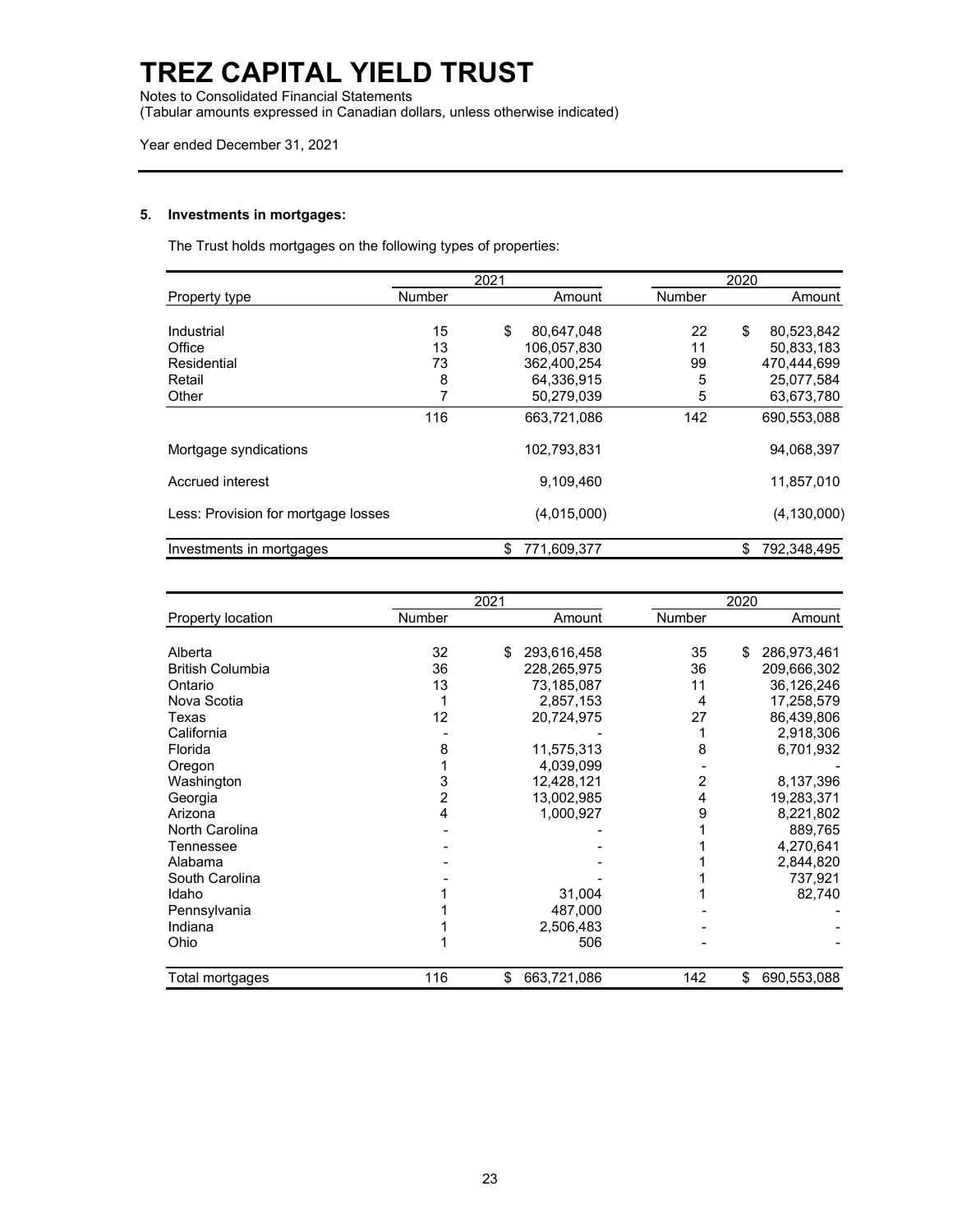Notes to Consolidated Financial Statements (Tabular amounts expressed in Canadian dollars, unless otherwise indicated)

#### **5. Investments in mortgages (continued):**

The following table presents the reconciliation of mortgages as at December 31, 2021 and 2020:

|                                                                                           | 2021              | 2020                     |
|-------------------------------------------------------------------------------------------|-------------------|--------------------------|
| Investments in mortgages, beginning of year                                               | \$<br>792,348,495 | \$1,006,174,847          |
| Provision (recovery) for expected credit loss<br>Realized loss of prior stage 3 provision | 115.000           | (2,249,000)<br>4.000.000 |
| Funding of investments in mortgages                                                       | 574,378,459       | 352,630,354              |
| Interest capitalized to investments in mortgages                                          | 23,926,315        | 31.004.661               |
| Repayment of mortgages                                                                    | (566, 554, 144)   | (542,392,655)            |
| Transfer to foreclosed properties held-for-sale                                           |                   | (23, 443, 998)           |
| Increase in mortgage syndication liabilities                                              | 8,725,434         | 29,762,665               |
| Transfer to special purpose entity (Note 6)                                               | (47, 634, 411)    | (63, 100, 893)           |
| Transfer to other assets                                                                  | (10,948,221)      |                          |
| Change in accrued interest                                                                | (2,747,550)       | (37,486)                 |
| Investments in mortgages, end of year                                                     | \$<br>771,609,377 | 792.348.495              |

The mortgages are secured by the real property to which they relate, bear interest at a weighted average interest rate of 7.79% (2020 - 8.63%).

All mortgages, except for the mortgage under the CMBS program as discussed below, are conventional uninsured mortgages which contain a prepayment option, whereby the borrower may repay the principal and accrued interest, at any time prior to maturity without penalty or yield maintenance.

As at December 31, 2021, the Trust is invested in one (2020 - one) loan in the amount of \$2,116,725 (2020 - \$2,176,844) under the CMBS program at an effective interest rate of 4.17% (2020 - 4.17%), which matures in September 2024.

Principal payments, net of mortgage syndication liabilities, are due based on contractual maturities of each loan as follows:

| Maturity period | Number |   | Amount      |
|-----------------|--------|---|-------------|
| Past due        | 16     | S | 94,368,244  |
| 2022            | 46     |   | 215,896,764 |
| 2023            | 35     |   | 219,049,216 |
| 2024            | 17     |   | 98,198,311  |
| 2025 and beyond | 2      |   | 36,208,551  |
|                 | 116    |   | 663,721,086 |

#### (a) Mortgage syndication liabilities:

The Trust has entered into certain mortgage participation agreements with third party lenders, whereby, the third party lenders take the senior position and the Trust retains the subordinated position, all of which are secured by first mortgage positions. As a result, the senior lenders' position is recorded as a mortgage syndication liability. The interest earned on the transferred participation interests and the related interest expense is recognized in the consolidated statement of income (loss). The Trust also retains an option, not the obligation, to repurchase the senior position at a price equal to the outstanding principal amount of the senior lenders' share together with accrued interest.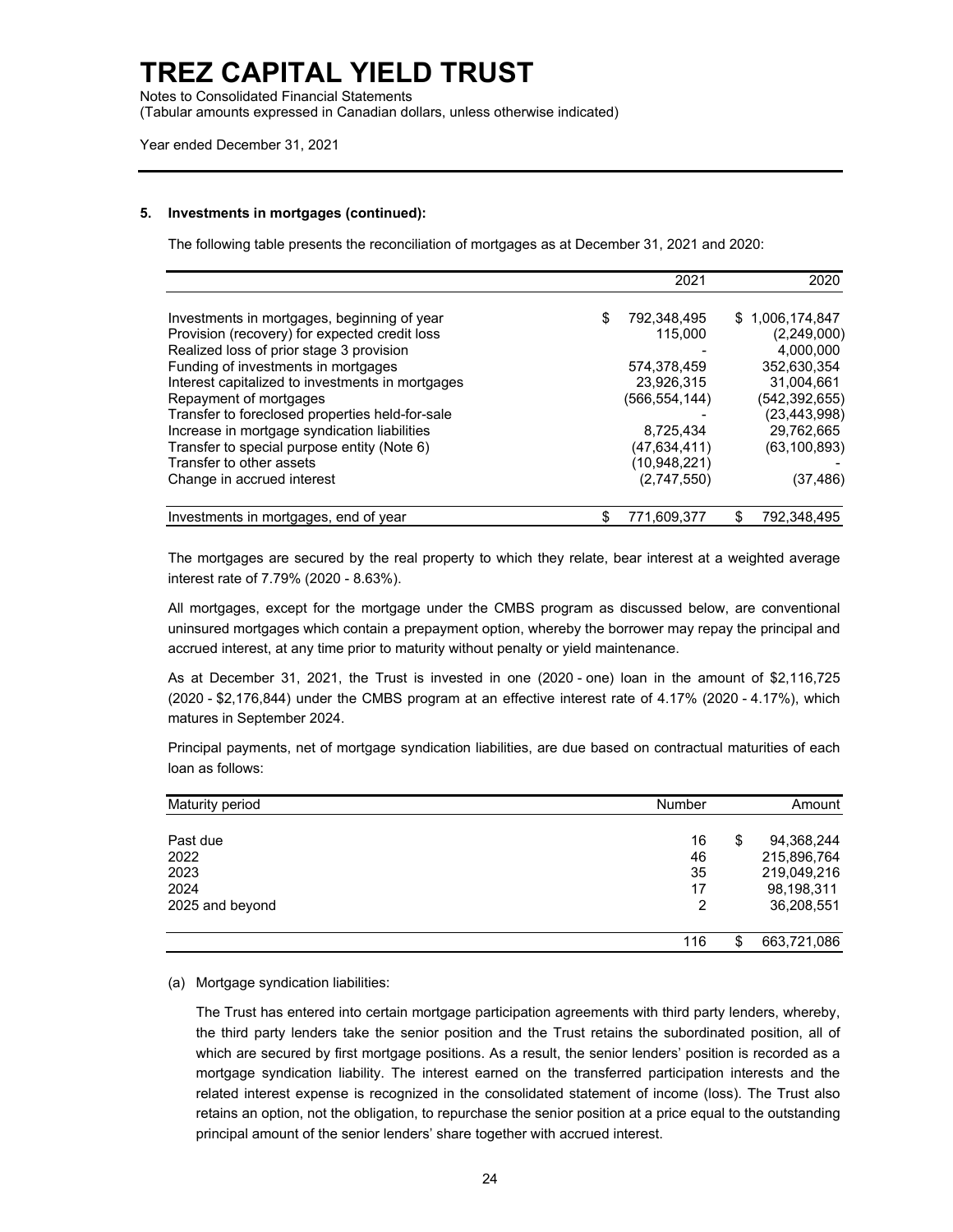Notes to Consolidated Financial Statements (Tabular amounts expressed in Canadian dollars, unless otherwise indicated)

Year ended December 31, 2021

#### **5. Investments in mortgages (continued):**

(a) Mortgage syndication liabilities (continued):

For those investments which have not met the de-recognition criteria, the participation transactions have resulted in the Trust recognizing the participating mortgages and corresponding mortgage syndication liabilities on its consolidated statement of financial position. The carrying value, which the Manager believes equates to the fair value, of the transferred assets and corresponding liabilities is \$102,793,831 (2020 - \$94,068,397).

(b) Mortgages in default:

As at December 31, 2021, the Trust had a total of four mortgages that were in default (2020 - nine mortgages). The four mortgages were with one borrower (2020 - five). The Trust has a total of 10 mortgages with the borrower (2020 - 12).

Mortgages that are in default are not provided against if they are fully secured and collection efforts are reasonably expected to result in repayment of principal plus all associated costs and accrued interest.

During 2020, a subsidiary of the Trust foreclosed on the property that was in default in the previous year. The foreclosure occurred due to the borrower's missed mandatory principal payment and their failure to cure that default. The property is an office building in Edmonton, Alberta. The Trust consolidates the property as held-for-sale \$64,319,104 (2020 - \$64,256,825) (note 7(b)).

(c) Provision for mortgage losses:

The gross carrying amounts of investments in mortgages and expected credit loss by property type are as follows:

|                       | December 31, 2021 |    |                   |    |             |    |             |  |  |  |  |
|-----------------------|-------------------|----|-------------------|----|-------------|----|-------------|--|--|--|--|
| Gross carrying amount | Stage 1           |    | Stage 2           |    | Stage 3     |    | Total       |  |  |  |  |
|                       |                   |    |                   |    |             |    |             |  |  |  |  |
| Property type:        |                   |    |                   |    |             |    |             |  |  |  |  |
| Industrial            | \$<br>71,412,106  | \$ | 1,214,754         | \$ | 8,020,188   | \$ | 80,647,048  |  |  |  |  |
| Office                | 55,849,721        |    | 16,571,212        |    | 33,636,897  |    | 106,057,830 |  |  |  |  |
| Residential           | 248,390,665       |    | 48,687,276        |    | 65,322,313  |    | 362,400,254 |  |  |  |  |
| Retail                | 64,336,915        |    |                   |    |             |    | 64,336,915  |  |  |  |  |
| Other                 | 50,279,039        |    |                   |    |             |    | 50,279,039  |  |  |  |  |
|                       | \$<br>490,268,446 | \$ | 66,473,242        | \$ | 106,979,398 | \$ | 663,721,086 |  |  |  |  |
|                       |                   |    | December 31, 2020 |    |             |    |             |  |  |  |  |
| Gross carrying amount | Stage 1           |    | Stage 2           |    | Stage 3     |    | Total       |  |  |  |  |
| Property type:        |                   |    |                   |    |             |    |             |  |  |  |  |
| Industrial            | \$<br>70,851,842  | \$ | 1,840,203         | \$ | 7,831,797   | \$ | 80,523,842  |  |  |  |  |
| Office                | 27.618.557        |    |                   |    | 23,214,626  |    | 50,833,183  |  |  |  |  |
| Residential           | 359,864,963       |    | 85,102,935        |    | 25,476,801  |    | 470,444,699 |  |  |  |  |
| Retail                | 25,077,584        |    |                   |    |             |    | 25,077,584  |  |  |  |  |
| Other                 | 63,673,780        |    |                   |    |             |    | 63,673,780  |  |  |  |  |
|                       | \$547,086,726     | \$ | 86,943,138        | \$ | 56,523,224  | \$ | 690,553,088 |  |  |  |  |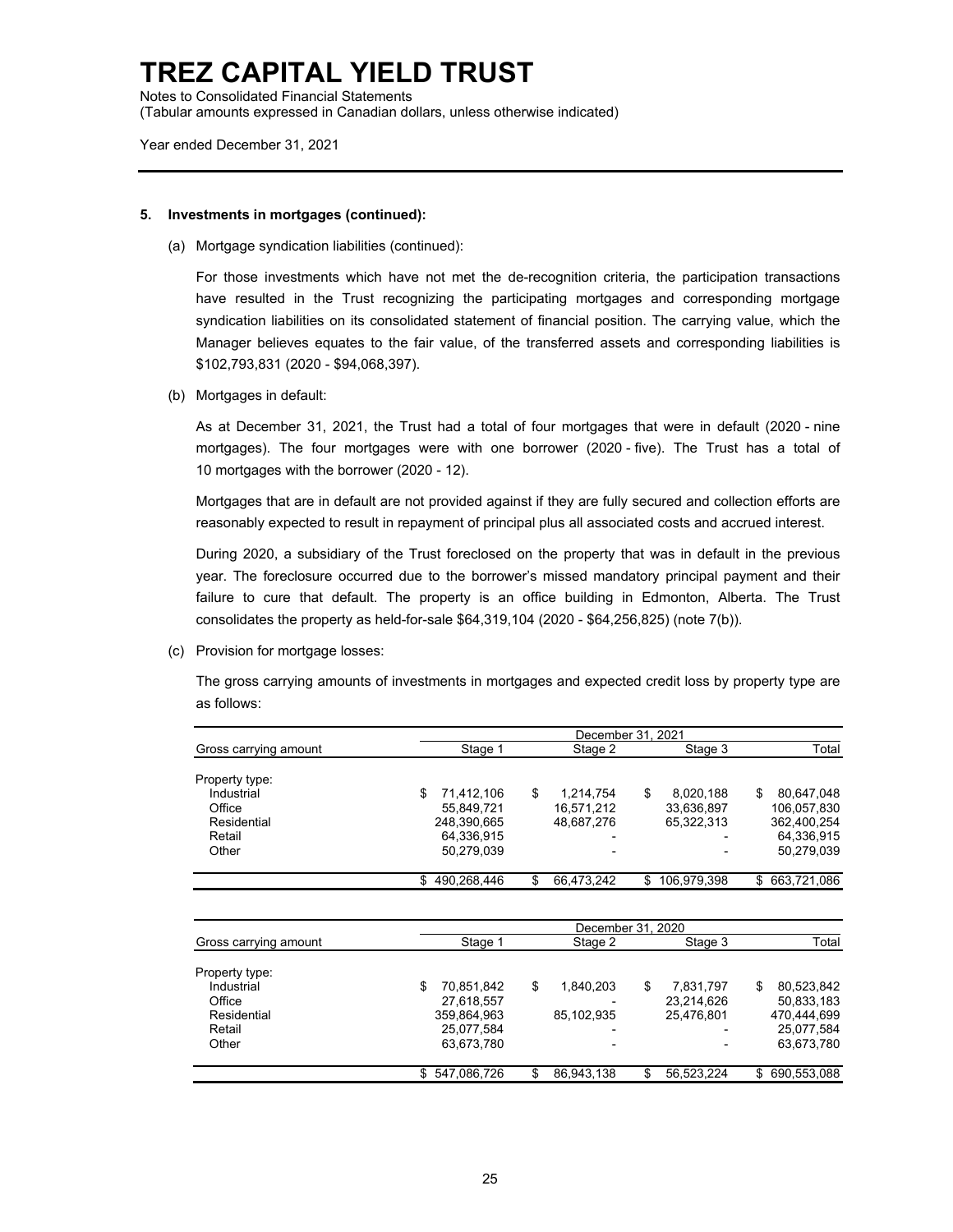Notes to Consolidated Financial Statements

(Tabular amounts expressed in Canadian dollars, unless otherwise indicated)

### **5. Investments in mortgages (continued):**

(c) Provision for mortgage losses (continued):

|                             |                 | December 31, 2021 |                 |                 |
|-----------------------------|-----------------|-------------------|-----------------|-----------------|
| Provision for credit losses | Stage 1         | Stage 2           | Stage 3         | Total           |
| Property type:              |                 |                   |                 |                 |
| Industrial                  | \$<br>175,000   | \$                | \$<br>2,300,000 | \$<br>2,475,000 |
| Office                      | 97.000          |                   |                 | 97,000          |
| Residential                 | 1,028,000       |                   |                 | 1,028,000       |
| Retail                      | 156,000         |                   |                 | 156,000         |
| Other                       | 259,000         | $\blacksquare$    |                 | 259,000         |
|                             | \$<br>1,715,000 | \$                | \$<br>2,300,000 | \$<br>4,015,000 |
|                             |                 | December 31, 2020 |                 |                 |
| Provision for credit losses | Stage 1         | Stage 2           | Stage 3         | Total           |
| Property type:              |                 |                   |                 |                 |
| Industrial                  | \$<br>260,000   | \$                | \$<br>2,300,000 | \$<br>2,560,000 |
| Office                      | 81,000          |                   |                 | 81,000          |
| Residential                 | 1,217,000       |                   |                 | 1,217,000       |
| Retail                      | 140,000         |                   |                 | 140,000         |
| Other                       | 132,000         |                   |                 | 132,000         |
|                             | \$<br>1,830,000 | \$                | \$<br>2,300,000 | \$<br>4,130,000 |

The provision for mortgage losses at December 31, 2021 is \$4,015,000 (2020 - \$4,130,000). Stage 1 provisions of \$1,715,000 (2020 - \$1,830,000) represent management's estimate of the ECLs on mortgages in the company's portfolio that have not experienced a significant increase in credit risk since initial recognition. The ECL was assessed individually for each investment in mortgages and commitments classified as Stage 2 and Stage 3. Management estimated the ECL for these as \$2,300,000 (2020 - \$2,300,000). During the year ended December 31, 2021, nil (2020 - \$4,000,000) Stage 3 provisions from the prior year were recognized as a realized loss.

The changes in the provision for mortgage losses are shown in the following table.

|                                        |                 |    | December 31, 2021 |                 |   |             |
|----------------------------------------|-----------------|----|-------------------|-----------------|---|-------------|
|                                        | Stage 1         |    | Stage 2           | Stage 3         |   | Total       |
| December 31, 2020                      | \$<br>1,830,000 | S  |                   | \$<br>2,300,000 | S | 4,130,000   |
| Provision for mortgage losses in 2021: |                 |    |                   |                 |   |             |
| Transfers to (from) Stage $1^{(1)}$    |                 |    |                   |                 |   |             |
| Transfers to (from) Stage $2^{(1)}$    |                 |    |                   |                 |   |             |
| Transfers to (from) Stage $3^{(1)}$    |                 |    |                   |                 |   |             |
| Net remeasurement $(2)$                | (19,000)        |    |                   |                 |   | (19,000)    |
| Mortgage advances                      | 1,163,000       |    |                   |                 |   | 1.163.000   |
| Mortgage repayments                    | (1,259,000)     |    |                   |                 |   | (1,259,000) |
| Write-offs                             |                 |    |                   |                 |   |             |
| December 31, 2021                      | 1,715,000       | \$ |                   | 2,300,000       |   | 4,015,000   |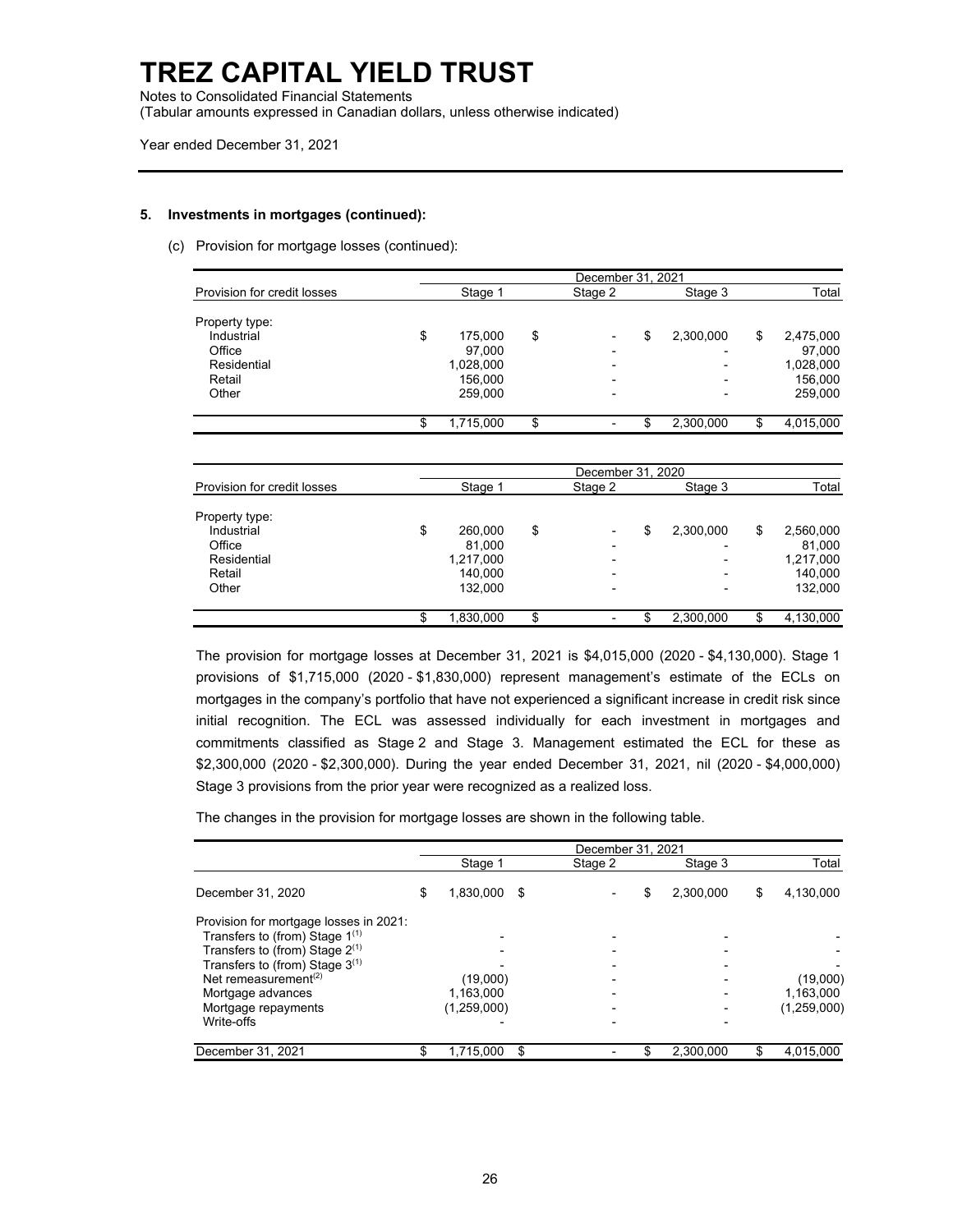Notes to Consolidated Financial Statements

(Tabular amounts expressed in Canadian dollars, unless otherwise indicated)

#### **5. Investments in mortgages (continued):**

(c) Provision for mortgage investment loss (continued):

|                                        |                 | December 31, 2020 |             |                 |
|----------------------------------------|-----------------|-------------------|-------------|-----------------|
|                                        | Stage 1         | Stage 2           | Stage 3     | Total           |
| December 31, 2019                      | \$<br>1,881,000 | \$<br>\$          | 4,000,000   | \$<br>5,881,000 |
| Provision for mortgage losses in 2020: |                 |                   |             |                 |
| Transfers to (from) Stage 1(1)         |                 |                   |             |                 |
| Transfers to (from) Stage $2^{(1)}$    |                 |                   |             |                 |
| Transfers to (from) Stage $3^{(1)}$    |                 |                   |             |                 |
| Net remeasurement $(2)$                | 15.875          |                   | 2,300,000   | 2,315,875       |
| Mortgage advances                      | 691.662         |                   |             | 691.662         |
| Mortgage repayments                    | (758,537)       |                   |             | (758, 537)      |
| Write-offs                             |                 |                   | (4,000,000) | (4,000,000)     |
| December 31, 2020                      | 1,830,000       | \$                | 2,300,000   | 4,130,000       |

(1) *Transfers between Stages which are presumed to occur before any corresponding remeasurement of the provision.* 

(2) *Net remeasurement represents the change in the allowance related to changes in model inputs or assumptions, including changes in macroeconomic conditions, and changes in measurement following a transfer between Stages.* 

#### **6. Investments held at fair value:**

The summary below lists the Trust's investments held at fair value, their name, type and percentage of ownership:

|                                                                                                                                                                                                                                                                                                                                                                                                                                                                                                                   | Balance,<br>January 1,<br>2021                                                                          |    | Additions to<br>investments                                                                                                                                |     | Change in<br>fair value                                                                                                                                                    | <b>Distributions</b><br>paid                                                                                                                                                | Balance,<br>December 31,<br>2021                                                                                                                     |
|-------------------------------------------------------------------------------------------------------------------------------------------------------------------------------------------------------------------------------------------------------------------------------------------------------------------------------------------------------------------------------------------------------------------------------------------------------------------------------------------------------------------|---------------------------------------------------------------------------------------------------------|----|------------------------------------------------------------------------------------------------------------------------------------------------------------|-----|----------------------------------------------------------------------------------------------------------------------------------------------------------------------------|-----------------------------------------------------------------------------------------------------------------------------------------------------------------------------|------------------------------------------------------------------------------------------------------------------------------------------------------|
| Trez Caldwell Station LP(a)<br>Trez Avilla Meadows LP <sup>(b)</sup><br>Trez Shops at Broad LP <sup>(c)</sup><br>Trez Blue Diamond LP(d)<br>Trez Capital (2017) Nominee LP <sup>(e)</sup><br>Trez Capital Logistics LP <sup>(f)</sup><br>Trez Capital 2020 LP(g)<br>Trez Capital Winston LP(h)<br>Trez Capital Block 40 LP(i)<br>Trez Capital Alloro LP(i)<br>Trez Capital Manhattan Bridge LP <sup>(k)</sup><br>Trez Capital Brooklyn Bridge LP(I)<br>Trez Capital Land T LP(m)<br>Trez Capital California LP(n) | \$<br>6,728,217<br>46,649,767<br>20.922.630<br>25,321,893<br>6,264,665<br>16,565,755<br>82,116,687<br>۰ | S  | 11,655,711<br>1,915,089<br>9,238,325<br>13,881,645<br>246,232<br>13,986,882<br>3,760,529<br>1,116,714<br>79.573.253<br>126,936,609<br>27,008,298<br>81,276 | S   | $(42, 229)$ \$<br>2,895,191<br>2,039,213<br>812,357<br>475,558<br>1,293,774<br>1,729,710<br>1,510,455<br>521,993<br>4,471<br>948.027<br>2,856,595<br>2,854,770<br>(3, 171) | (6,685,988)<br>(48, 268, 039)<br>(2, 170, 466)<br>(30, 701, 348)<br>(15, 347, 723)<br>(1, 133, 320)<br>(83, 846, 397)<br>(60, 273, 054)<br>(57, 818, 802)<br>(29, 863, 068) | \$<br>12,932,630<br>22,706,466<br>4,671,227<br>5,274,145<br>16,972,441<br>15,497,337<br>4,282,522<br>1,121,185<br>20,248,226<br>71,974,402<br>78,105 |
|                                                                                                                                                                                                                                                                                                                                                                                                                                                                                                                   | 204,569,614                                                                                             | \$ | 289,400,563                                                                                                                                                | \$. | 17,896,714                                                                                                                                                                 | \$<br>(336, 108, 205)                                                                                                                                                       | \$<br>175,758,686                                                                                                                                    |

Included within the change in fair value is realized net interest income of \$13,086,051. The unrealized portion of net interest income was \$1,977,455 with the remaining balance of \$2,833,208 related to foreign exchange.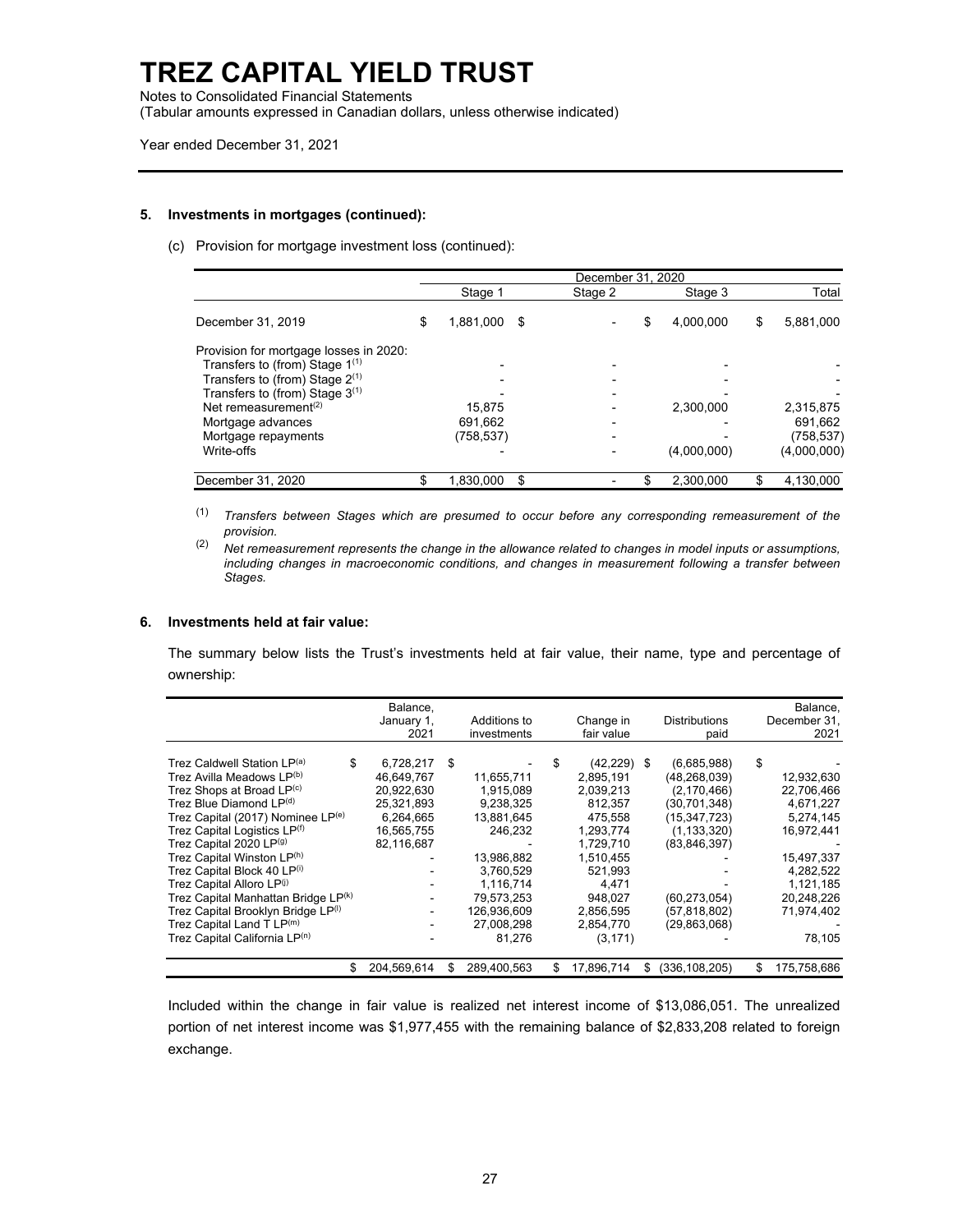Notes to Consolidated Financial Statements

(Tabular amounts expressed in Canadian dollars, unless otherwise indicated)

Year ended December 31, 2021

### **6. Investments held at fair value (continued):**

|                                               | Balance.<br>January 1,<br>2020 | Additions to<br>investments |    | Change in<br>fair value |    | <b>Distributions</b><br>paid |    | Balance,<br>December 31.<br>2020 |
|-----------------------------------------------|--------------------------------|-----------------------------|----|-------------------------|----|------------------------------|----|----------------------------------|
| Trez Forman Floridian LP                      | \$<br>6.828.059                | \$                          | \$ | 282.112                 | \$ | (7, 110, 171)                | \$ |                                  |
| Trez Caldwell Station LP(a)                   | 3.953.429                      | 2,594,160                   |    | 180.628                 |    |                              |    | 6,728,217                        |
| Trez Forman 1624/17 LLC                       | 11.435.596                     |                             |    | 1.451.321               |    | (12,886,917)                 |    |                                  |
| Trez Avilla Meadows LP(b)                     | 26.006.011                     | 35,652,280                  |    | 584.698                 |    | (15,593,222)                 |    | 46,649,767                       |
| Trez Shops at Broad LP(c)                     | 36.602.696                     |                             |    | 2.345.462               |    | (18,025,528)                 |    | 20,922,630                       |
| Trez Blue Diamond LP(d)                       | 20.794.274                     | 18,838,195                  |    | 1,292,787               |    | (15,603,363)                 |    | 25,321,893                       |
| Trez Capital (2017) Nominee LP <sup>(e)</sup> |                                | 6.352.788                   |    | (88, 123)               |    |                              |    | 6,264,665                        |
| Trez Capital Logistics LP(f)                  |                                | 16.861.098                  |    | (295,343)               |    |                              |    | 16,565,755                       |
| Trez Capital 2020 LP(9)                       |                                | 85.003.919                  |    | (2,301,292)             |    | (585, 940)                   |    | 82,116,687                       |
|                                               | \$<br>105.620.065              | \$<br>165.302.440           | S. | 3.452.250               | S. | (69,805,141)                 | S  | 204.569.614                      |

- (a) During 2019, the Trust made an investment in Trez Caldwell Station LP in which it held a 32% interest (2020 - 32%). Trez Caldwell Station LP is special purpose entity that was created to enable the Trust to enter into loan sharing arrangement with a US domiciled financial institution. The underlying loans were repaid during 2021 and capital was returned to investors in full.
- (b) In 2018, the Trust held a 100% interest in Trez Avilla Meadows LP and was deemed to have control and therefore consolidated the entity. During 2019, the Trust's share of the investment was reduced to 62% and it was deemed to no longer have control or significant influence in Trez Avilla Meadows LP and the investment was reclassified to investments held at fair value. At December 31, 2021, the Trust's share of the investment is 36%. Trez Avilla Meadows LP is a special purpose entity that was created to enable the Trust to enter into loan sharing arrangements with a U.S. domiciled financial institution. Total assets of the entity are US\$54,945,152 as at December 31, 2021 (2020 - US\$89,379,586).
- (c) During 2019, the Trust made an investment in Trez Shops at Broad LP in which it holds a 64% interest at December 31, 2021 (2020 - 54%). Trez Shops at Broad LP is a special purpose entity that was created to enable the Trust to enter into loan sharing arrangement with a U.S. domiciled financial institution. Total assets of the entity are US\$56,260,191 as at December 31, 2021 (2020 - US\$58,044,735).
- (d) During 2019, the Trust made an investment in Trez Blue Diamond LP in which it holds a 41% interest as at December 31, 2021 (2020 - 37%). Trez Blue Diamond LP is a special purpose entity that was created to enable the Trust to enter into loan sharing arrangement with a U.S. domiciled financial institution. Total assets of the entity are US\$9,251,383 as at December 31, 2021 (2020 - US\$59,513,598).
- (e) During 2020, the Trust made an investment in Trez Capital (2017) Nominee LP in which it holds a 40% interest at December 31, 2021 (2020 - 20%). Trez Capital (2017) Nominee LP is a special purpose entity that was created to enable the Trust to enter into loan sharing arrangement with a U.S. domiciled financial institution. Total assets of the entity are US\$18,666,331 as at December 31, 2021 (2020 - US\$47,004,196).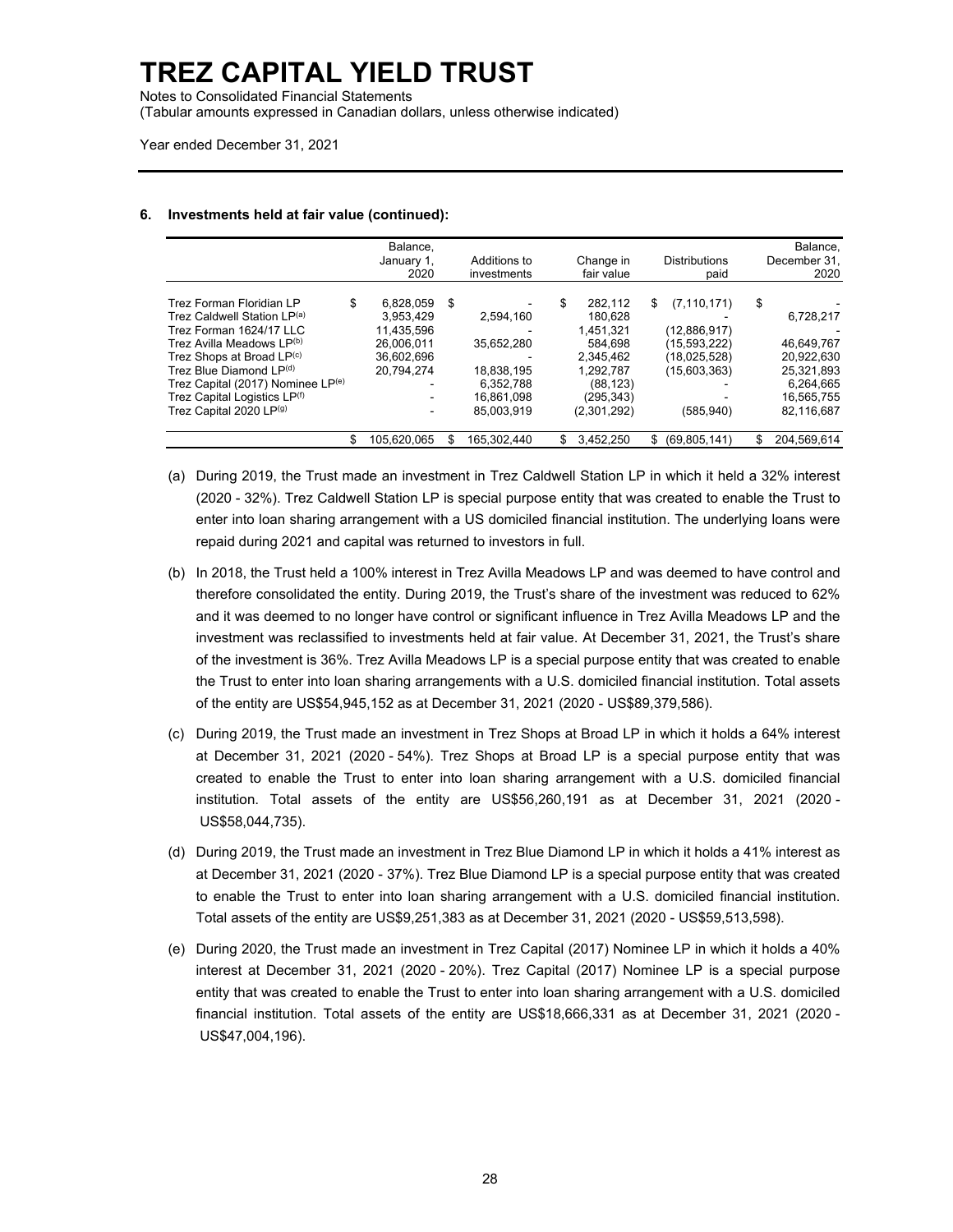Notes to Consolidated Financial Statements (Tabular amounts expressed in Canadian dollars, unless otherwise indicated)

Year ended December 31, 2021

#### **6. Investments held at fair value (continued):**

- (f) During 2020, the Trust made an investment in Trez Capital Logistics LP in which it holds a 74% interest at December 31, 2021 (2020 - 74%). Trez Capital Logistics LP is a special purpose entity that was created to enable the Trust to enter into loan sharing arrangement with a U.S. domiciled financial institution. Total assets of the entity are US\$39,132,119 as at December 31, 2021 (2020 - US\$30,242,250).
- (g) During 2020, the Trust made an investment in Trez Capital 2020 LP in which it held an 89% interest. Trez Capital 2020 LP is a special purpose entity that was created to enable the Trust to enter into loan sharing arrangement with a U.S. domiciled financial institution. Within the Trez Capital 2020 LP, one mortgage totaling \$92,594,052, of which the Trusts share was \$82,408,706, was in default as at December 31, 2020. The underlying loan went into foreclosure during 2021. The asset was sold and capital was returned in full to investors.
- (h) During 2021, the Trust made an investment in Trez Capital Winston LP in which it holds a 44% interest at December 31, 2021. Trez Capital Winston LP is a special purpose entity that was created to enable the Trust to enter into loan sharing arrangement with a U.S. domiciled financial institution. Total assets of the entity are US\$73,634,341 as at December 31, 2021.
- (i) During 2021, the Trust made an investment in Trez Capital Block 40 LP in which it holds a 19% interest at December 31, 2021. Trez Capital Block 40 LP is a special purpose entity that was created to enable the Trust to enter into loan sharing arrangement with a U.S. domiciled financial institution. Total assets of the entity are US\$50,904,666 as at December 31, 2021.
- (j) During 2021, the Trust made an investment in Trez Capital Alloro LP in which it holds a 25% interest at December 31, 2021. Trez Capital Alloro LP is a special purpose entity that was created to enable the Trust to enter into loan sharing arrangement with a U.S. domiciled financial institution. Total assets of the entity are US\$3,548,054 as at December 31, 2021.
- (k) During 2021, the Trust made an investment in Trez Capital Manhattan Bridge LP in which it holds a 45% interest at December 31, 2021. Trez Capital Manhattan Bridge LP is a special purpose entity that was created to enable the Trust to enter into loan sharing arrangement with a U.S. domiciled financial institution. Total assets of the entity are US\$135,760,634 as at December 31, 2021.
- (l) During 2021, the Trust made an investment in Trez Capital Brooklyn Bridge LP in which it holds a 55% interest at December 31, 2021. Trez Capital Brooklyn Bridge LP is a special purpose entity that was created to enable the Trust to enter into loan sharing arrangement with a U.S. domiciled financial institution. Total assets of the entity are US\$176,972,228 as at December 31, 2021.
- (m) During 2021, the Trust made an investment in Trez Capital Land T LP in which it held a 40% interest. Trez Capital Land T LP is a special purpose entity that was created to enable the Trust to enter into loan sharing arrangement with a U.S. domiciled financial institution. The underlying loans were paid out during 2021 and all capital was returned to investors in full.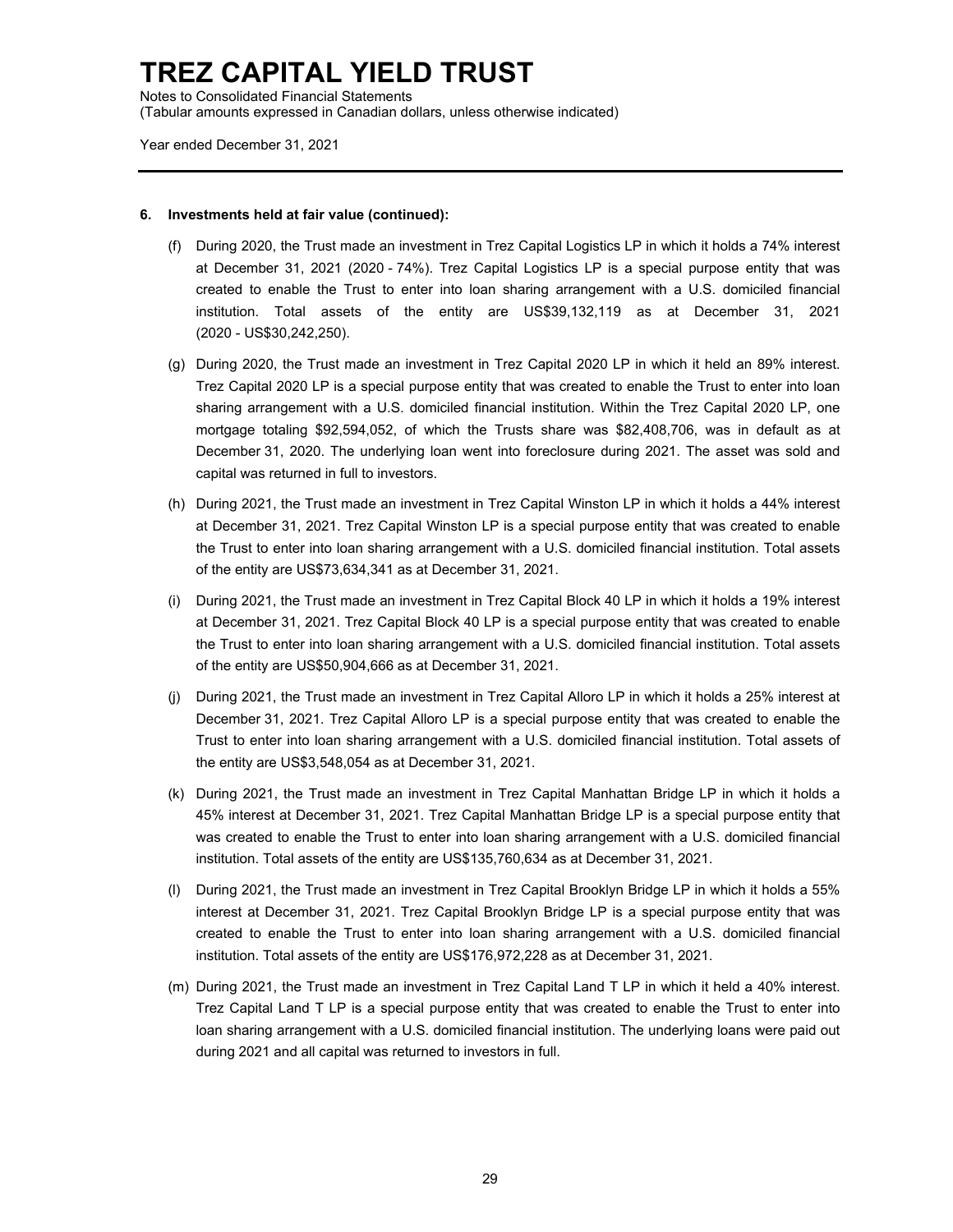Notes to Consolidated Financial Statements (Tabular amounts expressed in Canadian dollars, unless otherwise indicated)

Year ended December 31, 2021

#### **6. Investments held at fair value (continued):**

(n) In 2018, the Trust held a 100% interest in Trez California LP and was deemed to have control and therefore consolidated the entity. At December 31, 2021, the Trust's share of the investment was reduced to 5% and it was deemed to no longer have control or significant influence and the investment was reclassified to investments held at fair value. Trez California LP was established so the Trust could make loan investments in California. Total assets of the entity are US\$1,542,737 as at December 31, 2021.

### **7. Other investments:**

As at December 31, 2021, there was one other investment consisting of a property acquired through a foreclosure process and held-for-sale at year end (2020 - one foreclosed property). These are recorded at their fair value of \$64,319,104 (2020 - \$64,256,825). The changes in other investments during the year ended December 31, 2021 and 2020 were as follows:

|                                                                                                                                                                                    | 2021                      | 2020                                                    |
|------------------------------------------------------------------------------------------------------------------------------------------------------------------------------------|---------------------------|---------------------------------------------------------|
| Balance, beginning of year<br>Fair value adjustment<br>Proceeds on disposition of property (a)<br>Additional property foreclosed in the year (b)<br>Additions to other investments | 64.256.825<br>-<br>62.279 | \$<br>1,900,000<br>522.542<br>(2,422,542)<br>64.256.825 |
| Balance, end of year                                                                                                                                                               | 64,319,104                | 64,256,825                                              |

- (a) During 2020, a previously foreclosed property was sold. Total proceeds were \$2,422,542 resulting in a fair value gain of \$522,542. There were no sales in 2021.
- (b) The Trust acquired one additional property through a foreclosure like process during 2020. The property is an office tower located in Edmonton, Canada. As part of the transaction, the Trust assumed a loan payable of \$40,726,310 related to this property. Of this balance, a total of \$36,155,061 was refinanced in 2021 with the Trust assuming an additional first mortgage of \$17,990,437. An additional \$10,630,113 (2020 - \$4,571,249) is payable to entities related to the Manager by common control. The increase relates to a \$5,000,000 payment from the Trust plus accrued interest.

Prior to the property being acquired, the Trust held a second mortgage totaling \$23,443,998 (note 14(f)). The balance remaining at December 31, 2021 is \$18,443,998, the result of the \$5,000,000 payment from an entity related to the Manager.

The foreclosed property is categorized as Level 3 fair value assets based on the inputs to the valuation technique used. The fair value of the remaining property is based on a valuation by an independent external appraiser. The property was appraised using the Direct Capitalization method whereby the fair value is achieved by dividing the stabilized net operating income generated by the property by its capitalization rate and adjusting for any costs incurred to achieve stabilized occupancy. The capitalization rate used to determine the fair value was 6.75%. A 0.25% increase or decrease in the capitalization rate, in isolation, would result in an approximate \$2,300,000 decrease or increase in fair value, respectively.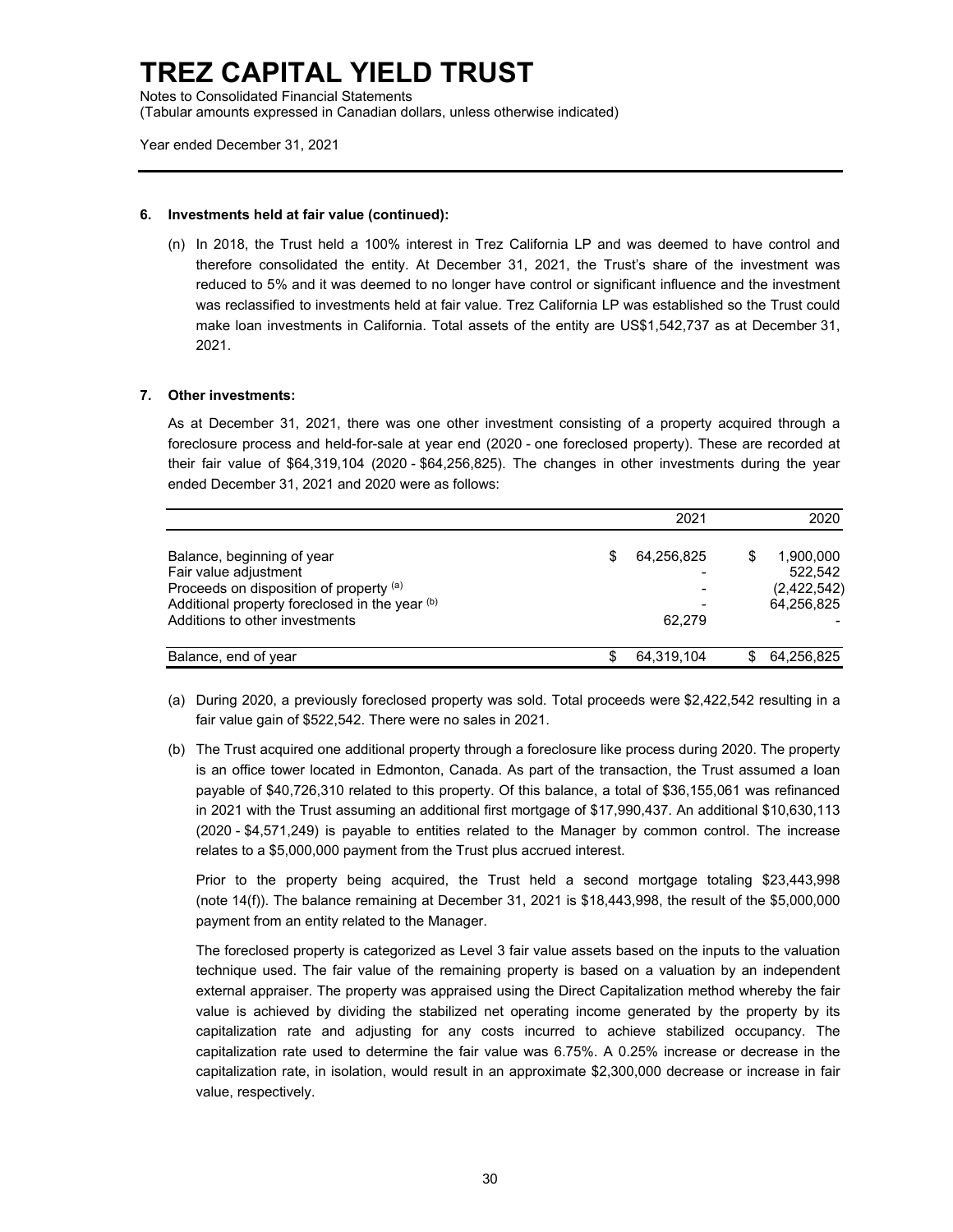Notes to Consolidated Financial Statements

(Tabular amounts expressed in Canadian dollars, unless otherwise indicated)

### **8. Promissory notes receivable:**

|                                                                                                                                         | 2021    |   | 2020      |
|-----------------------------------------------------------------------------------------------------------------------------------------|---------|---|-----------|
| USD unsecured, interest free, promissory note due on demand from<br>a private affiliated entity $(a)$                                   | 315.947 | S | 658.893   |
| USD unsecured, interest at 4% per annum effective January 1, 2021,<br>promissory note due on demand from a private affiliated entity(b) |         |   | 3.303.973 |
|                                                                                                                                         | 315.947 |   | 3.962.866 |

- (a) During 2017, a Manager affiliated entity foreclosed on 66 single-family lots in Texas. The affiliated entity has a note payable to the Trust, which is being repaid as lots are sold to home builders.
- (b) During 2020, the Manager purchased a defaulted mortgage from the Trust and, in return, the Trust received an unsecured, interest free, due on demand, note receivable in the amount of the outstanding mortgage. The Manager agreed to the terms of the promissory note to provide financial support to the Trust. The loan and interest were fully repaid during 2021.

### **9. Property held-for-sale previously property under development:**

Property held-for-sale represents a real estate development in Victoria, British Columbia held in a Limited Partnership, that the Trust controls and consolidates. The Trust owns 60% of the units in the Limited Partnership. At December 31, 2020 the investment was held as property under development. The following costs are included in the amounts capitalized with respect to the development during the year ended December 31, 2021:

|                      |   | 2021       |   | 2020       |
|----------------------|---|------------|---|------------|
| Land and other costs | S | 49,547,643 | S | 65,383,682 |

During the year ended December 31, 2021, the property with a carrying amount of \$49,547,643 (2020 - nil) that was previously classified as property under development was reclassified to property held-for-sale upon completion of the development.

Properties held-for-sale represent properties that are expected to be sold or disposed of within a year, and as such are presented as current assets in the consolidated statement of financial position.

Properties held-for-sale expenses to cost of sales during the year was \$62,433,136 (2020 - nil).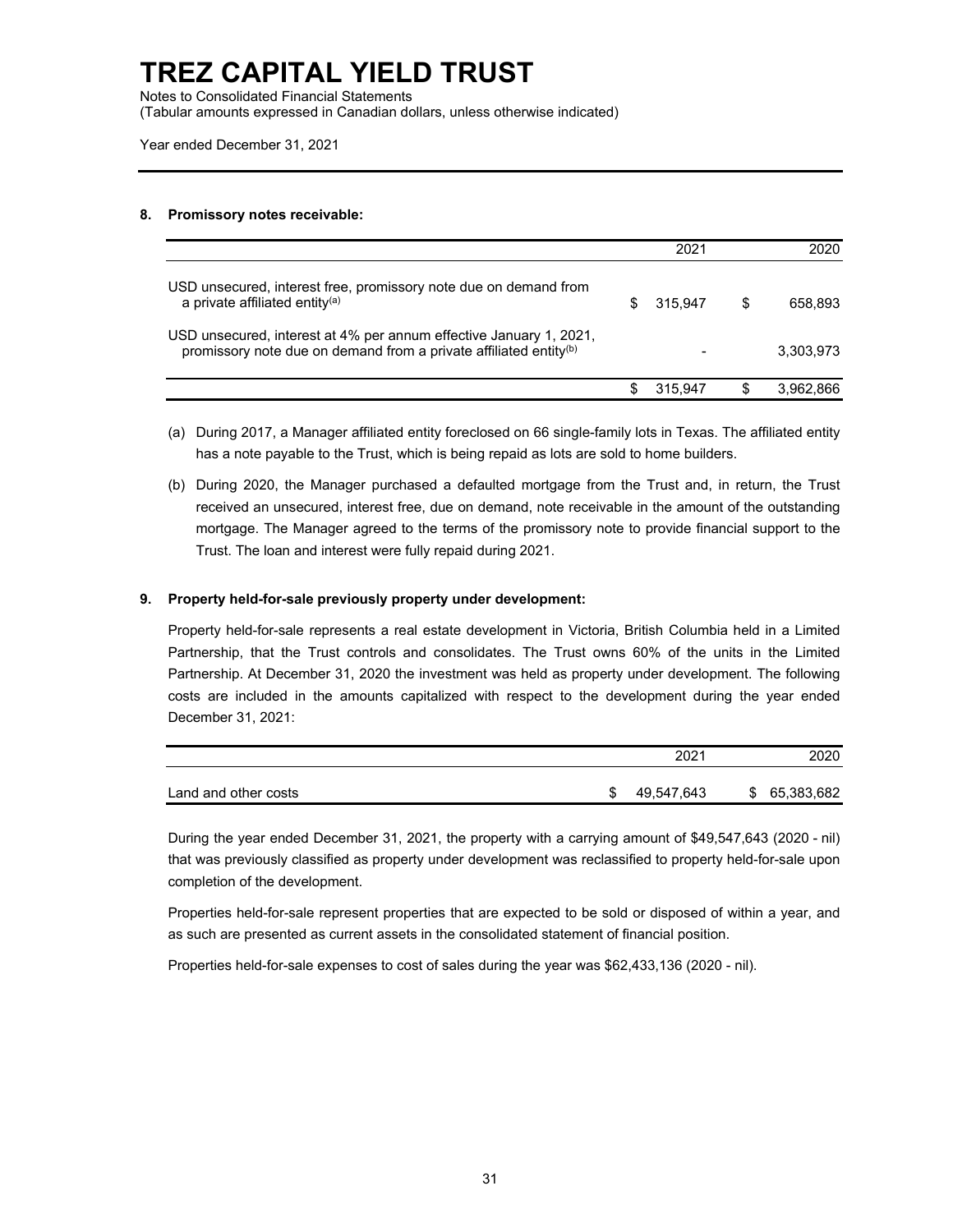Notes to Consolidated Financial Statements (Tabular amounts expressed in Canadian dollars, unless otherwise indicated)

Year ended December 31, 2021

### **10. Bank indebtedness:**

A credit line was active from December 31, 2021. The maximum amount available under the credit line is \$100,000,000.

The credit facility has financial tests and other covenants with which the Trust must comply. The Trust shall (a) maintain an Interest Coverage Ratio equal to or more than 3.0 to 1.0 calculated at the end of each Fiscal Quarter for the trailing 12-month period then ended; (b) maintain at all times a Total Debt to Tangible Net Worth Ratio equal to or less than 0.2 to 1.0; and (c) maintain at all times a minimum Tangible Net Worth of \$750,000,000.

As at December 31, 2021, there was nil drawn down on the credit facility (2020 - nil).

### **11. Loans payable:**

|                                                                                                                                                                             | 2021       | 2020         |
|-----------------------------------------------------------------------------------------------------------------------------------------------------------------------------|------------|--------------|
| Mortgage syndication liability related to property under development<br>bearing interest at greater of 5.55% or prime plus 1.60% per annum \$                               |            | \$24.187.024 |
| First mortgage payable related to property held-for-sale bearing<br>interest at 5.70% maturing on January 31, 2022 (note 7(b))                                              | 17.990.438 | 36.155.061   |
| Second mortgage payable related to property held-for-sale<br>bearing interest at 0%. Payable to entities related to the<br>Manager maturing on January 31, 2022 (note 7(b)) | 10,630,133 | 4,571,249    |
|                                                                                                                                                                             | 28,620,571 | \$64,913,334 |

During the year, the Trust incurred interest charges of \$2,233,693 (2020 - \$685,510) relating to loans payable.

#### **12. Foreign currency derivatives and margin deposits :**

The Trust has put in place steps to mitigate the impacts from fluctuations in foreign exchange as the Trust has entered into foreign exchange contracts to manage most of its foreign exchange exposure. As at December 31, 2021, the Trust was participating in forward exchange contracts to sell Canadian dollars totaling \$308,152,504 (2020 - \$302,645,609). The foreign currency derivatives are marked-to-market on the statement of financial position and the fair value as at December 31, 2021 is an \$1,149,943 (2020 - \$3,871,551). The foreign currency derivatives are entered into by the Mortgage Broker on behalf of the Trust with third party financial institutions.

Margin deposits are also outstanding totaling \$5,076,090 (2020 - \$9,036,090). This is considered restricted cash.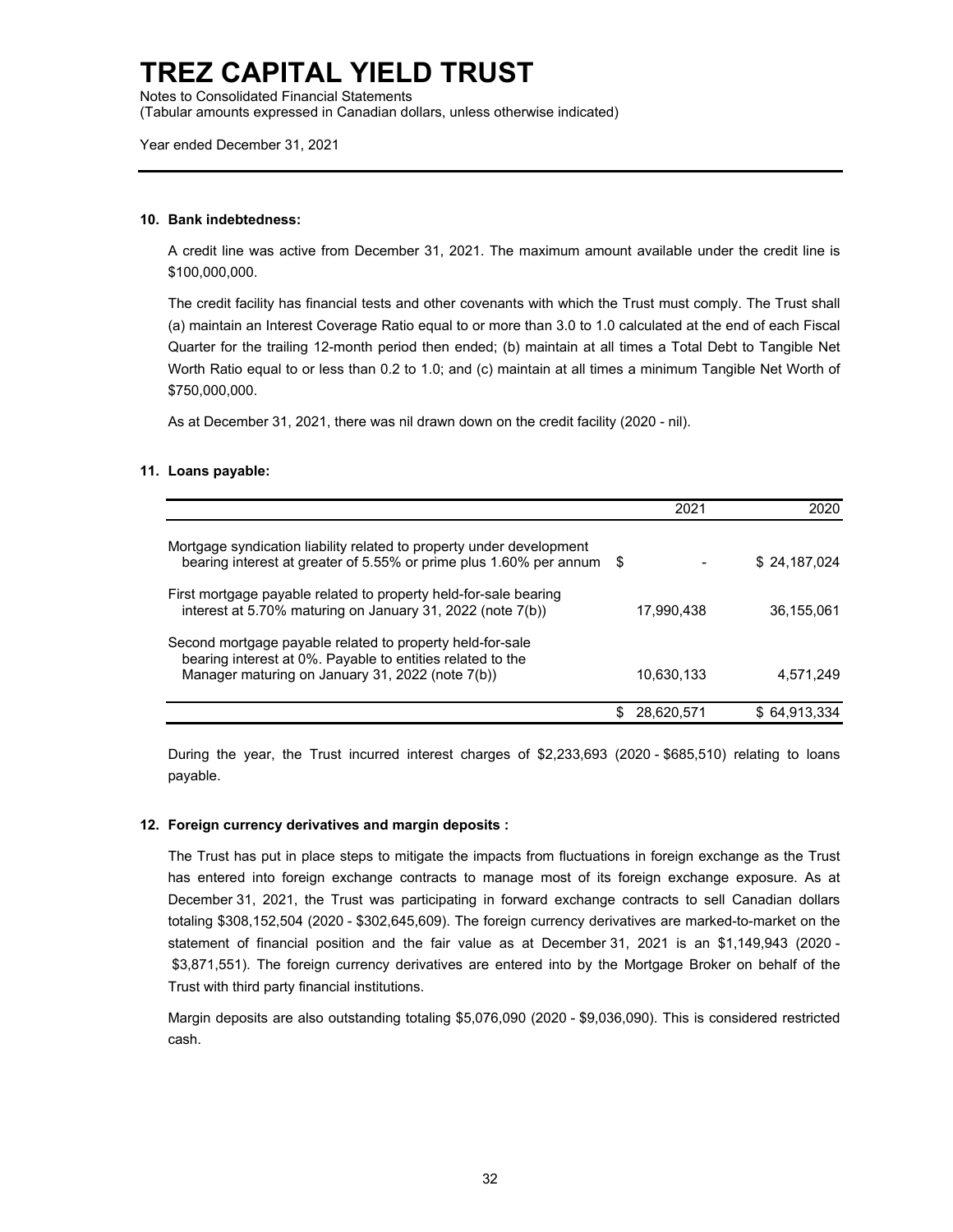Notes to Consolidated Financial Statements (Tabular amounts expressed in Canadian dollars, unless otherwise indicated)

Year ended December 31, 2021

#### **13. Distributions payable to holders of redeemable units:**

The Trust distributes to its Unitholders taxable income including taxable capital gains.

Distributions allocable to each class of units differs as a result of the deduction of the amounts payable quarterly in respect of 1.0% per annum trailer fee, as defined in the Declaration of Trust, for the Class A Units and the lower administration fee payable in respect of the Class I Units. For the year ended December 31, 2021, the taxable income of the Trust was \$54,259,974 (2020 - \$68,362,765) and the accounting income of the Trust attributable to holders of redeemable units, before distributions was \$67,906,450 (2020 - \$66,108,620). In accordance with its trust indenture, the Trust distributed an amount equal to taxable income. The difference of \$11,124,526 (2020 - \$2,254,145) between accounting income and taxable income primarily reflect timing differences arising from equity investments, interest recognized in accounting income relating to property under development and Stage 1 IFRS 9 provisions.

For the year ended December 31, 2021, \$31,286,846 (2020 - \$43,699,153) of the declared distributions were reinvested.

As at December 31, distributions payable on redeemable units are as follows:

|                                      | 2021                     |   | 2020        |
|--------------------------------------|--------------------------|---|-------------|
| Cash paid out subsequent to the year | 2,229,335                |   | \$2,646,310 |
| Reinvested as trust units            | $\overline{\phantom{0}}$ |   |             |
|                                      | 2,229,335                | S | 2,646,310   |

#### **14. Redeemable units, representing net assets attributable to holders of redeemable units:**

As at December 31, 2021 and 2020, there were an unlimited number of Class A Units, Class F Units and Class I Units authorized.

The holder of Class A Units, Class F Units and Class I Units (collectively, the "Units") are entitled to one vote per unit. The Units are redeemable on demand of the Unitholder upon 30 days' notice in increments of not less than \$5,000. If notice is received by the Manager, the redemption will occur within thirty days subsequent to the receipt of the redemption notice. Redemptions may be subject to a 1.0% discount if units are redeemed prior to their one year anniversaries.

All classes of units have the same objectives, strategies and restrictions, but differ with respect to one or more of their features, such as fees and distributions. The Trust's Units do not meet the exception criteria in IAS 32 for classification as equity due to the redemption terms of the Units and the dissimilarity of features between classes. As a result, the Units have been reclassified as financial liabilities under IFRS.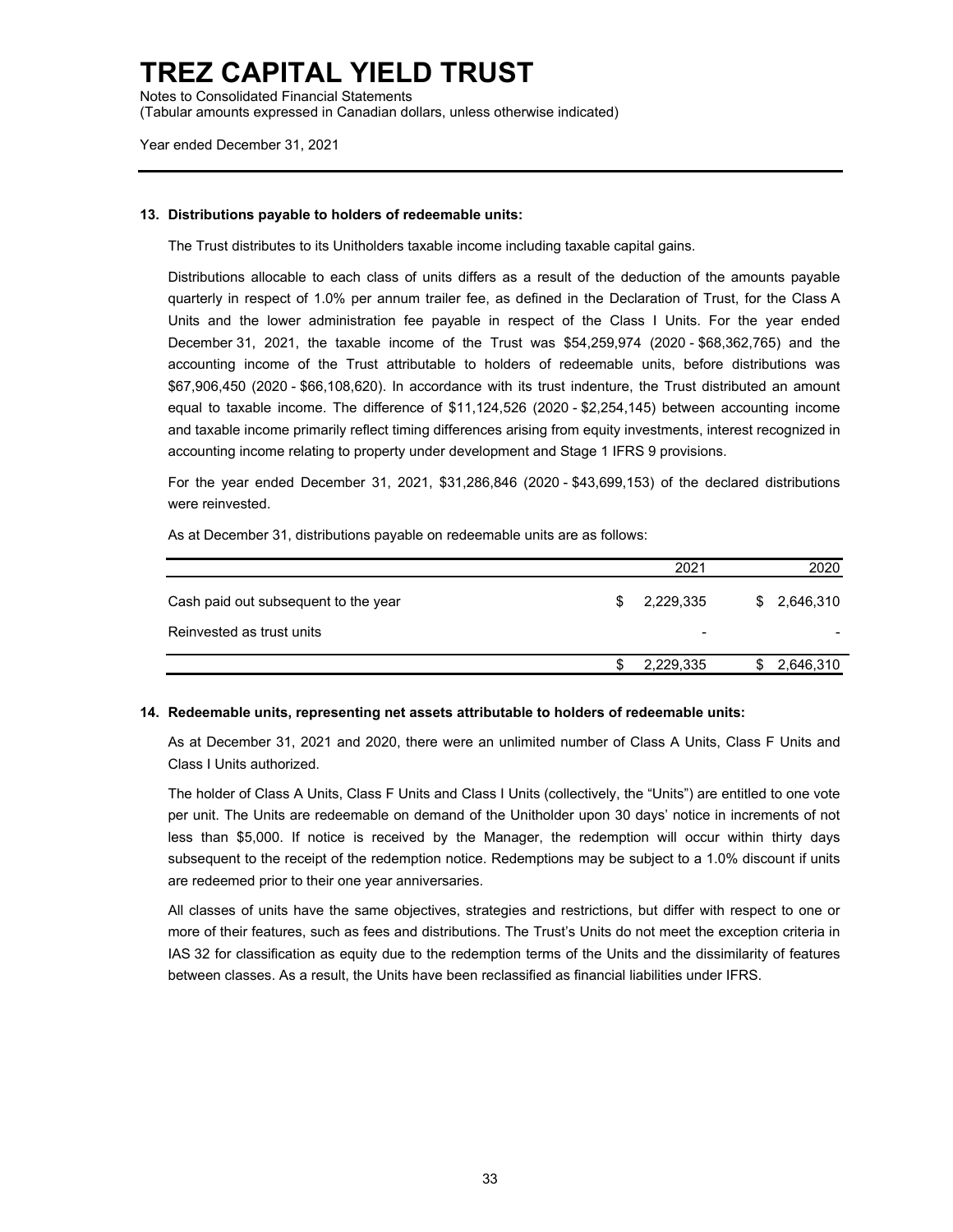Notes to Consolidated Financial Statements

(Tabular amounts expressed in Canadian dollars, unless otherwise indicated)

### **14. Redeemable units, representing net assets attributable to holders of redeemable units (continued):**

*Reconciliation of units:* 

|                                                                                             | 2021       |   |               | 2020       |  |             |
|---------------------------------------------------------------------------------------------|------------|---|---------------|------------|--|-------------|
| <b>Class A units</b>                                                                        | Number     |   | Amount        | Number     |  | Amount      |
| Issued and outstanding, beginning of year<br>Increase (decrease) in net assets attributable | 4.063.533  | S | 39,548,447    | 4,129,393  |  | 40,303,852  |
| to redeemable units, from operations                                                        |            |   | 223.273       |            |  | (96, 800)   |
| Issued for cash                                                                             | 221.974    |   | 2.219.735     | 459.987    |  | 4,599,872   |
| Issued for reinvested distributions                                                         | 103.444    |   | 1.034.443     | 147.709    |  | 1,477,087   |
| Redeemed for cash                                                                           | (611, 421) |   | (6, 114, 207) | (673, 556) |  | (6,735,564) |
| Issued and outstanding, end of year                                                         | 3.777.530  |   | 36,911,691    | 4,063,533  |  | 39,548,447  |

|                                                                                             | 2021        |                | 2020         |     |                 |
|---------------------------------------------------------------------------------------------|-------------|----------------|--------------|-----|-----------------|
| <b>Class Funits</b>                                                                         | Number      | Amount         | Number       |     | Amount          |
| Issued and outstanding, beginning of year<br>Increase (decrease) in net assets attributable | 51.247.570  | 501,835,503    | 58,651,637   | \$. | 577,104,490     |
| to redeemable units, from operations                                                        |             | 3.109.517      |              |     | (1,228,306)     |
| Issued for cash                                                                             | 6,439,333   | 64,393,327     | 4,334,670    |     | 43,346,688      |
| Issued for reinvested distributions                                                         | 1.316.868   | 13,168,681     | 1.902.154    |     | 19.021.541      |
| Redeemed for cash                                                                           | (6,843,993) | (68, 439, 928) | (13,640,891) |     | (136, 408, 910) |
| Issued and outstanding, end of year                                                         | 52.159.778  | 514,067,100    | 51.247.570   |     | 501,835,503     |

|                                                                                             | 2021        |     |              | 2020         |     |               |
|---------------------------------------------------------------------------------------------|-------------|-----|--------------|--------------|-----|---------------|
| <b>Class I units</b>                                                                        | Number      |     | Amount       | Number       |     | Amount        |
| Issued and outstanding, beginning of year<br>Increase (decrease) in net assets attributable | 52.692.289  | \$. | 518,660,770  | 52.990.266   | \$. | 522,910,010   |
| to redeemable units, from operations                                                        |             |     | 3.198.064    |              |     | (1,269,488)   |
| Issued for cash                                                                             | 2.474.376   |     | 24,743,763   | 11,077,628   |     | 110,776,281   |
| Issued for reinvested distributions                                                         | 1.708.372   |     | 17,083,722   | 2.320.051    |     | 23,200,525    |
| Redeemed for cash                                                                           | (3,498,036) |     | (34,980,355) | (13,695,656) |     | (136,956,558) |
| Issued and outstanding, end of year                                                         | 53,377,001  |     | 528.705.964  | 52,692,289   | \$  | 518,660,770   |

|                                                                                  | 2021         |                 | 2020         |                 |  |
|----------------------------------------------------------------------------------|--------------|-----------------|--------------|-----------------|--|
| Total                                                                            | Number       | Amount          | Number       | Amount          |  |
| Issued and outstanding, beginning of year<br>Decrease in net assets attributable | 108.003.392  | \$1.060.044.720 | 115.771.296  | \$1,140,318,352 |  |
| to redeemable units, from operations                                             |              | 6,530,854       |              | (2,594,594)     |  |
| Issued for cash                                                                  | 9,135,683    | 91,356,825      | 15,872,284   | 158,722,841     |  |
| Issued for reinvested distributions                                              | 3.128.684    | 31,286,846      | 4,369,915    | 43,699,153      |  |
| Redeemed for cash                                                                | (10,953,450) | (109,534,490)   | (28,010,103) | (280, 101, 032) |  |
| Issued and outstanding, end of year                                              | 109.314.309  | \$1,079,684,755 | 108,003,392  | \$1,060,044,720 |  |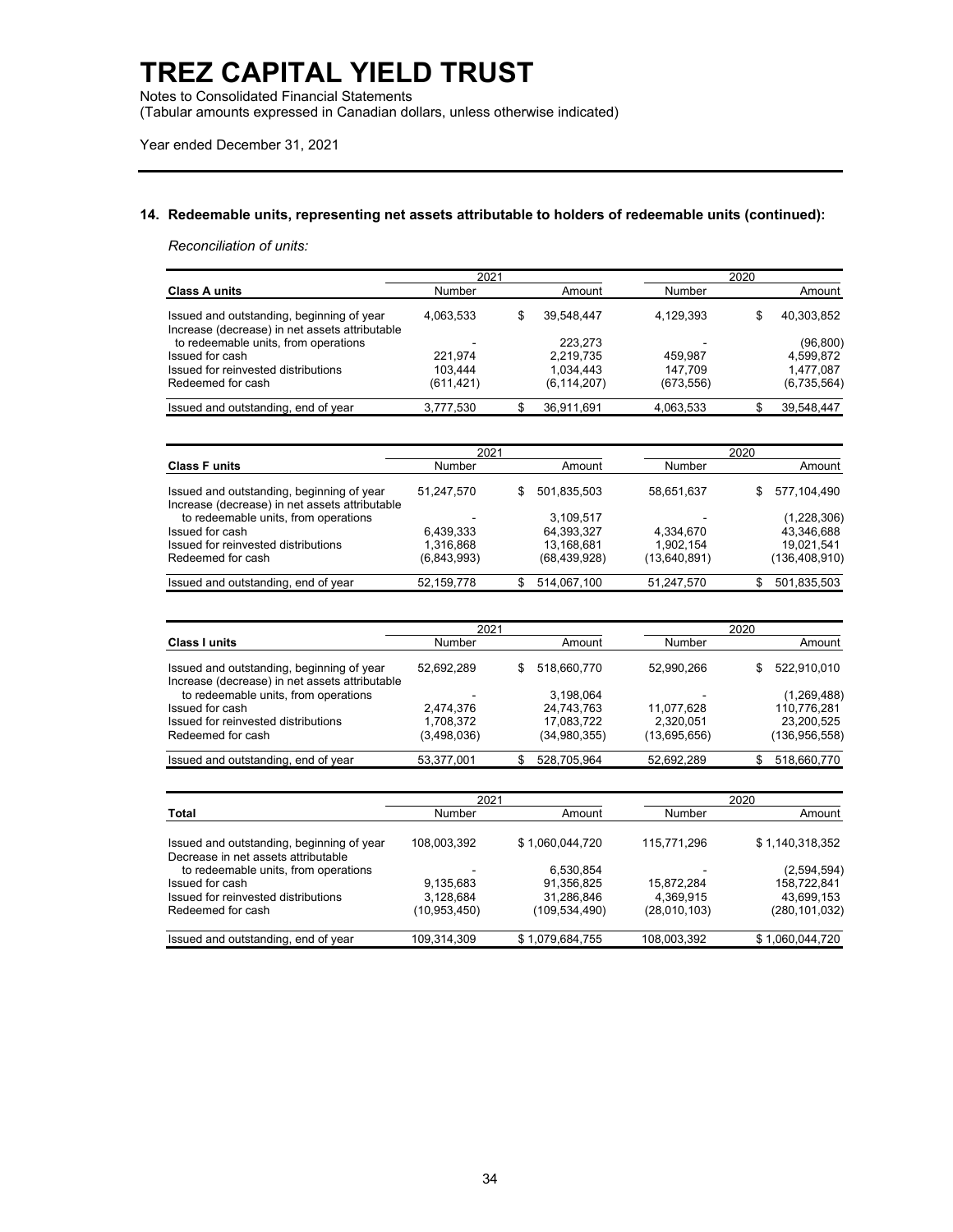Notes to Consolidated Financial Statements (Tabular amounts expressed in Canadian dollars, unless otherwise indicated)

Year ended December 31, 2021

#### **15. Related party transactions:**

Related party transactions that are not disclosed elsewhere in these consolidated financial statements are as follows:

- The Trust invests in mortgages alone or on a participation basis with parties related to the Manager. Titles to mortgages are held by TCC Mortgage Holdings Inc., a bare trustee, or Computershare Trust Company of Canada, on behalf of the beneficial owners of the mortgages. In addition, certain duties are performed by the Mortgage Broker. The Mortgage Broker is related to the Manager and the Trust through common control. In cases where mortgages are held on a participation basis:
	- The Trust's rights are as outlined in the Declaration of Trust and a Mortgage Participation and Servicing Agreement with the Mortgage Broker;
	- Pursuant to this Mortgage Participation and Servicing Agreement, the Mortgage Broker administers and services the mortgages on behalf of the Trustee and other investees. The Mortgage Broker acts as the Trust's loan originator, underwriter, servicer and syndicator;
	- The Mortgage Broker performs certain duties including registering the mortgages, arranging for title searches, and holding all title papers and other security documentation related to the mortgages; and
	- **The Mortgage Broker delivers cash payments for interest and principal to the Trustee.**

The Trust is managed by the Manager pursuant to the Declaration of Trust, a summary of which is set out in the most current Offering Memorandum. Certain of the Manager's duties may be performed by a company or companies related to the Manager through common control.

The Manager is responsible for the employment expenses of its personnel, rent and other office expenses. The Manager is not responsible for any taxes payable by the Trust or to which the Trust may be subject. The Trust is liable to the Manager for all expenses incurred in the management of the Trust except as previously noted.

The following are related party transactions not disclosed elsewhere in these financial statements:

(a) Due (to) from related parties:

Amounts due from related parties at December 31, 2021 were \$1,825,315 (2020 - \$1,631,361). The amounts primarily related to amounts receivable from special purpose entity loan sharing partners relating to funding made on their behalf.

Amounts due to related parties at December 31, 2021 were nil (2020 - \$589).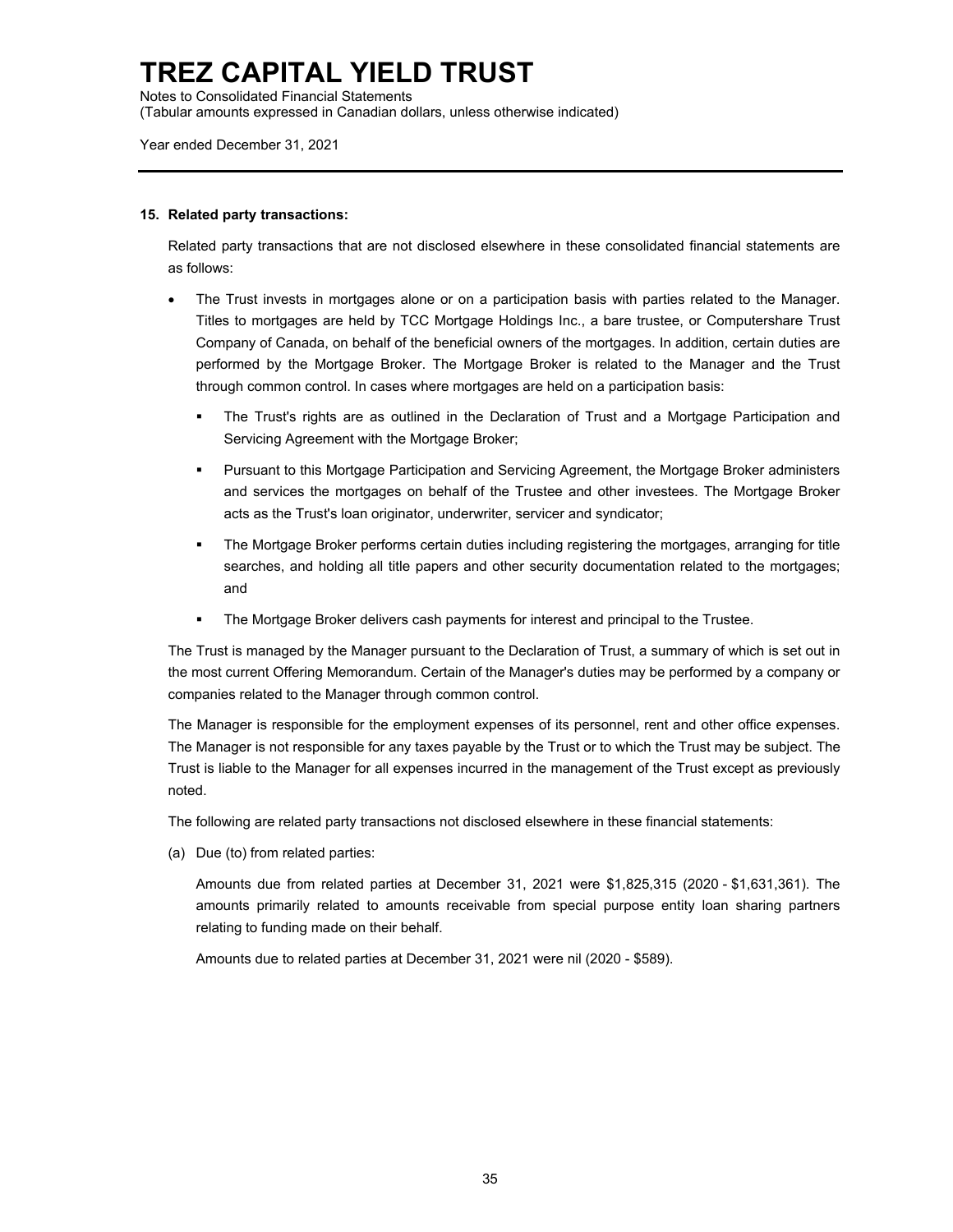Notes to Consolidated Financial Statements (Tabular amounts expressed in Canadian dollars, unless otherwise indicated)

Year ended December 31, 2021

#### **15. Related party transactions (continued):**

The following are related party transactions not disclosed elsewhere in these financial statements (continued):

(b) Transfer of investments in mortgages:

The Trust generally invests in an interest in a mortgage at the time the mortgage is funded. However, at any time during the term of the mortgage, it may acquire an interest from or sell its interest in a mortgage to parties related to the Manager, Trustee and Mortgage Broker. Purchases from and sales to related parties are transacted at unpaid principal plus accrued interest due at the date of the transaction which, in the opinion of the Manager, represent the estimated fair values of the related mortgages.

During the year ended December 31, 2021, the Trust purchased investments in mortgages of \$110,641,168 (2020 - \$15,887,249) and sold investments in mortgages of \$63,483,712 (2020 - \$230,507,504) to entities under common management.

(c) Management and incentive fees:

Pursuant to the terms and conditions of the Declaration of Trust, the Manager in entitled to receive from the Trust in respect of each class of units an annual fee (the "Management Fee") payable quarterly. For Class A Units and Class F Units this fee is equal to 1.5% of the proportionate share of the average gross assets of the Trust plus applicable taxes. For Class I Units this is equal to a percentage, that is negotiated between the Manager and the Unitholder, of the proportionate share of the average gross assets of the Trust plus applicable taxes. The average gross assets of the Trust are calculated using a simple moving average of the month end value of all assets, excluding mortgage syndications, of the Trust. For each class of units of the Trust, the Manager also receives an additional fee (the "Incentive Fee") equal to 10% of net earnings and capital gains but prior to the deduction for the Incentive Fee, payable annually.

During the year, the Trust incurred incentive fees before waivers of \$6,065,580 (2020 - \$7,402,115) and management fees of \$16,796,321 (2020 - \$17,435,432), payable to the Manager. The full Incentive Fees in the amount of \$6,065,580 were waived by the Manager in 2021 (2020 - partial of \$7,365,846). Any fees waived are no longer collectible in the current or future years.

As at December 31, 2021, \$4,220,081 of the current year management fee (2020 - \$1,413,376) remained outstanding, and is included in accounts payable and accrued liabilities.

(d) Co-investment in mortgages and investments held at fair value:

The Trust has invested in a mortgage portfolio with a balance at December 31, 2021 of \$771,609,377 (2020 - \$792,348,495), virtually all of which are made on a participation basis with related parties.

The Trust has invested in investments held at fair value created to enable the Trust to enter into loan sharing arrangements with US domiciled financial institutions. The balance at December 31, 2021 was \$175,758,686 (2020 - \$204,569,614), virtually all of which is made on a participation basis with related parties.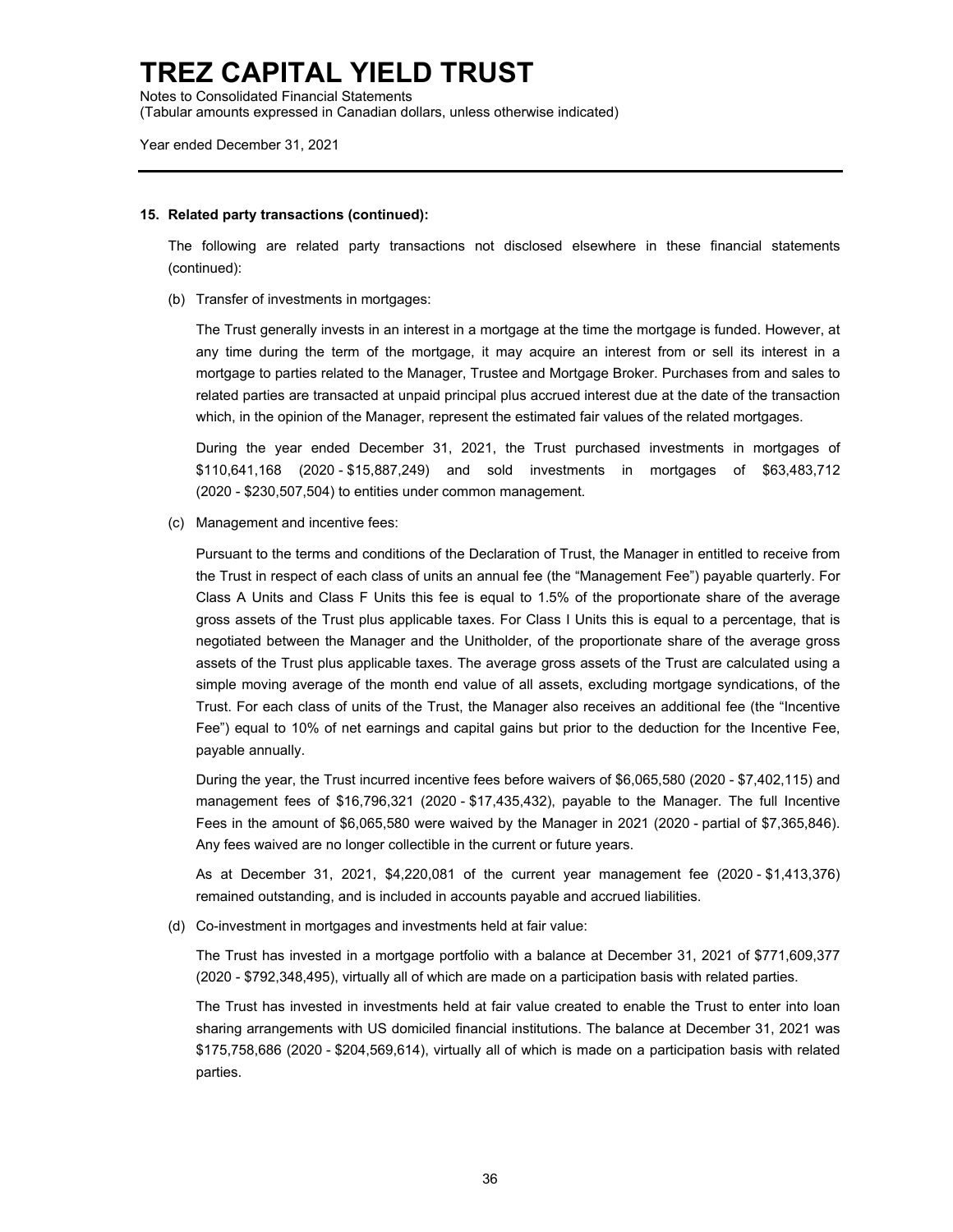Notes to Consolidated Financial Statements (Tabular amounts expressed in Canadian dollars, unless otherwise indicated)

Year ended December 31, 2021

#### **15. Related party transactions (continued):**

(e) Non-controlling interest:

Included in non-controlling interest on the consolidated statement of financial position is \$4,114,393 (2020 - \$4,765,198) which is held by entities related to the Manager by common ownership. The noncontrolling interest relates to the Trust's investments in property held-for-sale. During the year ended December 31, 2021, \$2,521,948 (2020 - \$340,449) of net income has been allocated to the noncontrolling interest for its share of the net income.

- (f) Guarantees provided and mortgages or properties acquired by entities related to the Manager:
	- *(i)* An entity related to the Manager assumed ownership of three properties and the associated mortgages held by the Trust. The total amount assumed was \$18,490,859. The entity related to the Manager provided guarantees to the Trust on the same three mortgages and one additional mortgage. The amount guaranteed in relation to the four mortgages was \$18,004,059 (2020 - \$19,891,765), which is the full amount of the mortgages outstanding at December 31, 2021.
	- *(ii)* The total amount guaranteed by an entity related to the Manager in relation to other investments (note 7), being the additional property acquired through a foreclosure process during 2021, was \$23,443,998 (2020 - \$23,443,998) which was the full amount of the mortgage outstanding prior to proceeding with the foreclosure process.
	- *(iii)* During 2021, the Trust assumed a mortgage from a related entity totaling \$3,750,435. The transfer occurred net of a Stage 3 IFRS 9 provision. An entity related to the Manager has provided a guarantee totaling \$3,750,435.
	- *(iv)* During 2021, an entity related to the Manager foreclosed on a property in Venice Beach, California. As part of the foreclosure process, the entity related to the Manager assumed the mortgage provided by the Trust. At December 31, 2021, an unsecured receivable totaling \$10,948,221 remains outstanding. Interest payments on the mortgage are being made and no loss to the Trust is expected. The investment is included in other assets on the consolidated statement of financial position
- (g) Co-investment in associates and joint ventures:

As at December 31, 2021, the Trust has co-invested in certain associates and joint ventures investments with the owners of the Manager and their close family members and other Trez managed funds which are related parties by virtue of common management, as follows:

- As at December 31, 2021, the owners of the Manager and their close family members own 42% (2020 - 42%) of the units of T- NWBP Investments LP.
- As at December 31, 2021, the owners of the Manager and their close family members own 8% (2020 - 8%) of the units of TC Logan Park Investments LP.
- As at December 31, 2021, the owners of the Manager and their close family members own 13% (2020 - 13%) of the units of Trez NP Investors LP and other Trez managed funds own 7% (2020 - 7%) of the units of Trez NP Investors LP.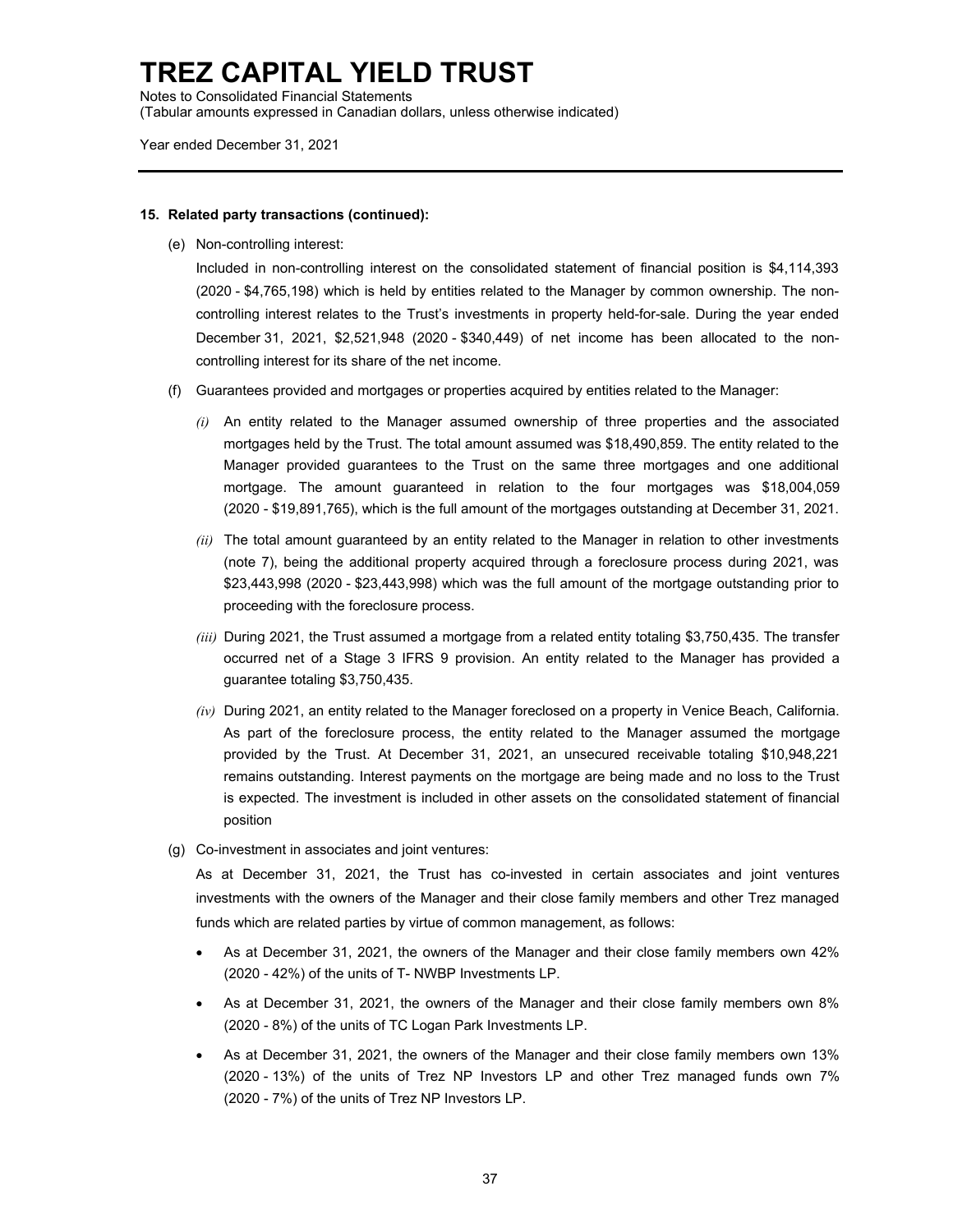Notes to Consolidated Financial Statements (Tabular amounts expressed in Canadian dollars, unless otherwise indicated)

Year ended December 31, 2021

#### **16. Income taxes:**

The Trust is a mutual fund trust under the *Income Tax Act (Canada)*.

The Trust allocates to its Unitholders taxable income, including taxable capital gains that would otherwise attract tax in the Trust. Accordingly, no provision for Canadian income taxes will be reflected in the Trust's consolidated financial statements.

For purposes of the *Income Tax Act (Canada)*, the Trust is required to compute its Canadian tax results using Canadian currency. Where an amount that is relevant in computing the Trust's Canadian tax results is expressed in U.S. dollars, such amount must be converted to Canadian currency, generally using the rate of exchange on the day such amount arose. As a result, the Trust may realize gains and losses for tax purposes by virtue of the fluctuation of the value of the U.S. dollar relative to Canadian dollar.

Any net gain realized by the Trust for a particular taxation year may be made payable to Unitholders and is thus required to be included in computing Unitholders' income for Canadian tax purposes. The Trust intends to distribute at least 100% of the Trust's taxable income including capital gains for the 2021 fiscal tax period.

During the year ended December 31, 2021, the Trust has recorded current tax expense of \$10,562 (2020 - \$688,177).

#### **17. Fair value measurements:**

The fair value of a financial instrument is the amount at which the instrument could be exchanged in a current transaction between willing parties, other than in a forced liquidation or sale. The carrying value of all of the Trust's financial instruments approximates their fair value.

The carrying values of financial assets and financial liabilities not measured at fair values, such as cash and cash equivalents, other assets, accrued interest receivable, other receivables, due from related parties, promissory notes receivable, accounts payable and accrued liabilities, distributions payable on redeemable units, line of credit and loans payable approximate their fair values due to the relatively short periods to maturity of these items or because they are receivable or payable on demand. The carrying values of the investments in mortgages and mortgage syndication liabilities, approximate their fair values because the Manager does not expect any significant changes in interest rates or credit risk.

The following table shows a hierarchy for disclosing fair value based on inputs used to value the Trust's assets or liabilities that are measured at fair value or for which fair value disclosure is required. The hierarchy gives the highest priority to unadjusted quoted prices in active markets for identical assets or liabilities ("Level 1 measurement") and the lowest priority to unobservable inputs ("Level 3 measurements").

The three levels of the fair value hierarchy are as follows:

- Quoted prices (unadjusted) in active markets for identical assets and liabilities ("Level 1");
- Inputs other than quoted prices in active markets included in Level 1 that are observable for the asset or liability, either directly (i.e., as prices) or indirectly (i.e., derived from prices) ("Level 2"); and
- Inputs for the asset or liability that are not based on observable market data (unobservable inputs) ("Level 3").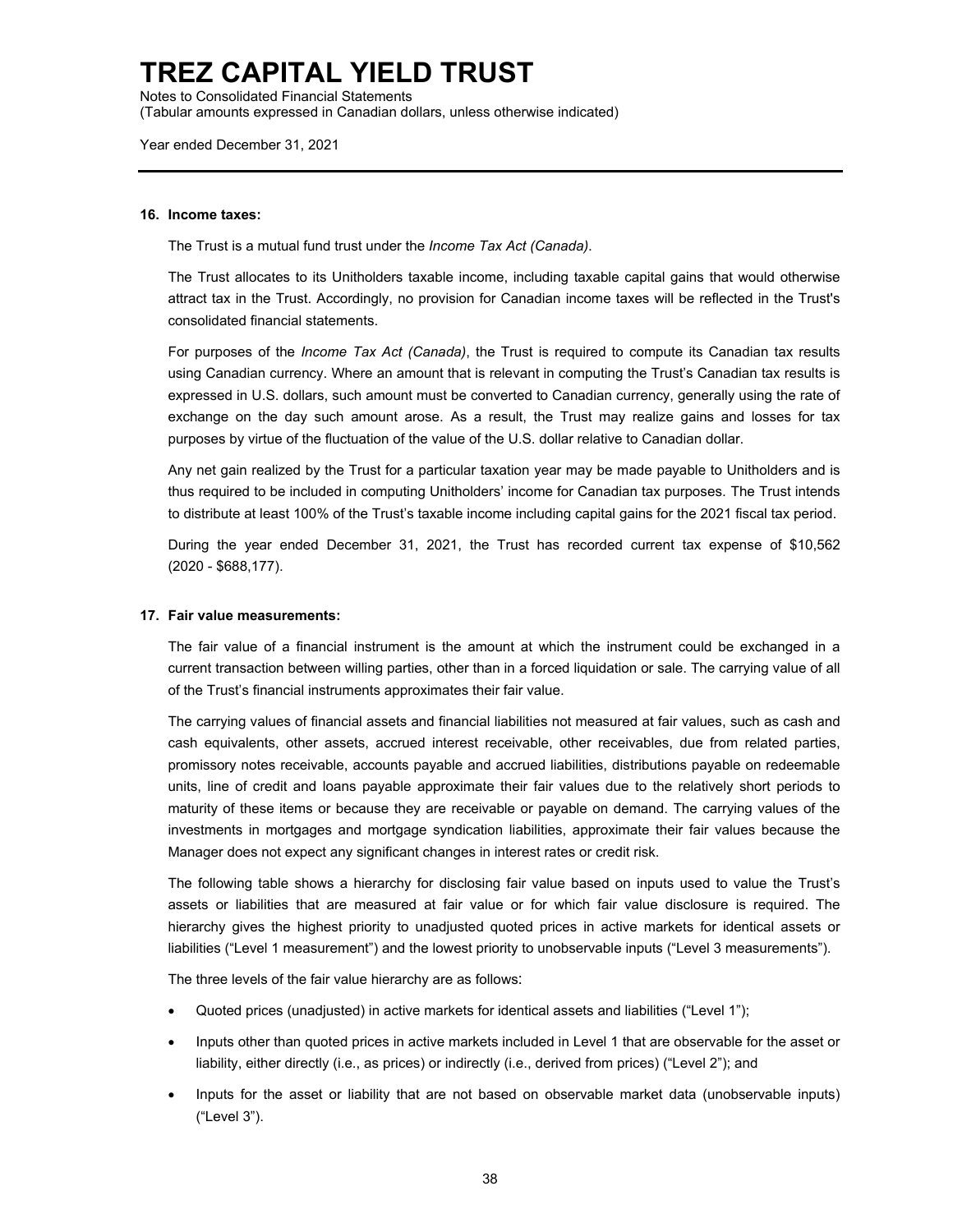Notes to Consolidated Financial Statements

(Tabular amounts expressed in Canadian dollars, unless otherwise indicated)

### **17. Fair value measurements (continued):**

|                                                                                                                                                                                                                                                 |    | Carrving value                                                                 |                                        |                                                                                      |
|-------------------------------------------------------------------------------------------------------------------------------------------------------------------------------------------------------------------------------------------------|----|--------------------------------------------------------------------------------|----------------------------------------|--------------------------------------------------------------------------------------|
| December 31, 2021                                                                                                                                                                                                                               |    | Amortized cost                                                                 | <b>FVTPL</b>                           | Fair value                                                                           |
| Assets not measured at fair value:<br>Investments in mortgages, including mortgage<br>syndication liabilities<br>Cash and cash equivalents<br>Other assets<br>Promissory notes receivable<br>Due from related parties<br>Property held-for-sale | \$ | 771.609.377<br>139.601.462<br>12.425.501<br>315.947<br>1,825,315<br>49.547.643 | \$                                     | \$<br>771,609,377<br>139.601.462<br>12,425,501<br>315.947<br>1,825,315<br>49.547.643 |
| Assets measured at fair value:<br>Investments at fair value<br>Other investments<br>Foreign currency derivatives and margin deposits                                                                                                            |    |                                                                                | 175.758.686<br>64,319,104<br>6,226,033 | 175,758,686<br>64,319,104<br>6,226,033                                               |

| December 31, 2021                                         | Amortized cost | <b>FVTPL</b>     |   | Fair value |               |
|-----------------------------------------------------------|----------------|------------------|---|------------|---------------|
| Financial liabilities not measured at fair value          |                |                  |   |            |               |
| Accounts payable and accrued liabilities                  | D              | 12.841.270<br>\$ | ۰ | S          | 12.841.270    |
| Distributions payable on redeemable units                 |                | 2.229.335        | ۰ |            | 2,229,335     |
| Loans payable                                             |                | 28,620,571       | - |            | 28,620,571    |
| Mortgage syndication liabilities                          | 102.793.831    |                  | - |            | 102.793.831   |
| Net assets attributable to holders<br>of redeemable units | 1,079,684,755  |                  | - |            | 1,079,684,755 |

|                                                                                                                                                                                                                       |                                | Carrying value                                                    |    |                                         |                                                                         |
|-----------------------------------------------------------------------------------------------------------------------------------------------------------------------------------------------------------------------|--------------------------------|-------------------------------------------------------------------|----|-----------------------------------------|-------------------------------------------------------------------------|
| December 31, 2020                                                                                                                                                                                                     | <b>FVTPL</b><br>Amortized cost |                                                                   |    |                                         | Fair value                                                              |
| Assets not measured at fair value:<br>Investments in mortgages, including mortgage<br>syndication liabilities<br>Cash and cash equivalents<br>Other assets<br>Promissory notes receivable<br>Due from related parties | \$                             | 792.348.495<br>75.939.550<br>13.844.009<br>3,962,866<br>1.631.361 | \$ |                                         | \$<br>792.348.495<br>75,939,550<br>13.844.009<br>3,962,866<br>1.631.361 |
| Assets measured at fair value:<br>Investments at fair value<br>Other investments<br>Foreign currency derivatives and margin deposits                                                                                  |                                |                                                                   |    | 204.569.614<br>64.256.825<br>12,907,641 | 204.569.614<br>64,258,825<br>12,907,641                                 |

|                                                  | Carrying value   |    |              |                  |  |
|--------------------------------------------------|------------------|----|--------------|------------------|--|
| December 31, 2020                                | Amortized cost   |    | <b>FVTPL</b> | Fair value       |  |
| Financial liabilities not measured at fair value |                  |    |              |                  |  |
| Accounts payable and accrued liabilities         | \$<br>23,375,928 | \$ | ۰            | \$<br>23,375,928 |  |
| Distributions payable on redeemable units        | 2.646.310        |    | -            | 2.646.310        |  |
| Loans payable                                    | 64,913,334       |    |              | 64,913,334       |  |
| Due to related parties                           | 589              |    | -            | 589              |  |
| Mortgage syndication liabilities                 | 94.068.397       |    |              | 94,068,397       |  |
| Net assets attributable to holders               |                  |    |              |                  |  |
| of redeemable units                              | 1,060,044,720    |    |              | 1,060,044,720    |  |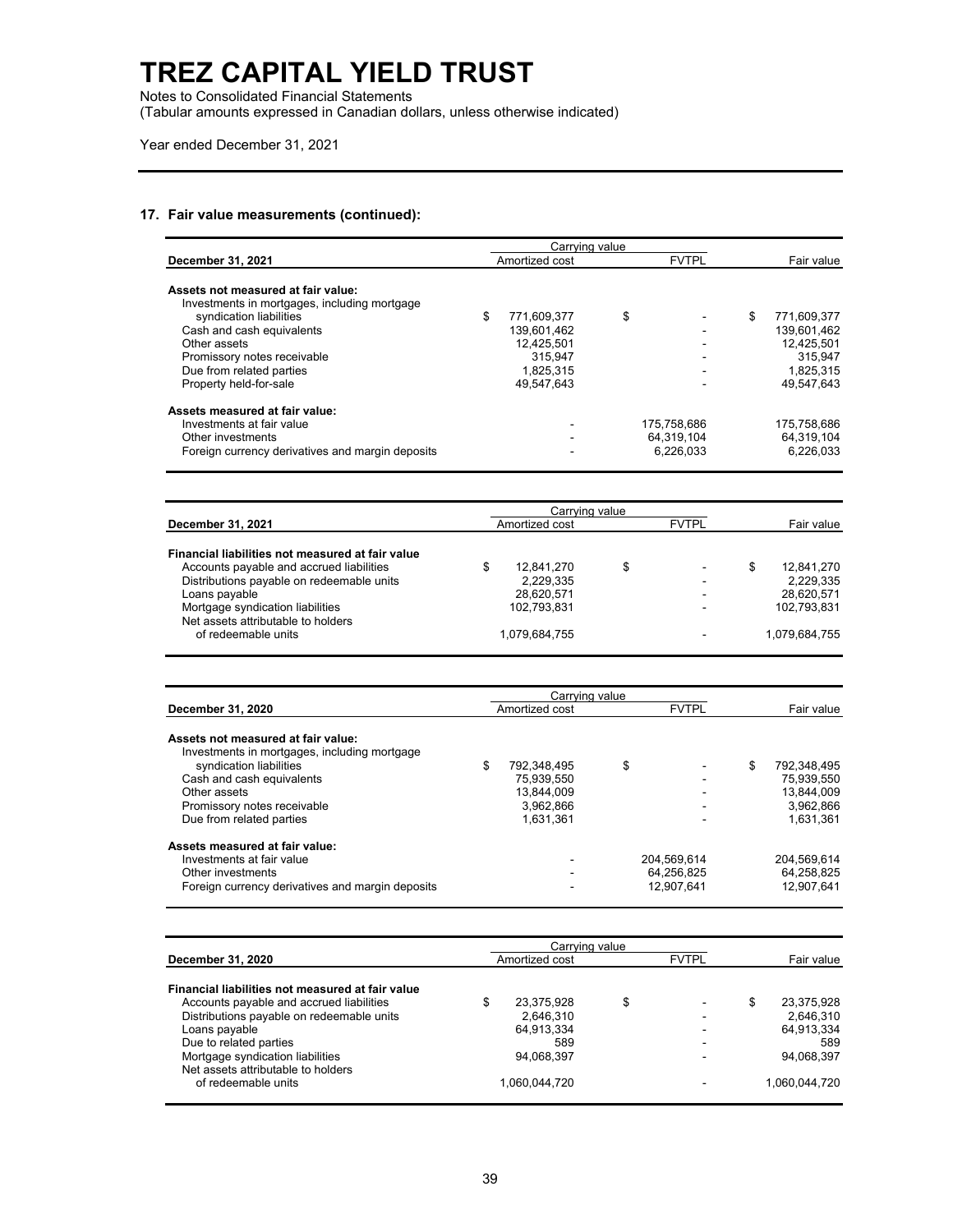Notes to Consolidated Financial Statements (Tabular amounts expressed in Canadian dollars, unless otherwise indicated)

Year ended December 31, 2021

#### **17. Fair value measurements (continued):**

The valuation techniques and inputs used for the Trust's financial instruments are as follows:

(a) Investments in mortgages and mortgage syndication liabilities:

There is no quoted price in an active market for the mortgage investments or mortgage syndication liabilities. The Manager makes its determination of fair value based on its assessment of the current lending market for mortgage investments of same or similar terms. Typically, the fair value of these mortgage investments approximate their carrying value given the amounts consist of short-term loans that are repayable at the option of the borrower without yield maintenance or penalties. As a result, the fair value of mortgage investments is based on Level 3 inputs.

(b) Investments held at fair value:

The fair value of a financial instrument is the amount at which the instrument could be exchanged in a current transaction between willing parties, other than in a forced liquidation or sale. The Company's investments in mortgages and mortgage syndication liabilities are carried at fair value in the financial statements.

There is no quoted price in an active market for the Investments held at fair value. The investments held at fair value consists of a portfolio of mortgage loans in the United States. The Manager makes its determination of fair value based on its assessment of the current lending market and credit risk for mortgage investments of same or similar terms. The fair value of the portfolio of mortgage loans has been determined based on a cash flow model discount rates based on current market rates and adjusted for any change in the credit risk of the borrower.

Typically, the fair value of these investments approximate their carrying value given the investments consist of short-term mortgages and the mortgages have variable interest rates.

At December 31, 2021, a 25 basis point increase in the discount rate used in the discounted cash flow would decrease the fair value by \$159,785 (2020 - 25-basis points increase - \$450,248) and a 25-basis point decrease in the discount rate would increase the fair value by \$694,918 (2020 – 25-basis points decrease - \$450,248).

The following table shows a hierarchy for disclosing fair value based on inputs used to value the Company's investments. The hierarchy gives the highest priority to unadjusted quoted prices in active markets for identical assets or liabilities ("Level 1 measurement") and the lowest priority to unobservable inputs ("Level 3 measurements").

The three levels of the fair value hierarchy are as follows:

- Quoted prices (unadjusted) in active markets for identical assets and liabilities ("Level 1");
- Inputs other than quoted prices in active markets included in Level 1 that are observable for the asset or liability, either directly (i.e., as prices) or indirectly (i.e., derived from prices) ("Level 2"); and
- Inputs for the asset or liability that are not based on observable market data (unobservable inputs) ("Level 3").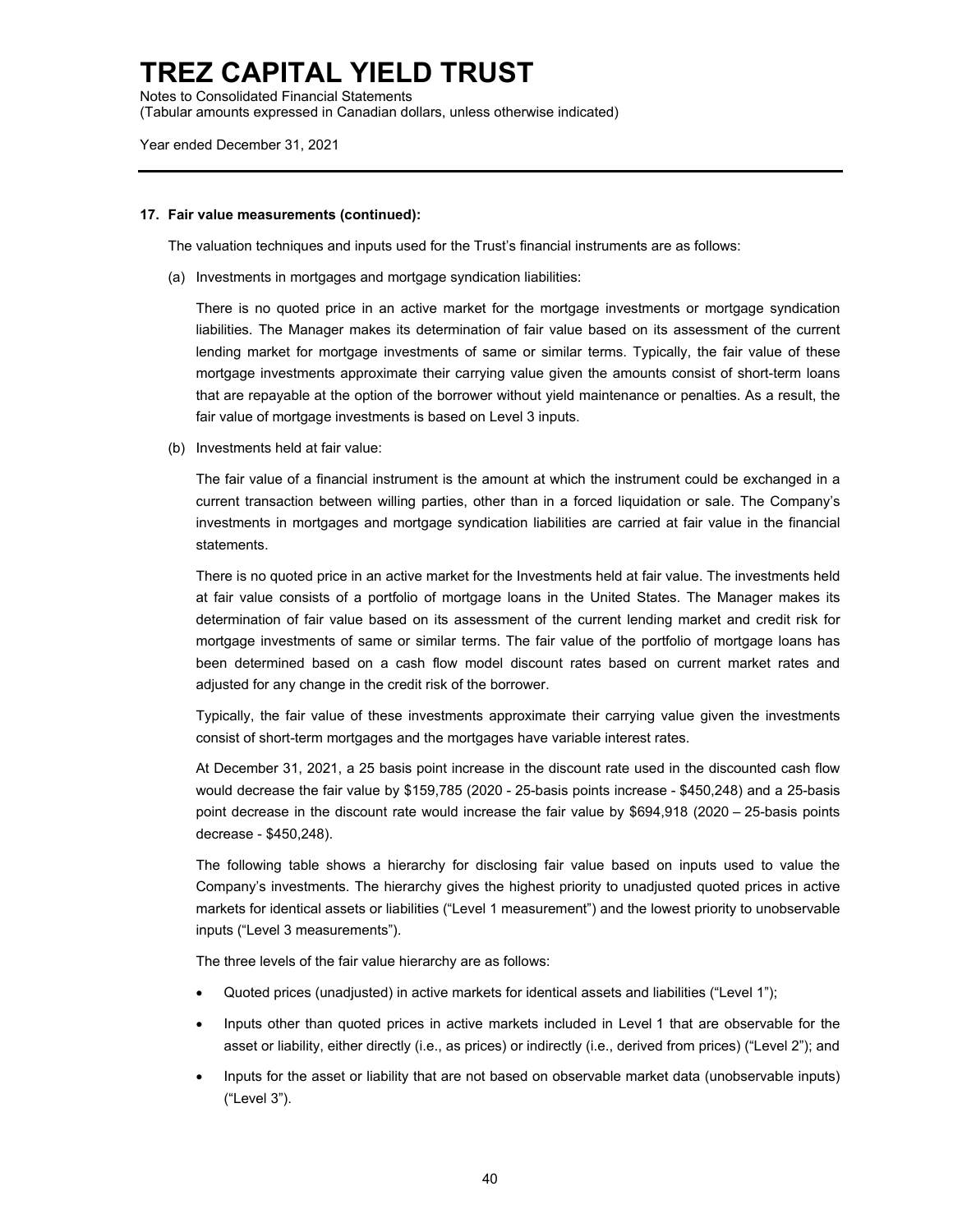Notes to Consolidated Financial Statements (Tabular amounts expressed in Canadian dollars, unless otherwise indicated)

#### **17. Fair value measurements (continued):**

(b) Investments held at fair value (continued):

The Trust's assets and liabilities recorded at fair value have been categorized as follows:

| 2021                           | ∟evel 1 |    | Level 2        | Level 3     | Total       |
|--------------------------------|---------|----|----------------|-------------|-------------|
| Investments held at fair value | ۰.      | S  | $\blacksquare$ | 175,758,686 | 175,758,686 |
| 2020                           | evel 1. |    | Level 2        | Level 3     | Total       |
| Investments held at fair value | ۰.      | \$ | $\blacksquare$ | 204,569,614 | 204,569,614 |

A reconciliation of Level 3 investments held at fair value at December 31, 2021 is as follows:

| Investments held at fair value, December 31, 2019<br>Additions to / (disposals of) investments<br>Change in fair value<br>Distributions paid | \$<br>105.620.065<br>165.302.440<br>3.452.250<br>(69,805,141) |
|----------------------------------------------------------------------------------------------------------------------------------------------|---------------------------------------------------------------|
| Investments held at fair value, December 31, 2020<br>Additions to / (disposals of) investments<br>Change in fair value<br>Distributions paid | 204.569.614<br>289,400,563<br>17.896.714<br>(336, 108, 205)   |
| Investments held at fair value, December 31, 2021                                                                                            | 175.758.686                                                   |

The key valuation techniques used in measuring the fair values of underlying investments in mortgages include:

|                      |                                 | Inter-relationship between significant |
|----------------------|---------------------------------|----------------------------------------|
|                      |                                 | unobservable inputs and fair           |
| Valuation technique  | Significant unobservable inputs | value measurement                      |
|                      |                                 |                                        |
| Discounted cash flow | Net operating income            | The estimated fair value would         |
|                      | Discount rate                   | increase / (decrease) with changes     |
|                      | Probability of cash flows       | in significant unobservable inputs     |
|                      |                                 |                                        |

(c) Foreign currency derivatives:

The Trust has entered into foreign exchange contracts to mitigate the impact from fluctuations in foreign exchange rates. The Manager determines the fair value of foreign currency derivatives with reference to quotations from third party derivative dealers and accepts the amount as fair value for the derivatives. As a result, the fair value of foreign currency derivatives is based on Level 2 inputs.

(d) Other financial assets and liabilities:

The fair values of cash, margin deposits, interest receivable, other receivables, due from related parties, promissory notes receivable, accounts payable and accrued liabilities, distributions payable on redeemable units, and loans payable approximate their carrying value due to their short-term maturities.

(e) Net assets attributable to holders of redeemable units:

The Trust routinely redeems and issues redeemable units at \$10 per unit.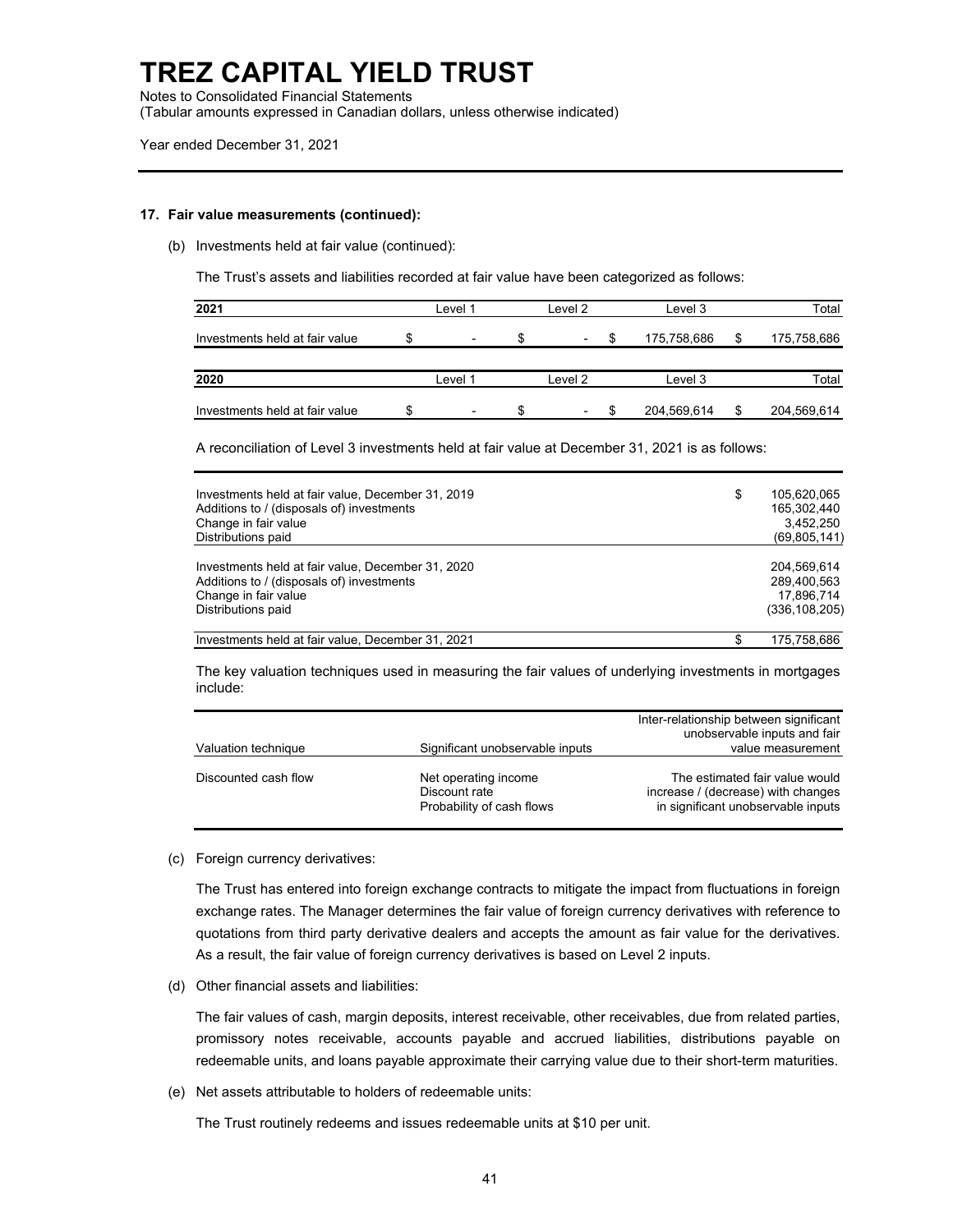Notes to Consolidated Financial Statements (Tabular amounts expressed in Canadian dollars, unless otherwise indicated)

Year ended December 31, 2021

#### **18. Financial instruments and risk management:**

(a) Financial risk management:

The Trust has exposure to the following risks from financial instruments:

- Credit risk;
- Liquidity risk; and
- Market risk.

The Managers risk management policies are typically performed as a part of the overall management of the Trust's operations. Management is aware of risks related to these objectives through direct personal involvement with employees and outside parties. In the normal course of its business, the Trust may be exposed to a number of risks that could affect its operating performance. Management's close involvement in operations will help to identify risks and variations from expectations.

As a part of the overall operation of the Trust, management considers the avoidance of undue concentrations of risk. The risk and the actions taken to manage them include the following:

(*i*) Credit risk:

Credit risk is the risk that a counterparty to a financial instrument will fail to discharge an obligation that it has entered into with the Trust, resulting in a financial loss to the Trust. This risk arises principally from the investments in mortgages, promissory notes receivable, and other receivables. For risk management reporting purposes the Trust considers and consolidates all elements of credit risk exposure (such as loan-to-value, sector risk, location risk, and individual obligor default risk).

The Trust's policy over credit risk is to minimize its exposure to counterparties with perceived higher risk of default by dealing only with counterparties meeting the credit standards set out by the Manager's Credit Committee.

Credit risk is monitored on an on-going basis by the Manager in accordance with policies and procedures in place. The Trust's credit risk is monitored on a quarterly basis by the Trust's Board of Governors.

The Mortgage Broker's Credit Committee reviews its policies regarding its lending limits on an ongoing basis. As at December 31, 2021, 16% (2020 - 13%) of the Trust's portfolio was advanced to a single borrowing group. Minimal credit risk also arises from cash, and deposits which is mitigated by holding cash and deposits in Canada with a major financial institution.

The Trust's maximum credit risk exposure (without taking into account collateral and other credit enhancements) at December 31, 2021 and 2020 is represented by the respective carrying amounts of the relevant financial assets in the Consolidated Statement of Financial Position.

(*ii*) Liquidity risk:

Liquidity risk is the risk of encountering difficulty in meeting obligations associated with financial liabilities that are settled by delivering cash or another financial asset.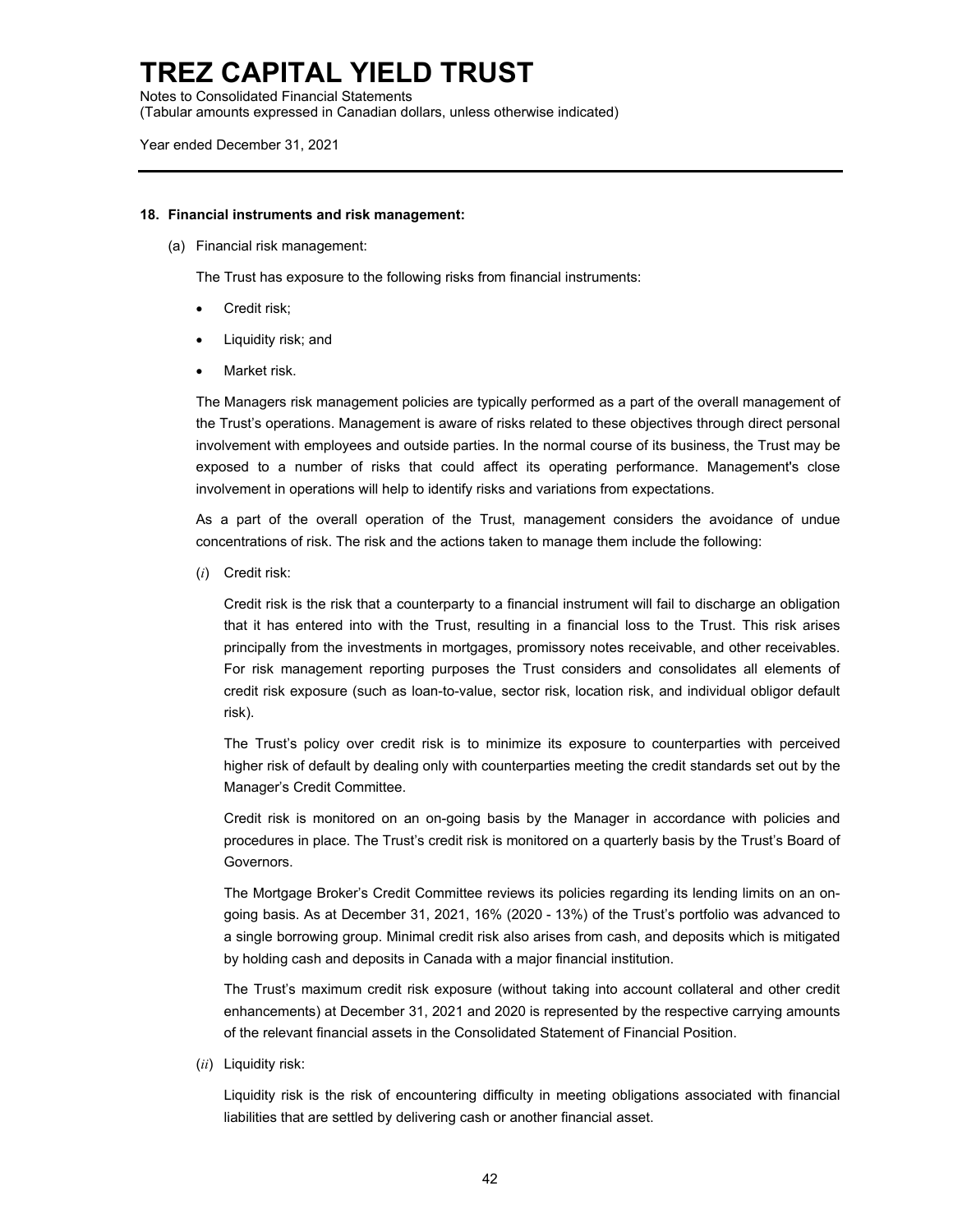Notes to Consolidated Financial Statements (Tabular amounts expressed in Canadian dollars, unless otherwise indicated)

Year ended December 31, 2021

#### **18. Financial instruments and risk management:**

- (a) Financial risk management (continued):
	- (*ii*) Liquidity risk (continued):

The Trust's liquidity requirements relate to its obligations under its loans payable, accounts payable and accrued liabilities, mortgage syndication liabilities, distributions payable to holders of redeemable units, redeemable units, loans payable and its obligations to make future advances under its existing mortgage portfolio. Liquidity risk is managed by ensuring that the sum of: (*i*) availability under the Trust's bank borrowing line; (*ii*) the sourcing of other borrowing facilities; and (*iii*) projected repayments under the existing mortgage portfolio, exceeds projected needs (including funding of further advances under existing and new mortgage investments). As at December 31, 2021, 40% of the Trust's mortgage portfolio, being \$310,265,008 is due on or before December 31, 2022 (2020 - 59% or \$404,924,268 due before December 31, 2021).

Accounts payable and accrued liabilities arise from normal operating expenses and are expected to be settled within three months of year-end.

In Management's opinion, the Trust has sufficient resources to meet its current cash flow requirements.

(*iii*) Market risk:

Market risk is the risk that changes in market factors, such as interest rates, currency and other price risks will affect the Trust's income or the fair value of its holdings of financial instruments and investments in associates. The objective of market risk management is to manage and control market risk exposure within acceptable parameters, while optimizing the return.

The Trust's strategy for the management of market risk is driven by the Trust's investment objective which is to invest in a diversified portfolio of mortgages on real property and development projects within Canada and the U.S. that preserves capital and generates returns in order to permit the Trust to pay quarterly distribution to its Unitholders.

The Trust's market risk is managed on a regular basis by the Manager in accordance with policies and procedures in place.

(A) Interest rate risk:

Interest rate risk is the risk that fair values or future cash flows of a financial instrument will fluctuate because of changes in market interest rates.

The Trust's interest rate risk is primarily attributable to its resources to fund the mortgages. As described in note 14, units are retractable by Unitholders upon 30-days' notice. A significant rise in interest rates may cause Unitholders to retract their Units and could cause a shortfall in funds available to meet such retractions. The Trust manages interest rate risk by generally investing in short term variable rate mortgages with floor rates which are greater than the rate charged by its lenders. The Trust also charges a 1% penalty on retractions made prior to units' first year anniversary.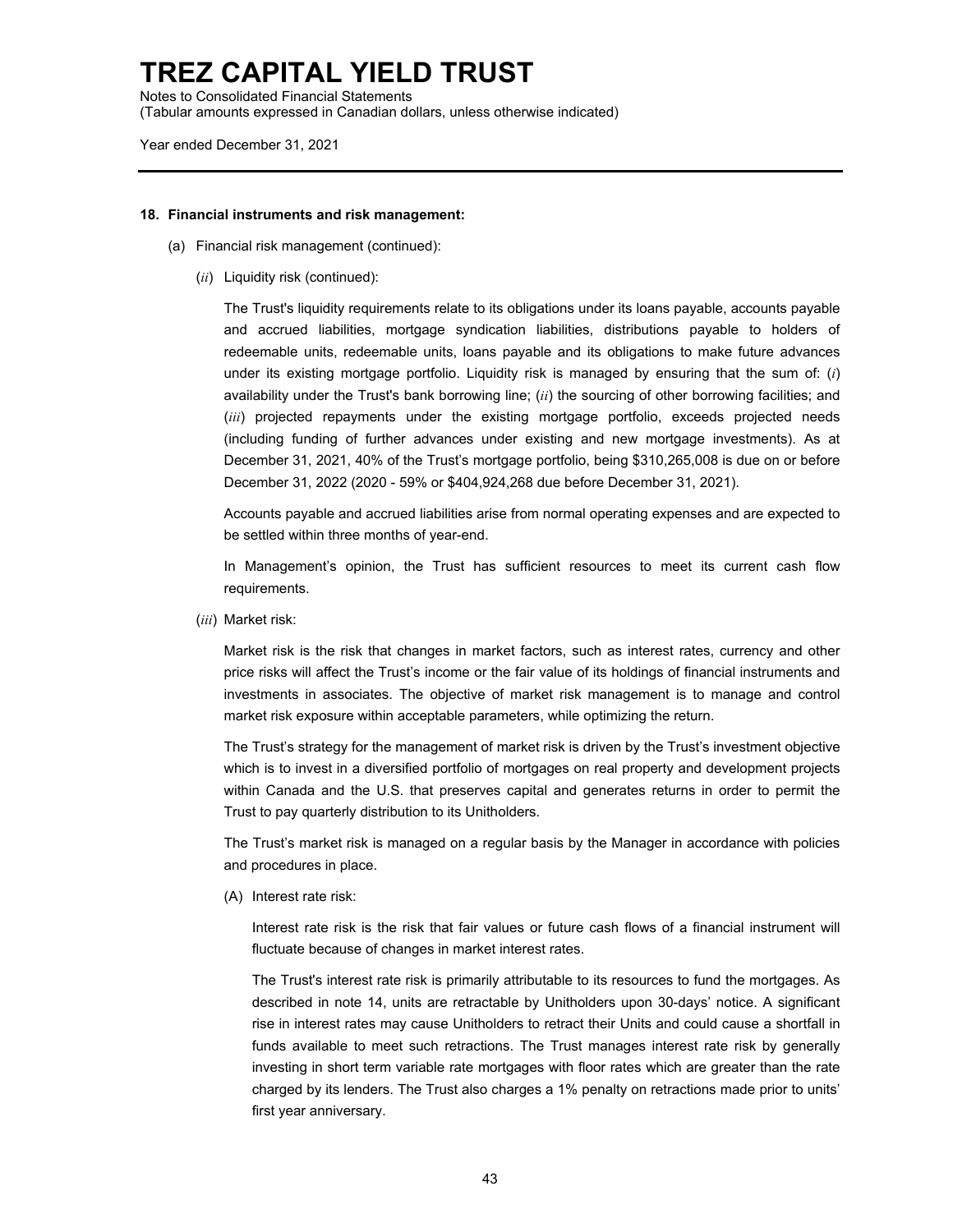Notes to Consolidated Financial Statements (Tabular amounts expressed in Canadian dollars, unless otherwise indicated)

Year ended December 31, 2021

#### **18. Financial instruments and risk management (continued):**

- (a) Fair value (continued):
	- (*iii*) Market risk (continued):
		- (A) Interest rate risk (continued):

As at December 31, 2021, a 0.5% increase/decrease in interest rates with all other variables held constant would increase/decrease the Trust's income by approximately \$2,995,339 (2020 - \$2,999,211), arising mainly as a result of higher interest income generated on variable rate mortgage investments.

(B) Currency risk:

Currency risk is the risk that the fair value or future cash flows of a financial instrument will fluctuate due to changes in foreign exchange rates. The Trust's functional currency is Canadian dollars however the Trust invests in mortgages and investments in associated and joint ventures that are denominated in U.S. dollars.

The Trust has put in place steps to mitigate impacts from fluctuations in foreign exchange as the Trust has entered into forward exchange contracts to manage its foreign exchange exposure. As at December 31, 2021, the Trust was participating in forward exchange contracts to sell U.S. dollars totaling \$308,152,504 (2020 - \$302,645,609).

The foreign currency derivatives are marked-to-market on the consolidated statement of financial position and the fair value as at December 31, 2021 is an asset of \$1,149,943 (2020 - asset \$3,871,551). The foreign currency derivatives are entered into by the Mortgage Broker on behalf of the Trust with third party financial institutions.

The table below indicates the foreign currency to which the Trust had unhedged exposure at December 31, 2021 and 2020. It also illustrates the potential impact on the net assets attributable to holders of redeemable units if Canadian dollar had strengthened or weakened by 5% in relation to the other currency, with all other variables held constant.

Increase (decrease) in Canadian dollars:

|                                                                                  |                       | 2021                                                        |
|----------------------------------------------------------------------------------|-----------------------|-------------------------------------------------------------|
| Currency                                                                         | Exposure              | Impact on net assets<br>attributable to<br>redeemable units |
|                                                                                  |                       |                                                             |
| <b>United States dollars</b><br>% of net assets attributable to redeemable units | \$1,603,474<br>0.15%  | \$<br>80,174<br>0.01%                                       |
|                                                                                  |                       |                                                             |
|                                                                                  |                       | 2020                                                        |
|                                                                                  |                       | Impact on net assets                                        |
|                                                                                  |                       | attributable to                                             |
| Currency                                                                         | Exposure              | redeemable units                                            |
| <b>United States dollars</b><br>% of net assets attributable to redeemable units | \$<br>63,895<br>0.01% | \$<br>3,195<br>$0.00\%$                                     |